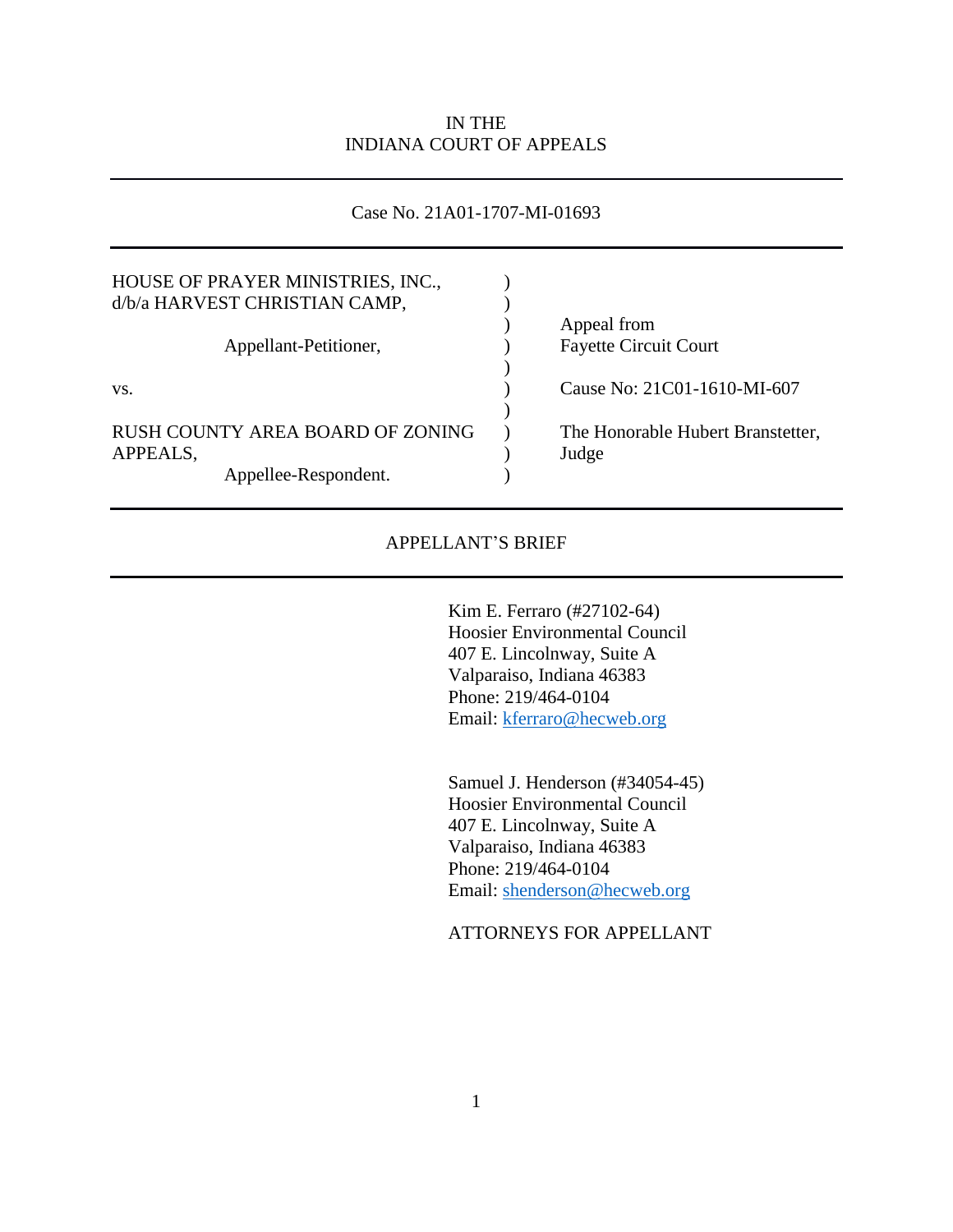# **TABLE OF CONTENTS**

<span id="page-1-0"></span>

| П.              |                                                                                               |    |
|-----------------|-----------------------------------------------------------------------------------------------|----|
|                 |                                                                                               |    |
| A.              |                                                                                               |    |
| <i>B</i> .      |                                                                                               |    |
| $\mathcal{C}$ . |                                                                                               |    |
|                 |                                                                                               |    |
| V.              |                                                                                               |    |
| A.              |                                                                                               |    |
| В.              |                                                                                               |    |
| C.              | The BZA Did Not Properly Evaluate the Special Exception's Impact on the "Public               |    |
|                 |                                                                                               |    |
| D.              |                                                                                               |    |
| E.              | The Ordinance Required the BZA to Impose a One-Mile Setback Between the CAFO and              |    |
|                 | 26                                                                                            |    |
|                 | The BZA's reading of the setback provision ignores the Ordinance's plain language 26<br>1.    |    |
|                 | Under the BZA's application, the setback provision violates House of Prayer's right to<br>2.  |    |
|                 | equal privileges and immunities under Art. I, Section 23 of the Indiana Constitution 29       |    |
|                 | The BZA's application of the setback provision to exclude Harvest Christian Camp<br>3.        |    |
|                 | violates RLUIPA because it implements a land use regulation on less than equal terms with     |    |
|                 |                                                                                               |    |
| F.              | The Improper Ex Parte Communications of Commissioner Bacon with the BZA Violated              |    |
|                 |                                                                                               |    |
|                 | 1.                                                                                            |    |
| G.              | The BZA Decision Violated House of Prayer's Protected Religious Rights  37                    |    |
|                 | The Special Exception burdens House of Prayer's religious mission 38<br>1.                    |    |
|                 | The BZA decision violates RLUIPA by substantially burdening House of Prayer's<br>2.           |    |
|                 |                                                                                               |    |
|                 | (a) RLUIPA applies because the Special Exception is a land use regulation  41                 |    |
|                 | (b) The Special Exception substantially burdens Harvest Christian Camp's religious            |    |
|                 | exercise                                                                                      | 45 |
|                 | (c) The Special Exception does not further a compelling government interest by the least      |    |
|                 |                                                                                               |    |
|                 | The Special Exception violates Ind. Code § 34-13-9-8 (RFRA) because it does not<br>3.         |    |
|                 |                                                                                               |    |
|                 | The Special Exception materially burdens the free exercise of religion, a core value of<br>4. |    |
|                 |                                                                                               |    |
|                 |                                                                                               |    |
|                 |                                                                                               |    |
|                 |                                                                                               |    |
|                 |                                                                                               |    |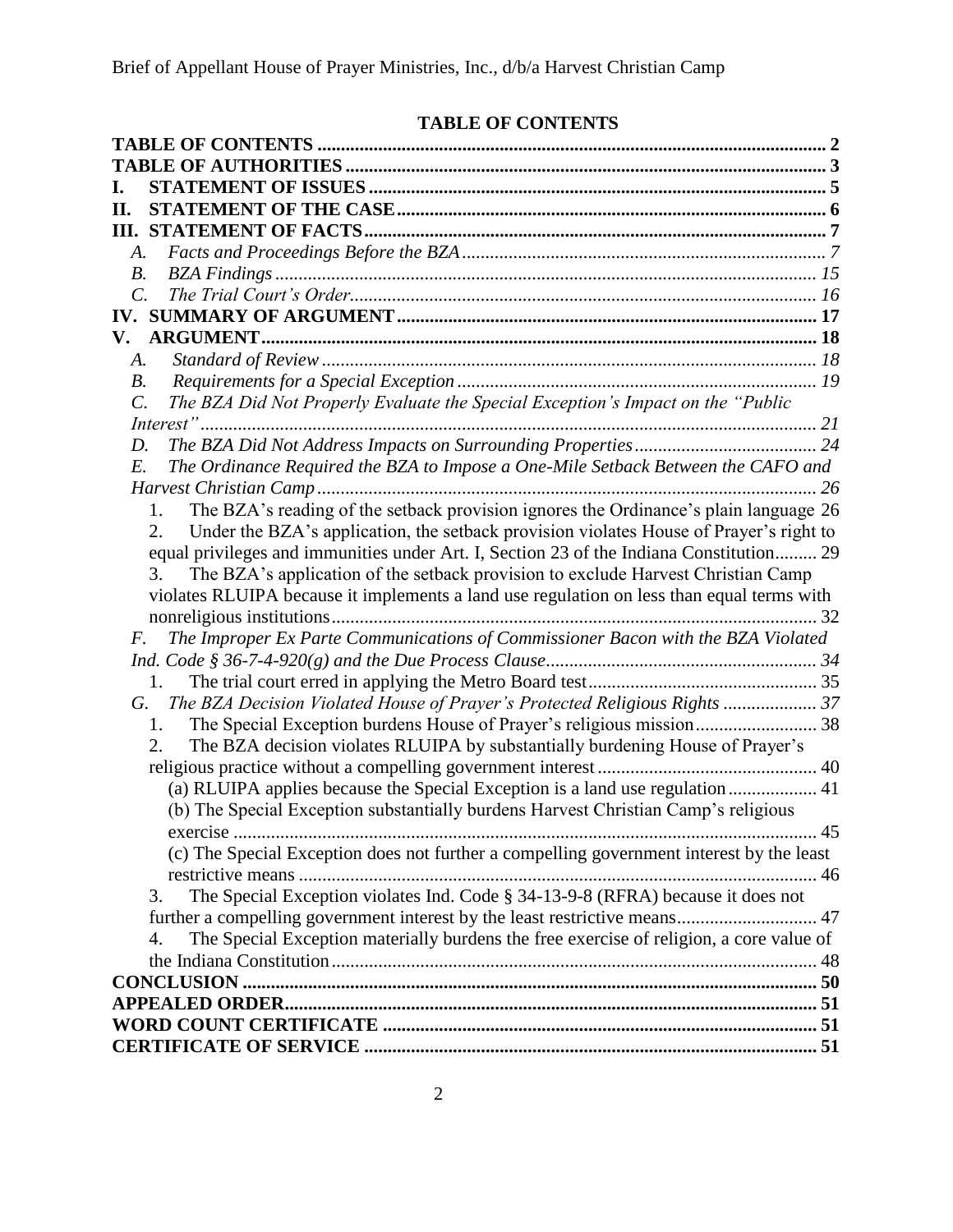## **TABLE OF AUTHORITIES**

<span id="page-2-0"></span>

| <b>CASES</b>                                                                                                   |
|----------------------------------------------------------------------------------------------------------------|
| 600 Land, Inc. v. Metro. Bd. of Zoning Appeals, 889 N.E.2d 305 (Ind. 2008)------------------------ 27          |
| Affordable Recovery Hous. v. City of Blue Island, No. 12-CV-4241, 2016 U.S. Dist. LEXIS                        |
|                                                                                                                |
| Bethel World Outreach Ministries v. Montgomery Cty. Council, 706 F.3d 548 (4th Cir. 2013) -40                  |
|                                                                                                                |
|                                                                                                                |
| Carlton v. Bd. of Zoning Appeals of City of Indianapolis, 252 Ind. 56, 245 N.E.2d 337 (1969) -18               |
|                                                                                                                |
| City Chapel Evangelical Free Inc. v. City of S. Bend ex rel. Dep't of Redevelopment, 744 N.E.2d                |
|                                                                                                                |
| City of New Haven v. Flying J., Inc., 912 N.E.2d 420 (Ind. Ct. App. 2009), trans. denied-------- 19            |
|                                                                                                                |
| Eagle Cove Camp & Conf. Ctr., Inc. v. Town of Woodboro, 734 F.3d 673 (7th Cir. 2013)-------34                  |
| Flat Rock Wind, LLC v. Rush Cty. Area Bd. of Zoning Appeals, 70 N.E.3d 848 (Ind. Ct. App.                      |
|                                                                                                                |
|                                                                                                                |
| Harris v. LIHTC, No. 79A02-1703-SC-638, 2017 Ind. App. LEXIS 493 (Oct. 13, 2017)--------34                     |
| Hoosier Outdoor Advertising Corp. v. RBL Mgmt., Inc., 844 N.E.2d 157 (Ind. Ct. App. 2006),                     |
|                                                                                                                |
| Ind. Dep't of Child Servs. v. J.D., 77 N.E.3d 801 (Ind. Ct. App. 2017), trans. denied ------------------ 27    |
|                                                                                                                |
|                                                                                                                |
|                                                                                                                |
| Metro. Bd. of Zoning Appeals v. Standard Life Ins. Co., 145 Ind. App. 363, 251 N.E.2d 60                       |
| Mizen v. State ex rel. Zoeller, 72 N.E.3d 458 (Ind. Ct. App. 2017), trans. denied----------------------------- |
|                                                                                                                |
| Monarch Beverage Co. v. Cook, 48 N.E.3d 325 (Ind. Ct. App. 2015), trans. denied -----------------29            |
|                                                                                                                |
| N. Cheyenne Tribe v. Martinez (D.S.D. Apr. 10, 2003), Case No. 5:03-cv-05019 -----------------43               |
| Paul Stieler Enters., Inc. v. City of Evansville, 2 N.E.3d 1269 (Ind. 2014)-----------------------------30     |
|                                                                                                                |
| River of Life Kingdom Ministries v. Vill. of Hazel Crest, Ill., 611 F.3d 367 (7th Cir. 2010)------ 33          |
|                                                                                                                |
| Riverside Meadows I, LLC v. City of Jeffersonville, 72 N.E.3d 534 (Ind. Ct. App. 2017)18, 20, 25               |
|                                                                                                                |
| Sts. Constantine & Helen Greek Orthodox Church, Inc. v. City of New Berlin, 396 F.3d 895 (7th                  |
|                                                                                                                |
|                                                                                                                |
|                                                                                                                |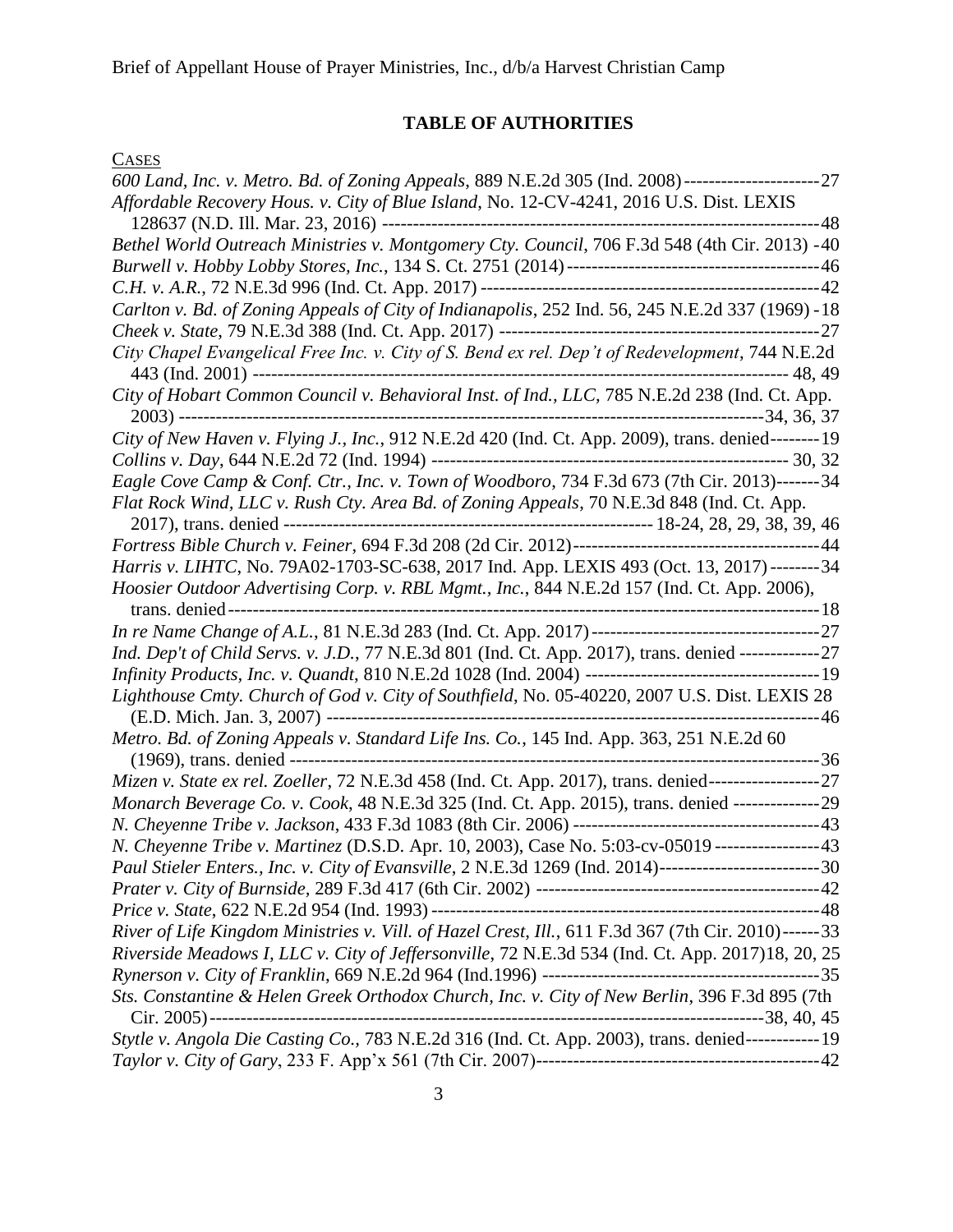| Third Church of Christ v. City of N.Y., 626 F.3d 667, 670 (2d Cir. 2010)-------------------------------33        |  |
|------------------------------------------------------------------------------------------------------------------|--|
| Town of Fortville v. Certain Fortville Annexation Terr. Landowners, 51 N.E.3d 1195 (Ind. 2016)                   |  |
|                                                                                                                  |  |
| Tyms-Bey v. State, 69 N.E.3d 488 (Ind. Ct. App. 2017), trans. denied ------------------------------47            |  |
| Vision Church v. Vill. of Long Grove, 468 F.3d 975 (7th Cir. 2006) --------------------------------42            |  |
| World Outreach Conference Ctr. v. City of Chi., 591 F.3d 531 (7th Cir. 2009) -------------------45               |  |
| <b>STATUTES</b>                                                                                                  |  |
|                                                                                                                  |  |
|                                                                                                                  |  |
|                                                                                                                  |  |
|                                                                                                                  |  |
|                                                                                                                  |  |
|                                                                                                                  |  |
|                                                                                                                  |  |
|                                                                                                                  |  |
|                                                                                                                  |  |
| <b>OTHER AUTHORITIES</b>                                                                                         |  |
|                                                                                                                  |  |
|                                                                                                                  |  |
| Brief of Appellee Rush County BZA, Flat Rock Wind LLC v. Rush County Area Board of Zoning                        |  |
|                                                                                                                  |  |
| Brief of Intervening Respondent Appellees Daniel & Melissa Sprinkle, Flat Rock Wind LLC v.                       |  |
|                                                                                                                  |  |
|                                                                                                                  |  |
|                                                                                                                  |  |
| James D. Leach, A Shooting Range at Bear Butte: Reconciliation or Racism?, 50 S.D. L. Rev.                       |  |
|                                                                                                                  |  |
|                                                                                                                  |  |
|                                                                                                                  |  |
|                                                                                                                  |  |
|                                                                                                                  |  |
|                                                                                                                  |  |
| <b>TREATISES</b>                                                                                                 |  |
|                                                                                                                  |  |
| Daniel P. Dalton, Litigating Religious Land Use Cases (2 <sup>nd</sup> ed. 2016) -----------------------------41 |  |
| <b>REGULATIONS</b>                                                                                               |  |
|                                                                                                                  |  |
|                                                                                                                  |  |
| <b>CONSTITUTIONAL PROVISIONS</b>                                                                                 |  |
|                                                                                                                  |  |
|                                                                                                                  |  |
|                                                                                                                  |  |
|                                                                                                                  |  |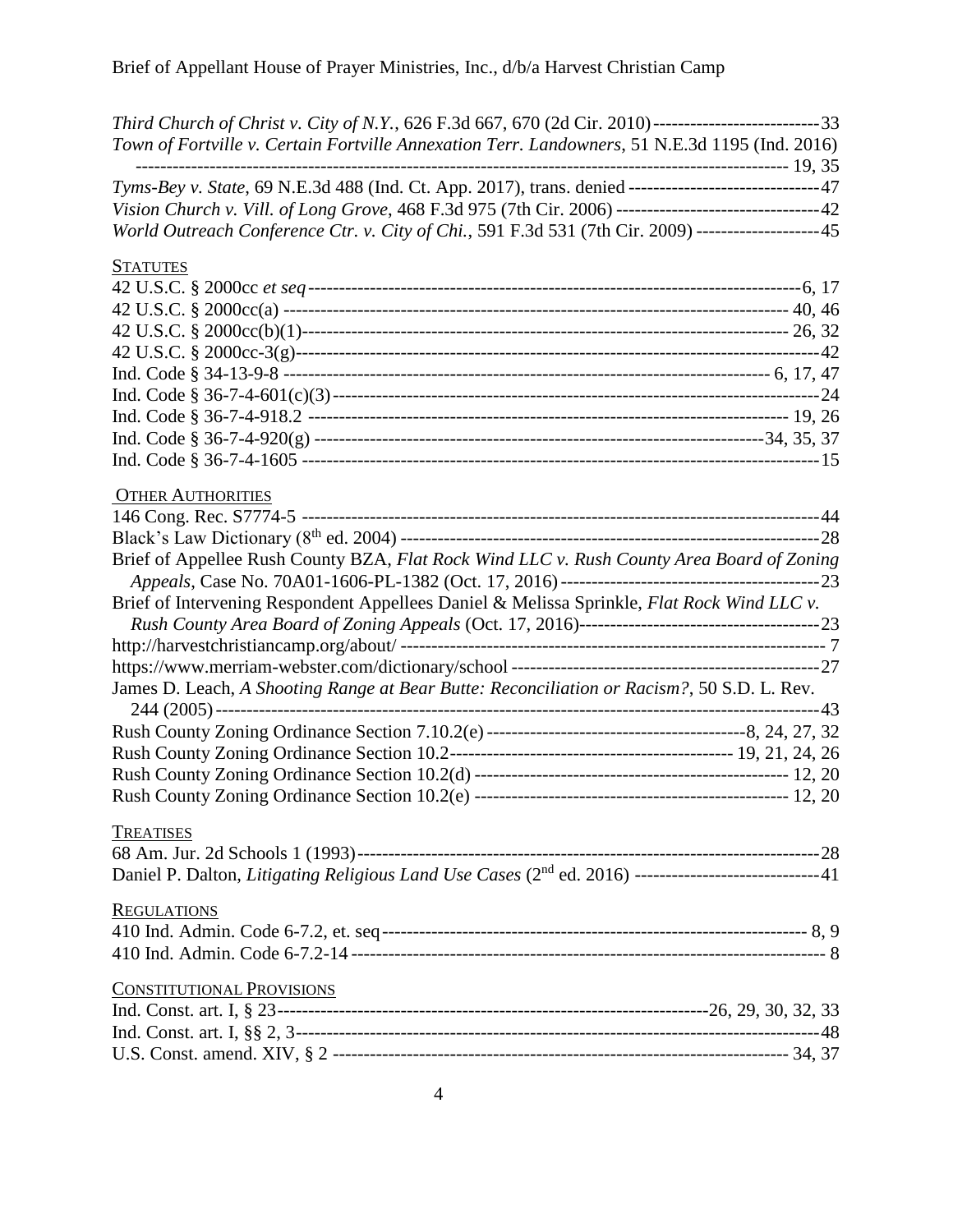IN THE INDIANA COURT OF APPEALS

| Case No. 21A01-1707-MI-01693      |  |                                   |  |  |  |
|-----------------------------------|--|-----------------------------------|--|--|--|
|                                   |  |                                   |  |  |  |
| HOUSE OF PRAYER MINISTRIES, INC., |  |                                   |  |  |  |
| d/b/a/ HARVEST CHRISTIAN CAMP,    |  |                                   |  |  |  |
|                                   |  | Appeal from                       |  |  |  |
| Appellant-Petitioner,             |  | <b>Fayette Circuit Court</b>      |  |  |  |
|                                   |  |                                   |  |  |  |
| VS.                               |  | Cause No: 21C01-1610-MI-607       |  |  |  |
|                                   |  |                                   |  |  |  |
| RUSH COUNTY AREA BOARD OF ZONING  |  | The Honorable Hubert Branstetter, |  |  |  |
| APPEALS,                          |  | Judge                             |  |  |  |
| Appellee-Respondent.              |  |                                   |  |  |  |

#### APPELLANT'S BRIEF

### **I. STATEMENT OF ISSUES**

<span id="page-4-0"></span>1. Did the trial court err in upholding the Rush County BZA's grant of a special exception to Milco Dairy, Inc. ("Milco") to operate a 1400-head dairy operation a half-mile upwind of Harvest Christian Camp when the BZA did not make specific findings, its ultimate determinations are not supported by substantial evidence, and the decision is contrary to the purpose and intent of the Rush County Zoning Ordinance?

2. Did the trial court err in holding that the BZA decision did not violate House of Prayer's right to an impartial tribunal, despite undisputed evidence of improper influence by a high-ranking county official?

3. Did the trial court err in holding that the BZA decision did not violate House of Prayer's protected religious rights under the Indiana constitution, federal Religious Land Use and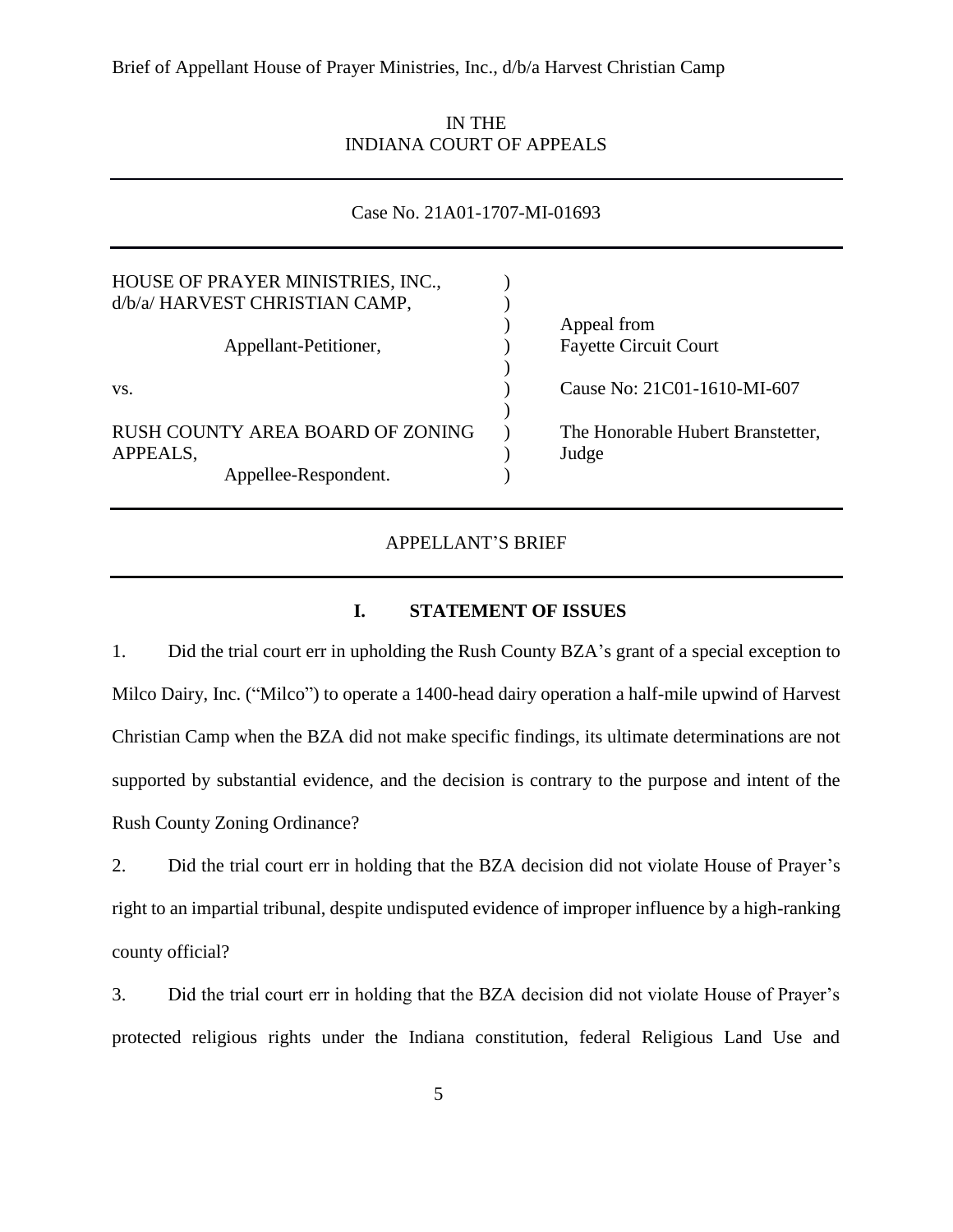Institutionalized Persons Act ("RLUIPA," 42 U.S.C. § 2000cc *et seq.*), and Indiana Religious Freedom Restoration Act ("RFRA," Ind. Code § 34-13-9-8)?

#### **II. STATEMENT OF THE CASE**

<span id="page-5-0"></span>Petitioner House of Prayer Ministries, Inc. ("House of Prayer"), by counsel, appeals the Fayette Circuit Court's decision upholding the Rush County Board of Zoning Appeals ("BZA") grant of a special exception ("the Special Exception") to Milco Dairy Farm, LLC ("Milco"). The Special Exception allows Milco to construct and operate a concentrated animal feeding operation ("CAFO") with 1,400 dairy cows and three massive outdoor waste lagoons at 2625 E. 1200 N., Lewisville, Indiana, (App. V:105-114) a half mile upwind of House of Prayer's church ministry and youth camp, known as Harvest Christian Camp.

The BZA held two public hearings on Milco's petition for the Special Exception, on March 16, 2016 (App. IV:88-207), and April 13, 2016 (App. IV:208-V:104) At both hearings, House of Prayer appeared as a remonstrator. At the second hearing, the BZA approved the Special Exception. (App. V:45-46)

House of Prayer subsequently filed its initial petition for judicial review and declaratory judgment with the Rush Circuit Court (Case No. 70C01-1605-MI-162), and transmitted a certified copy of the BZA record to the court, including the BZA's written findings finalized on July 13, 2016. (App. V:109) After conducting discovery, House of Prayer filed an amended petition on September 14, 2016. (App. VI:35-52) Following a transfer of venue, the instant case commenced before the Fayette Circuit Court on October 3, 2016. (App. II:2)

House of Prayer filed a brief in support of its petition on February 28, 2017. (App. VI:62- 94) Intervenor Milco responded on March 29, 2017, (App. VI:145-VII:56) as did the BZA. (App.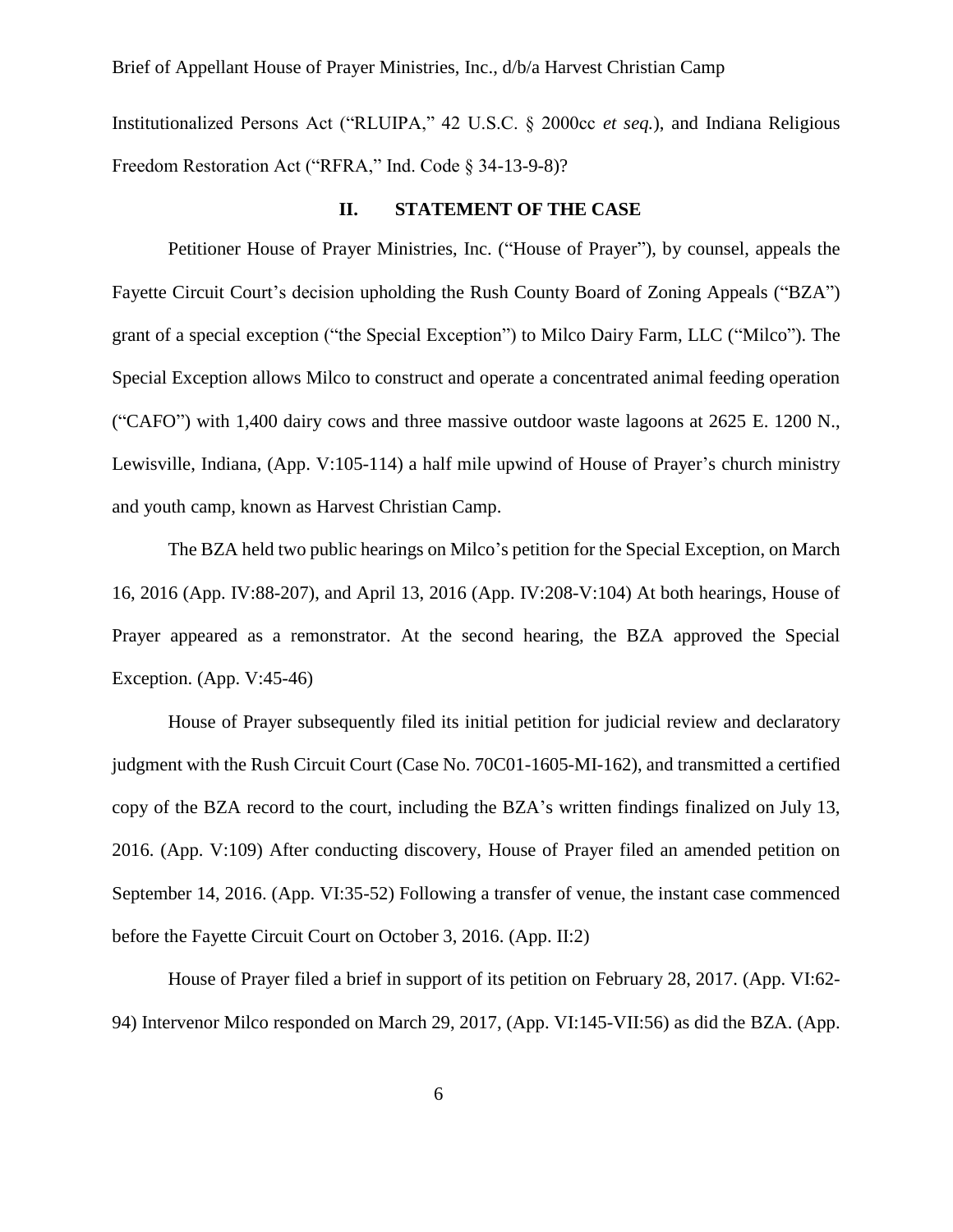VII:65-78) House of Prayer replied on April 19, 2017. (VII:79-108) A hearing was held on June 1, 2017. (Tr.) On July 11, 2017, the trial court denied House of Prayer's petition. (App. II:7-24)

This appeal ensued. House of Prayer filed a Notice of Appeal on July 31, 2017. The Clerk's Record and Transcript were submitted to the Court on August 18, 2017. House of Prayer now files this Appellant's Brief pursuant to an extension of time through October 18, 2017, which this Court granted on September 7, 2017.

### **III. STATEMENT OF FACTS**

### <span id="page-6-1"></span><span id="page-6-0"></span>A. Facts and Proceedings Before the BZA

 $\overline{a}$ 

The following evidence was presented to the BZA at the March and April 2016 hearings:

- House of Prayer is a nonprofit religious organization that operates the church ministry and youth camp known as Harvest Christian Camp on its 36-acre property at 9630 S. 25 W., in Lewisville, Henry County, Indiana. House of Prayer established Harvest Christian Camp in 1984 to minister to children, teens and families. (App. IV:129-130, 138-139)<sup>1</sup>
- Six families reside on the Camp property in six separate residential homes. (App. III:40; IV:132, 141-142)
- The Special Exception will enable Milco to construct and operate a CAFO within a halfmile upwind of Harvest Christian Camp. (App. III:41, 97-98)
- The CAFO will include, among other things, a free stall barn to house 1,400 cows along with three earthen, outdoor waste lagoons for the collection of approximately 20 million gallons of feces, urine, silage leachate, contaminated storm water, and process wastewater.

<sup>&</sup>lt;sup>1</sup>See also Harvest Christian Camp's website at<http://harvestchristiancamp.org/about/> ( "Harvest Christian Camp was established in 1984 and is an outreach of the House of Prayer Ministries. HCC networks together with other churches to minister to children, teens, and families").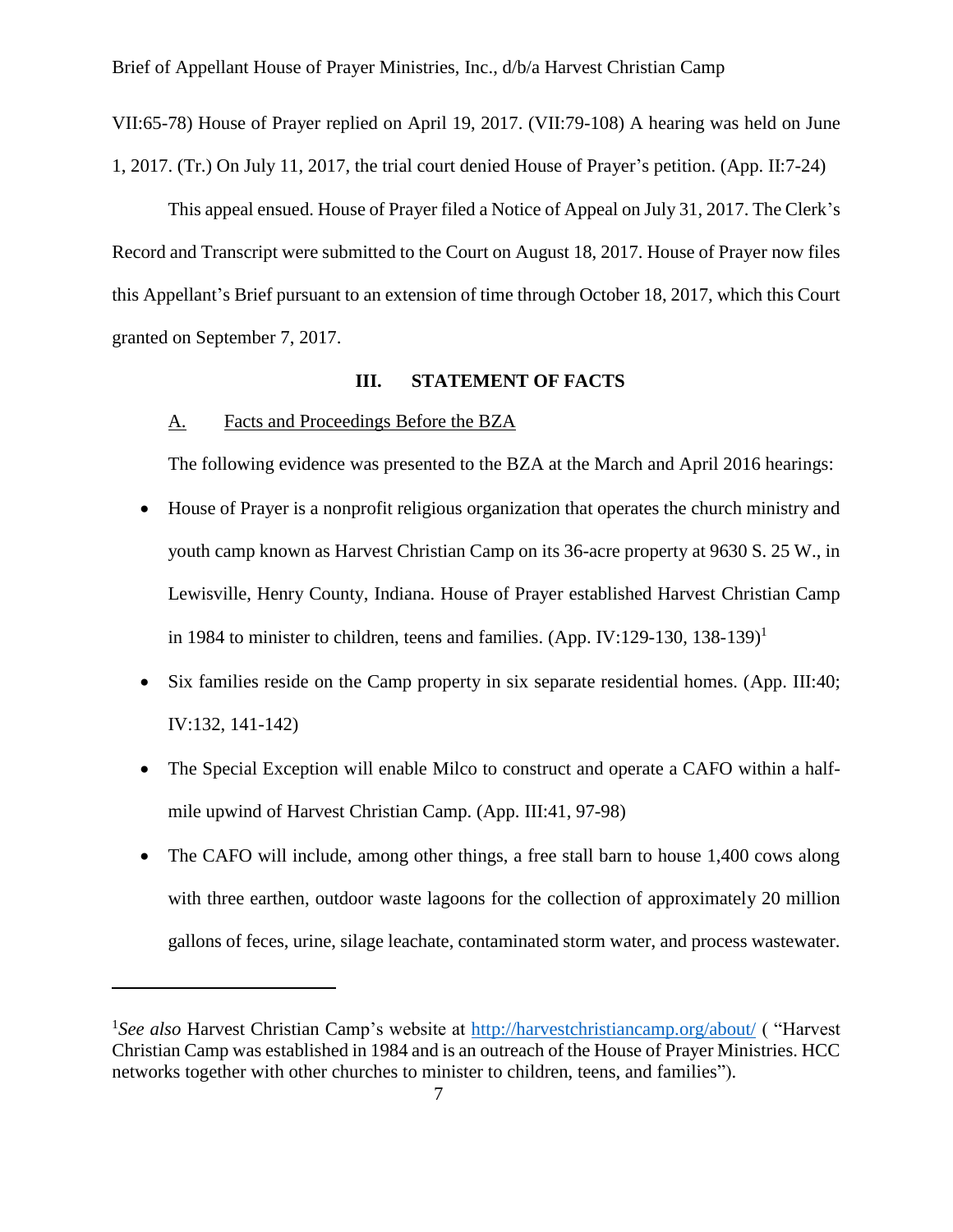(App. II:91-93, III:18-19) The collected waste will be emptied from the lagoons and spread on various land parcels that surround the CAFO and Harvest Christian Camp. (App. IV:100, 115-116, 120-122)

- Shankatank Creek, which runs through the Harvest Christian Camp property, receives storm water drainage from a field where the waste generated at the CAFO will be spread. (App. III:95-96, IV:150-151, V:11)
- The Milco property is located in an "A-3" zoning district and is, therefore, subject to "[a]ll underlying zoning district requirements . . . set forth in §7.10, *et. seq*." of the Ordinance. (App. V:107)
- Section 7.10.2(e) of the Ordinance mandates that a "separation distance from an existing CFO/CAFO structure or school shall be a minimum of one (1) mile which shall be measured from the nearest CFO/CAFO structure to the school." (App. V:220)
- The Ordinance does not define "school." Merriam-Webster defines a school as "an organization that provides instruction [such as] an institution for the teaching of children." (App. IV:2, 137-139; V:3-6)
- The Indiana State Department of Health ("ISDH") regulates Harvest Christian Camp as a "Youth Camp" pursuant to 410 Ind. Admin. Code 6-7.2, *et. seq.* A "Youth Camp" is defined by the Indiana State Department of Health at 410 I.A.C. 6-7.2-14 as "any area or tract of land established, operated, or maintained to provide more than seventy-two (72) continuous hours of outdoor group living experiences away from established residences for educational, recreational, sectarian, or health purposes to ten (10) or more children who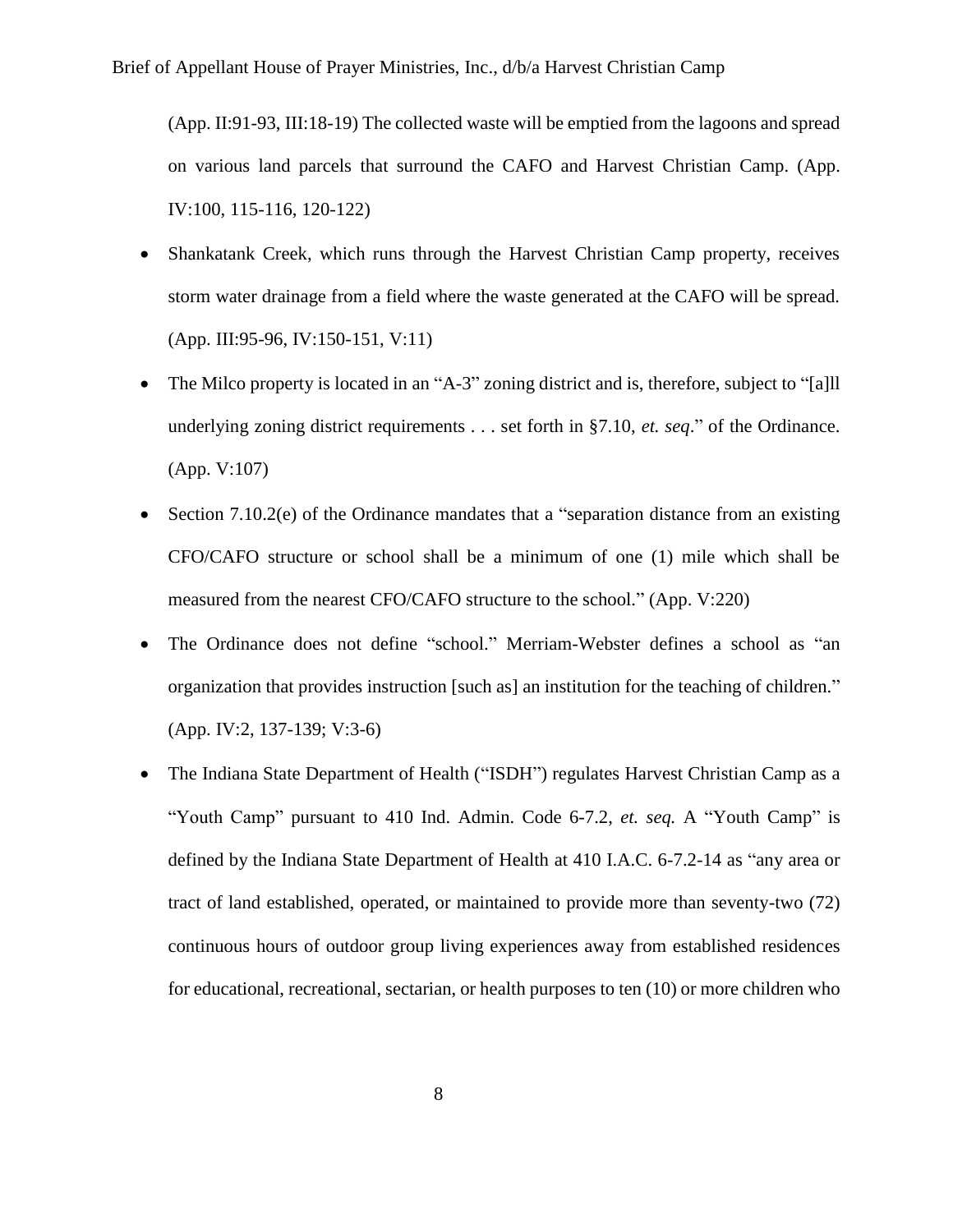are under eighteen (18) years of age and not accompanied by a parent or guardian." (App. IV:2, 137-138; V:4-5)<sup>2</sup>

- The Camp can host 128 children overnight, and up to 768 children over the course of the summer. (App. III:93-94; IV:2, 138-139; V:5-6) Its facilities include 13 open-air cabins, collectively with 106 beds, three classrooms/dorms and two multi-purpose buildings with offices, a sanctuary, kitchen and shop. (App. III:93-94; IV:138-139; V:5)
- The Camp offers a day camp program for young children 4-7 years of age and several multi-day and week-long overnight programs for children and teens over 8 years old. Those programs engage children in numerous outdoor and educational activities such as archery, swimming, games, sports, go-carts, a giant slip and slide, paint ball, campfires, night services, bible classes and workshops in music, drama, dance, arts and crafts, sign language, cooking and photography. (App. IV:138-139, 143; V:5-6)
- On average, 500 children of ages 4 to 17 attend the Camp during the summer, along with 14 senior staff members, 50*-*80 regular volunteers, and a variety of speakers, bands, and teachers depending on the activities and time of day. (App. III:93-94, IV:137-139, 242)
- There are regular religious services at the Camp throughout the year at its sanctuary and outdoor chapel, including weekly, evening and Sunday services and bible classes that are

 $2$  In addition to its legal duty to protect the health and safety of children entrusted to its care, House of Prayer must comply with numerous specific regulatory requirements to ensure children's health and safety including provision of adult supervision, trained first-aid and emergency personnel, clean water, cooking and eating facilities, safe buildings, classrooms and sleeping shelters. *See*  410 I.A.C. 6-7.2-15 through 32.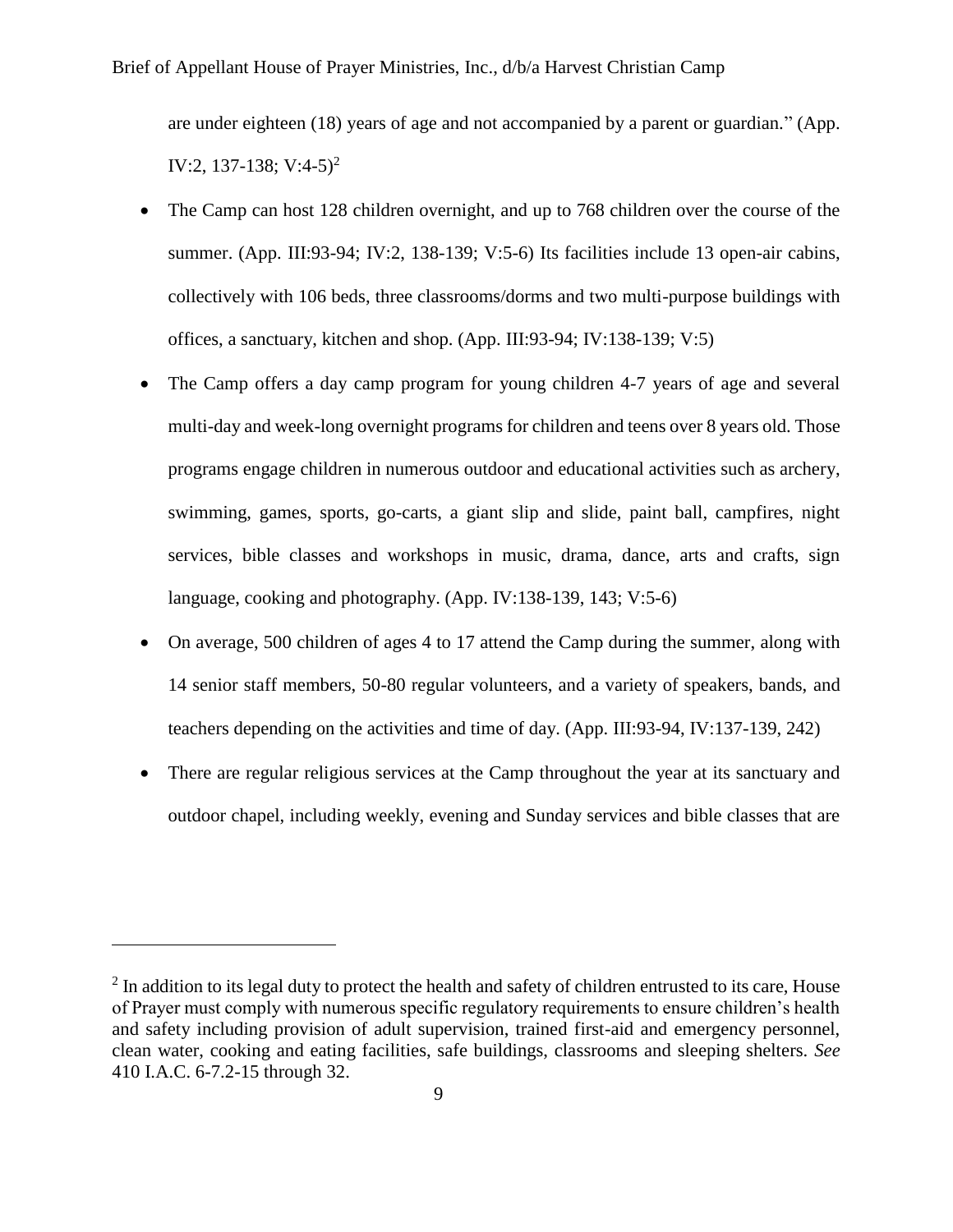open to the public, and several community-wide events and camp programs in the winter and spring. (App. IV:142)

- Thousands of parents, including many from out of state, have sent their children to Harvest Christian Camp over the years because it offers a safe and healthy rural setting for their children to be educated, to grow in faith and enrich their relationship with God, and to be enhanced by the outdoors. (App. IV:138, V:5)
- Dr. Indra Frank, a physician who earned her M.D. from John Hopkins University and a Master's in Public Health from Indiana University's Fairbanks School of Public Health, where she teaches environmental health and environmental toxicology (App. IV:140, 144, V:8), provided evidence and expert testimony at the March  $16<sup>th</sup>$  hearing as follows:<sup>3</sup>

1) The CAFO's 1,400 dairy cows will produce approximately 19,178 gallons of feces and

- urine per day which is as much bodily waste as produced by 46,776 people—seven times the amount of urine and feces produced every day by the entire human population of Rushville, although Rushville is not allowed to store human waste in unlined, openair lagoons where people live and children play. (App. III:95, IV:145, V:9)
- 2) The prevailing winds in the area come from the southwest, which puts Harvest Christian Camp directly downwind of the proposed CAFO and its manure lagoons. (App. III:96-97, IV:150)
- 3) Children, staff and volunteers at the Camp are outdoors most of the day and sleep in open-air cabins and will, therefore, be heavily exposed to the CAFO's air pollutants which include endotoxin, hydrogen sulfide, ammonia, particulate matter and volatile organic compounds—pollutants which are well known to pose serious health threats, especially to children, the elderly and those with respiratory illness or weakened immune systems. (App. III:95-96, IV:145-149)
- 4) In Indiana, 13% of children have had a diagnosis of asthma, so there is a high likelihood that there will be children with asthma attending Harvest Christian Camp. All the pollutants the CAFO will emit are known to aggravate asthma symptoms—a particular

 $3$ Although Dr. Frank was unable to attend the April 13<sup>th</sup> hearing, her report and findings were again presented to the BZA by House of Prayer's counsel. (App. V:8-12)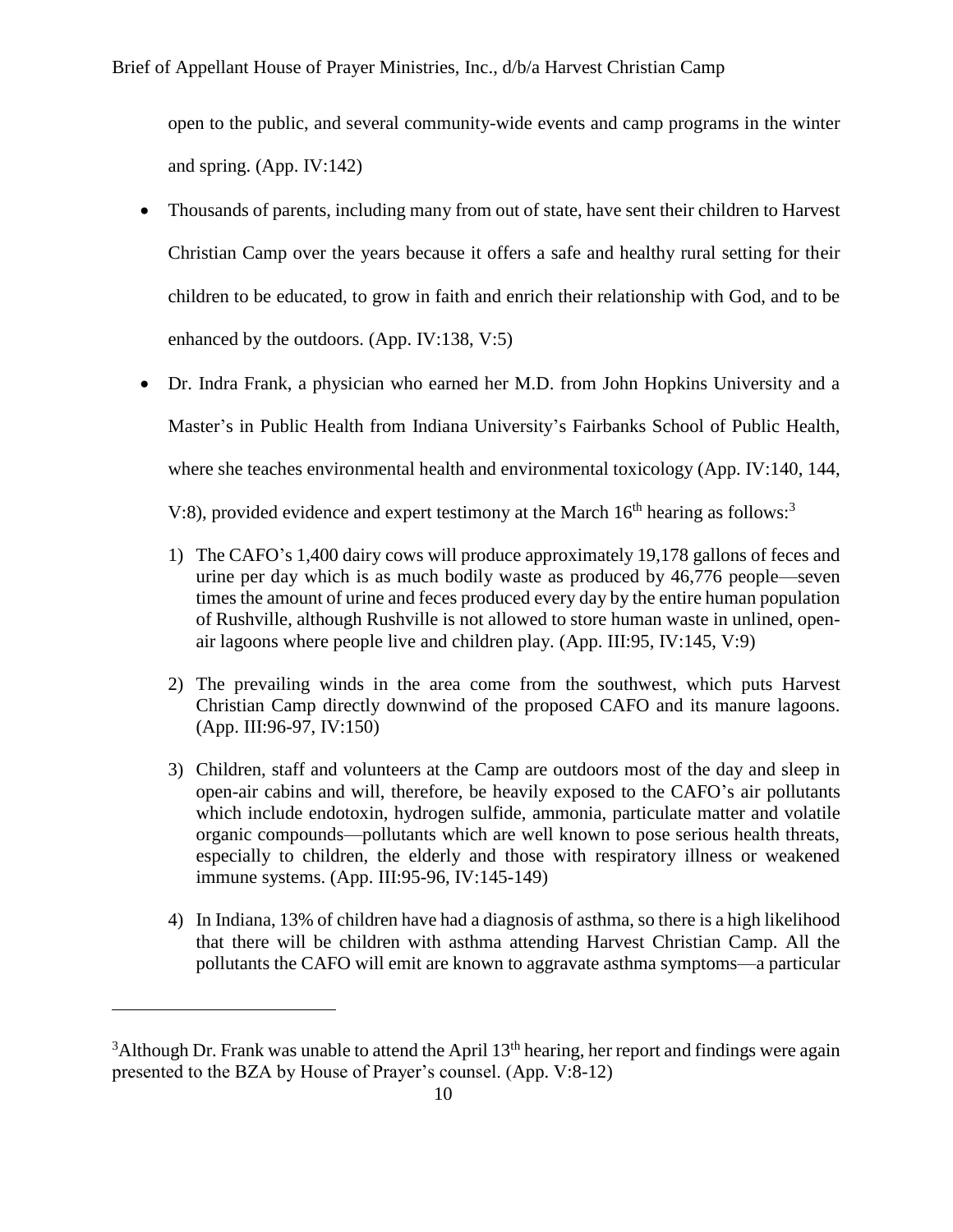concern because an asthma attack can restrict a child's breathing enough to be life threatening and send the child to the hospital. (App. III:96, IV:149-150)

- 5) The massive amount of feces and urine that will be generated by the CAFO could also expose children at Harvest Christian Camp to disease causing bacteria and other microscopic organisms known to be present in cow manure such as *Listeria, E.coli, Salmonella, Cryptosporidium,* and *Giardia* which can run off with manure into Shankatank Creek after manure spreading on nearby fields, exposing children to infectious diseases if they have contact with the creek. (App. III:96, IV:150-151)
- All of Dr. Frank's findings and opinions are supported by peer-reviewed scientific studies, which are cited in her report submitted to the BZA. (App. III:98-99) Dr. Frank's findings and opinions are also supported by a report prepared by the National Association of Local Boards of Health in partnership with the Centers for Disease Control to help local health departments understand the public health, environmental and community impacts of CAFOs. (App. III:100-128)
- A Purdue University Extension report reviewing the "academic studies on CAFO impacts on house prices" was discussed and submitted to the BZA. (App. III:132-133, V:12) The Purdue report concludes that "[m]arket prices for homes are expected to decline the closer the home is to the CAFO," a "downwind home will realize a significantly larger decline in value relative to a home upwind that is the same distance from the CAFO" and "property value impacts diminish to negligible effects beyond a distance of two miles." Due to these "potential inequities," Purdue concludes "that communities and operators must choose to site CAFOs in a manner that either minimizes differential impacts on home values or compensates those individuals disproportionately impacted." (App. III:132-133)
- 11 • A report by John A. Kilpatrick, Ph.D., MRICS, an Indiana Certified Real Estate Appraiser and nationally certified instructor of the Uniform Standards of Professional Appraisal Practice was also discussed and submitted to the BZA. (App. III:134-145, V:12-14) In his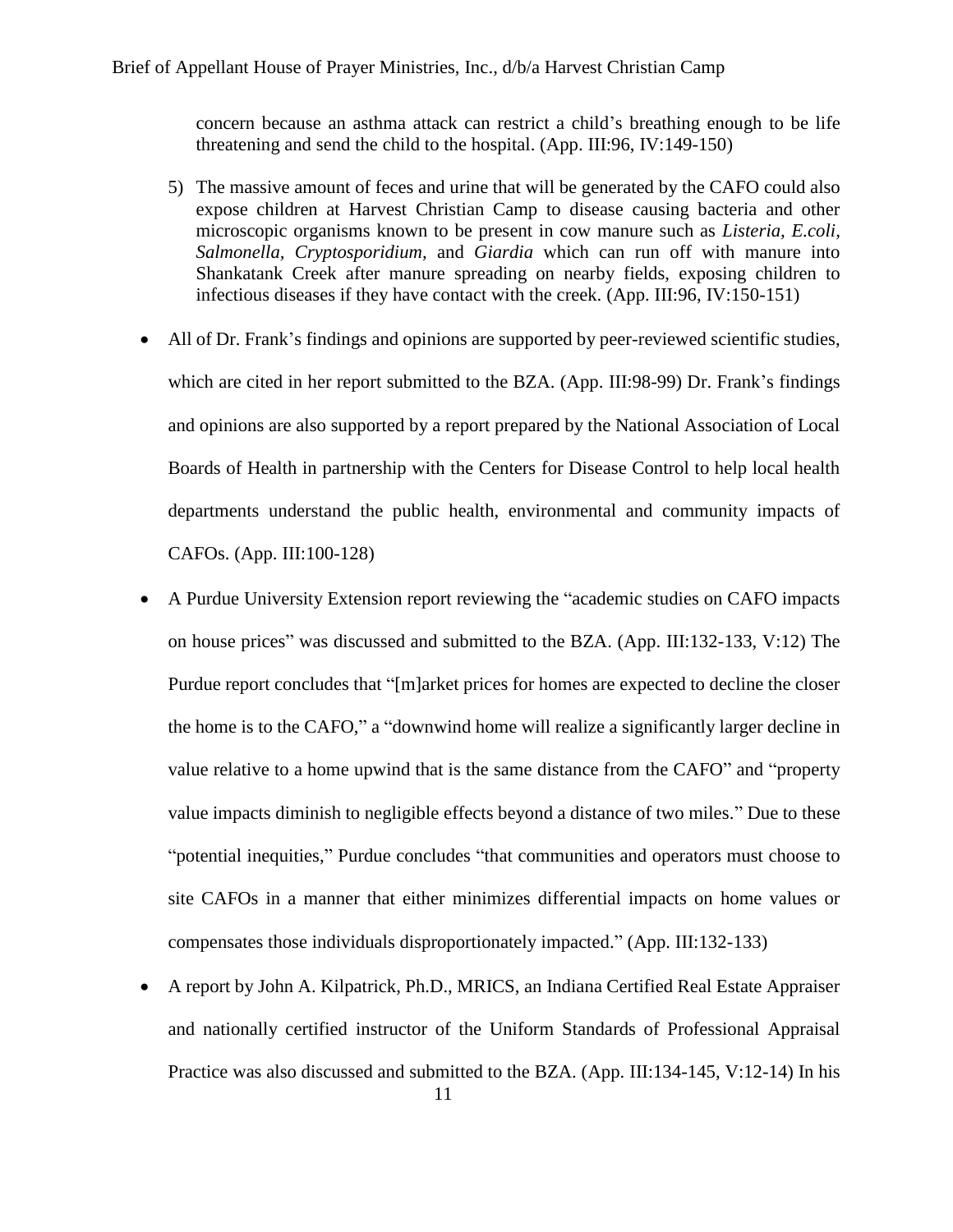report, Dr. Kilpatrick reviews numerous empirical and case studies conducted over several decades<sup>4</sup> demonstrating that, "diminished marketability, loss of use and enjoyment, and loss of exclusivity results in a diminishment which can range from 50% to nearly 90% of otherwise unimpaired value for homes which are adjacent to [a CAFO] with negative impacts noted at distances exceeding 3 miles." (App. III:144)

Based on the above facts, Harvest Christian Camp argued that the Special Exception would adversely affect the public interest, would have adverse effects on the surrounding properties in violation of Section 10.2(d) and (e) of the Rush County Ordinance, and would prevent Harvest Christian Camp from carrying out its religious mission and purpose. (App. IV:130-131, 244-245; V:7)

Milco's counsel stated to the BZA, without evidence, that the CAFO would involve a fivemillion-dollar investment with 15 local residents on payroll, and would boost property tax revenues by "fifty thousand dollars a year." (App. IV:223-224) The claims were echoed by the son of Milco's owner, but again without evidence. (App. IV:226)

At the close of the public hearing on April 13, 2016 but before the vote was taken, the BZA took a 19-minute break from 8:23 to 8:42 p.m. (App. IV:208) Before the break, BZA counsel Grant Reeves cautioned the BZA members not to discuss the matter with anyone off the record and instructed the audience not to speak with BZA members. (App. V:30-31)

During the break, Pastor David Todd of House of Prayer saw County Commissioner Mark Bacon speak with three BZA members during the recess—one for about five (5) minutes inside

<sup>&</sup>lt;sup>4</sup> A "Summary of Literature on Property Value Impacts of CAFOs" was also provided to the BZA. (App. III:129-131)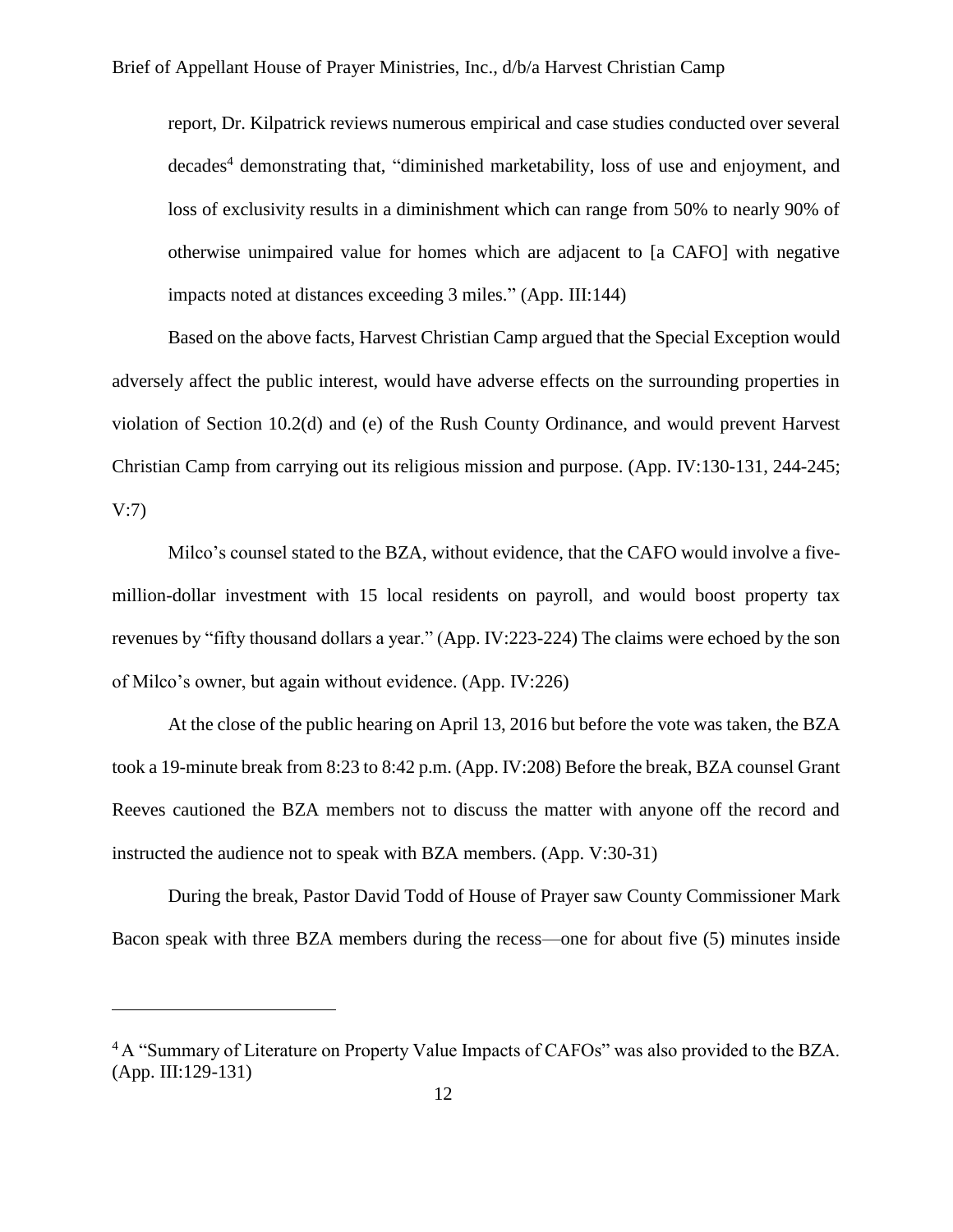the assembly room, and two others for approximately eight (8) minutes outside in the hallway an observation that was alarming to Pastor Todd in light of BZA Attorney Grant Reeves' instruction to the audience. (App. VI:130-131) Adding to Pastor Todd's concern were the facts that Bacon is with the Farm Bureau and could have spoken to any of the other hundred or so people in attendance that night, but chose to speak with BZA members instead, and therefore appeared to be trying to influence the vote. (App. VI:131) Pastor Todd called Reeves the next day and left a message about his concerns over what he saw. (App. VI:132)

Pastor Todd's observation was corroborated by deposition testimony of three BZA members and Bacon himself. Specifically, BZA member Dohn Greene testified that he "heard in passing" that Bacon had spoken to someone in a hallway and heard from Grant Reeves that "the Bacon fella tried to influence the CAFO for Milco." (App. VI:96) BZA member Phil Shanahan, confirmed that he, Trent and Bacon are on the Rush County Area Plan Commission together and that he has known Bacon for years explaining, "Yeah, I know him, yep. He's on the Commission. Like I said, he's a County Councilman, he's on the APC Board; we all vote together on what is either pros or cons, on everything." (App. VI:107-108)

Phil Shanahan further testified that at the conclusion of the hearing that evening, three or four of his friends told him that they saw Bacon talking to BZA member Craig Trent during the recess (App. VI:110-111) and expressed concern about what they saw. (App. VI:112) In Mr. Shanahan's view, Bacon and Trent discussing the Milco issue during the break and before the vote is a problem (App. VI:112), and would be improper because Reeves advised the audience not to talk to BZA members. (App. VI:113)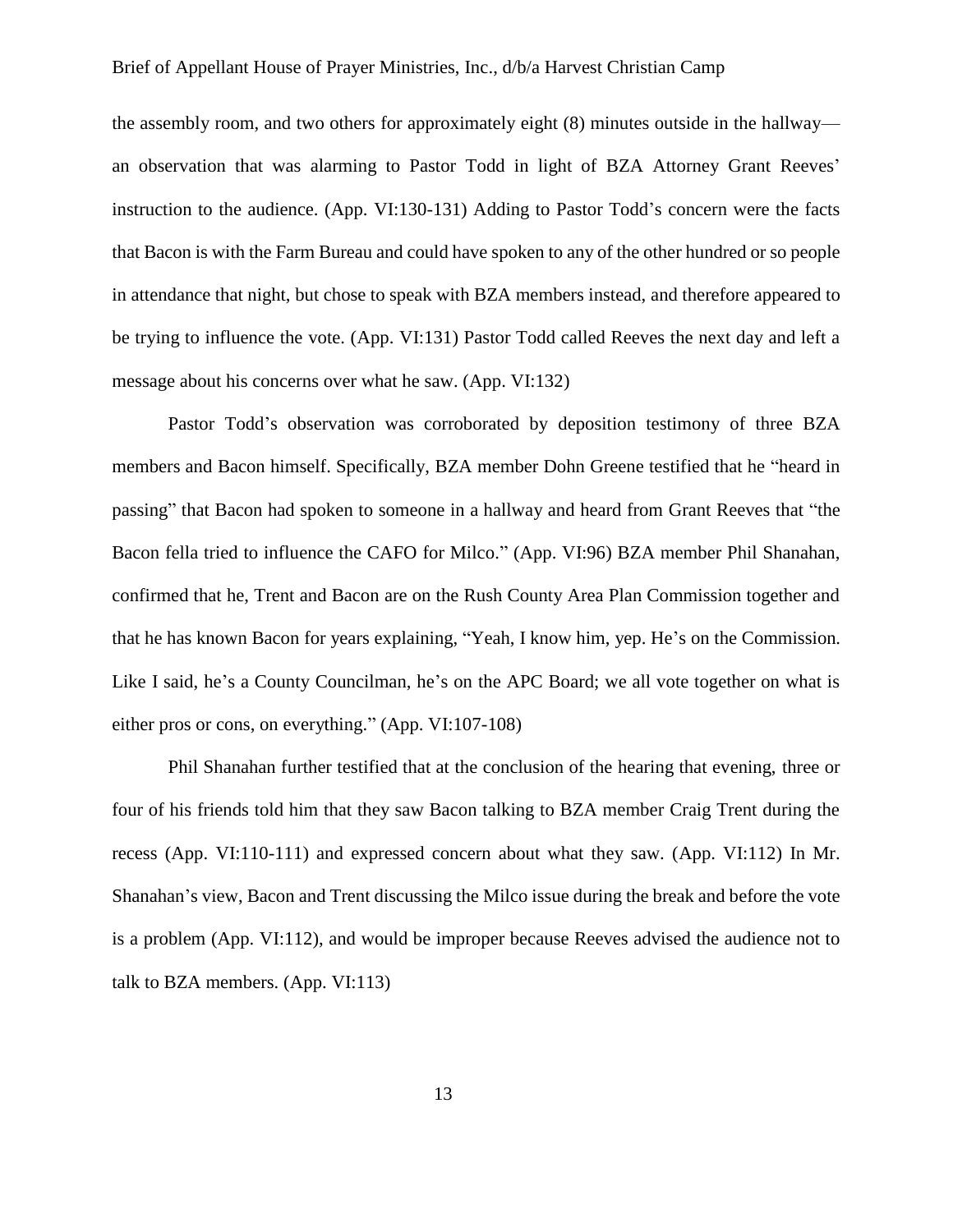Trent confirmed that Bacon approached him in the hallway during the break. (App. VI:118) Trent further testified that he heard that Bacon spoke with other BZA members to influence the vote and that there was an executive session held to discuss it. (App. VI:119-120)

Bacon has been on the Board of Directors of the Indiana Farm Bureau for eleven years (App. VI:140), and has been a Rush County Commissioner since 2012. (App. VI:137) The Indiana Farm Bureau advocates for farmers before local government bodies. (App. VI:141) In fact, Bacon learned what his duties would be as a County Commissioner from being on the Farm Bureau Board, and he became a County Commissioner because of his position with the Indiana Farm Bureau. (App. VI:137-138) As a result of this role, Bacon learned of Milco's plans to build the CAFO before Milco had even submitted its application for a Special Exception to the County. (App. VI:139)

Bacon testified that as a County Commissioner and Plan Commission member, he is familiar with the Ordinance and the processes and laws that apply to his official positions including the conflict of interest rules. He also knew that the BZA is a quasi-judicial body, which to his understanding means that the BZA must remain impartial. (App. VI:142) Nevertheless, Bacon admitted that during the break, and before the BZA vote on Milco's application, he spoke with BZA member Craig Trent in the middle of the hallway and "made a comment that there was according to the Ordinance, there was no reason to not pass [the special exception]." (App. VI:142) Bacon agreed that a BZA member having a private conversation with him before the vote on Milco's Petition could raise suspicions that he was trying to influence the BZA member's vote. (App. VI:142-143)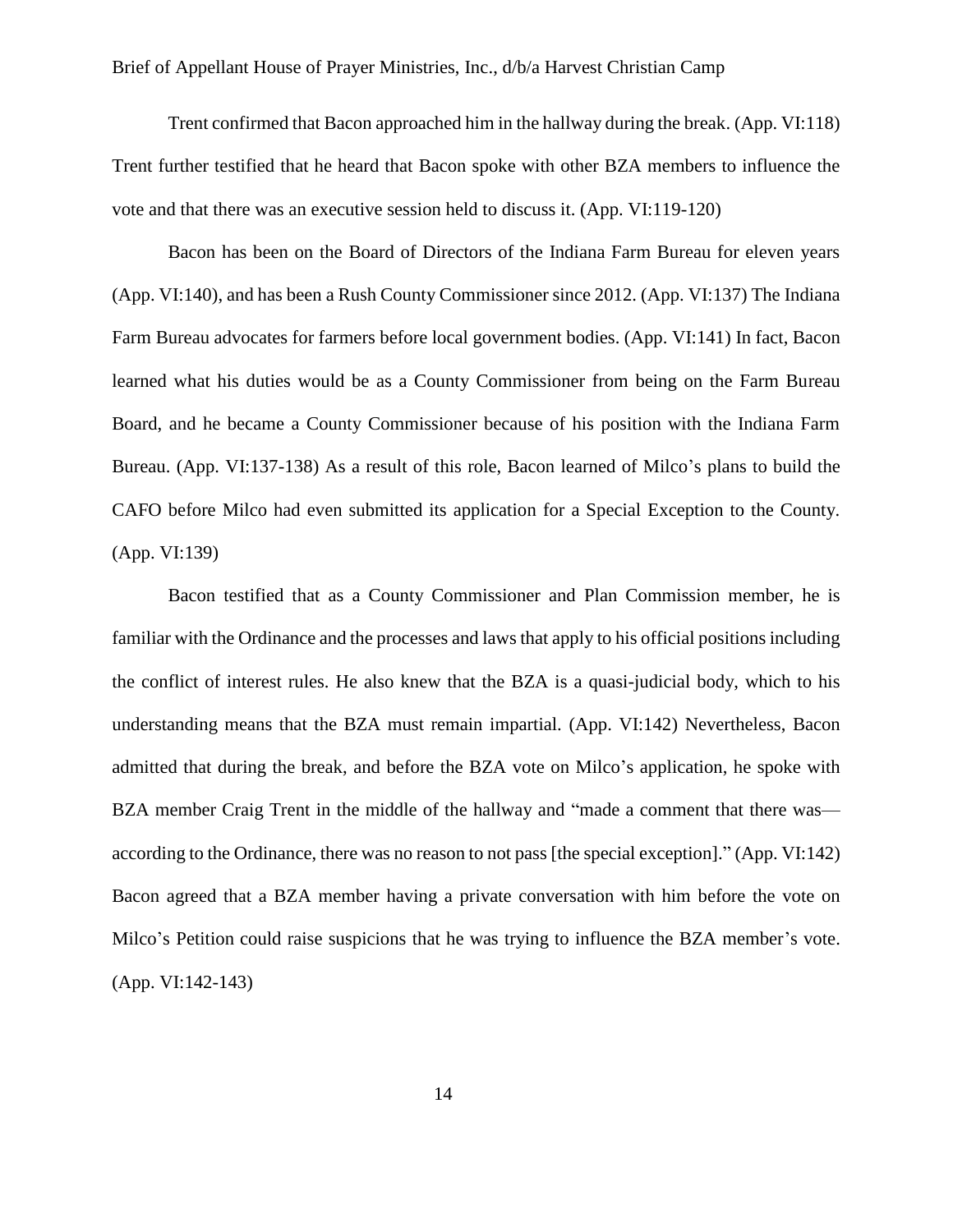Upon reconvening after the break, the BZA approved Milco's Special Exception. (App.

V:45-46) Harvest Christian Camp timely filed a petition for judicial review and declaratory

<span id="page-14-0"></span>judgment in accordance with I.C. § 36-7-4-1605.

### B. BZA Findings

The BZA certified its written findings on July 13, 2016, three months after approving the

Special Exception. (App. V:105-109) The BZA made the following relevant findings:

The BZA finds that the granting of the Special Exception will not adversely affect the public interest, subject to the additional conditions and restrictions placed on the project by the BZA. The public interest refers to the wellbeing of the Rush County community as a whole. While there may be some incidental nuisances associated with construction of the Diary in the immediate area, as a whole, the citizens of Rush County will benefit from the economic development opportunities this project brings. The evidence at the public hearing demonstrated the Dairy project would provide economic benefits to the public through local property taxes and additional employment opportunities. Any nuisances involved are of the type expected from CAFO/CFO operations, which are clearly allowed/allowable uses under the Rush County Zoning Ordinance in the district where the proposed Dairy is to be located.  $(App. V:106)$ 

. . .

**Economic impacts on adjoining properties generally in the district:** the BZA determines that, given that the parcel is located in an A-3 district where agricultural development is intended and given the precautions and additional conditions the applicant has taken with regard to buffering and manure management, that the economic impacts should be minimized on the adjoining properties and in the district in general. Any impacts shall be more than off-set by the gains to the community as a whole with regard to increased employment and economic activity. (App. V:107)

. . .

**Odor impacts on adjoining properties generally in the district:** The applicant has met the odor abatement procedures set forth in the Rush County Zoning Ordinance and the odor abatement techniques set forth in its application.

Additionally, the BZA imposed the additional condition that all manure be knifed in to the soil. Given these restrictions, the BZA finds that the applicant has met the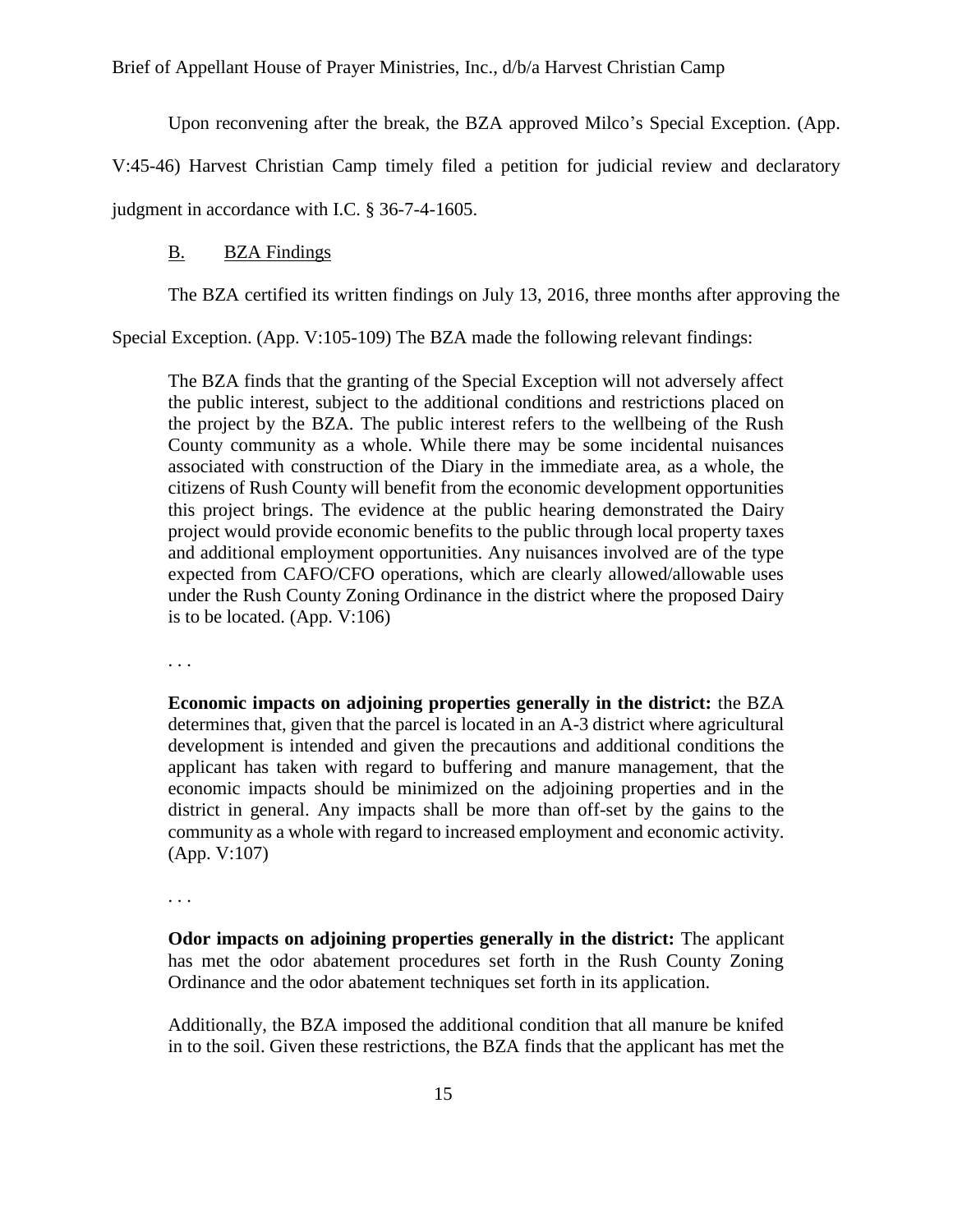requirements to mitigate odor to the level anticipated and expected in an A-3 district. (App. V:108)

. . .

Given that this parcel is located in an A-3 zoning district, where agricultural development is expected, the BZA finds that this use is compatible with the adjacent properties. (App. V:108)

#### C. The Trial Court's Order

<span id="page-15-0"></span>In its Order of July 11, 2017, the trial court set out the following conclusions relevant to this appeal:

- the BZA findings excerpted above were "sufficient to support intelligent appellate review"; (Trial Court Order at 17)
- the BZA sufficiently considered the public interest because it imposed "conditions related" to knifing manure into soil, expanding the truck entrance and turnaround to prevent congestion, planting trees around the dairy in a shelterbelt, submitting manure application agreements to the county, and limiting the number of cattle at the dairy"; (Trial Court Order at 16)
- Harvest Christian Camp was not eligible for the one-mile CAFO setback provided to schools under the Ordinance because many other "businesses . . . could make the el claim" that "children are central to [their] business purpose"; (Trial Court Order at 5)
- House of Prayer was not denied due process through Commissioner Bacon's undisputed efforts to influence the BZA through ex parte communication (Trial Court Order at 7) because "Bacon provided no new information" to the BZA member(s), and "there is no employment relationship" between Bacon and the BZA member(s); (Trial Court Order at
	-

8)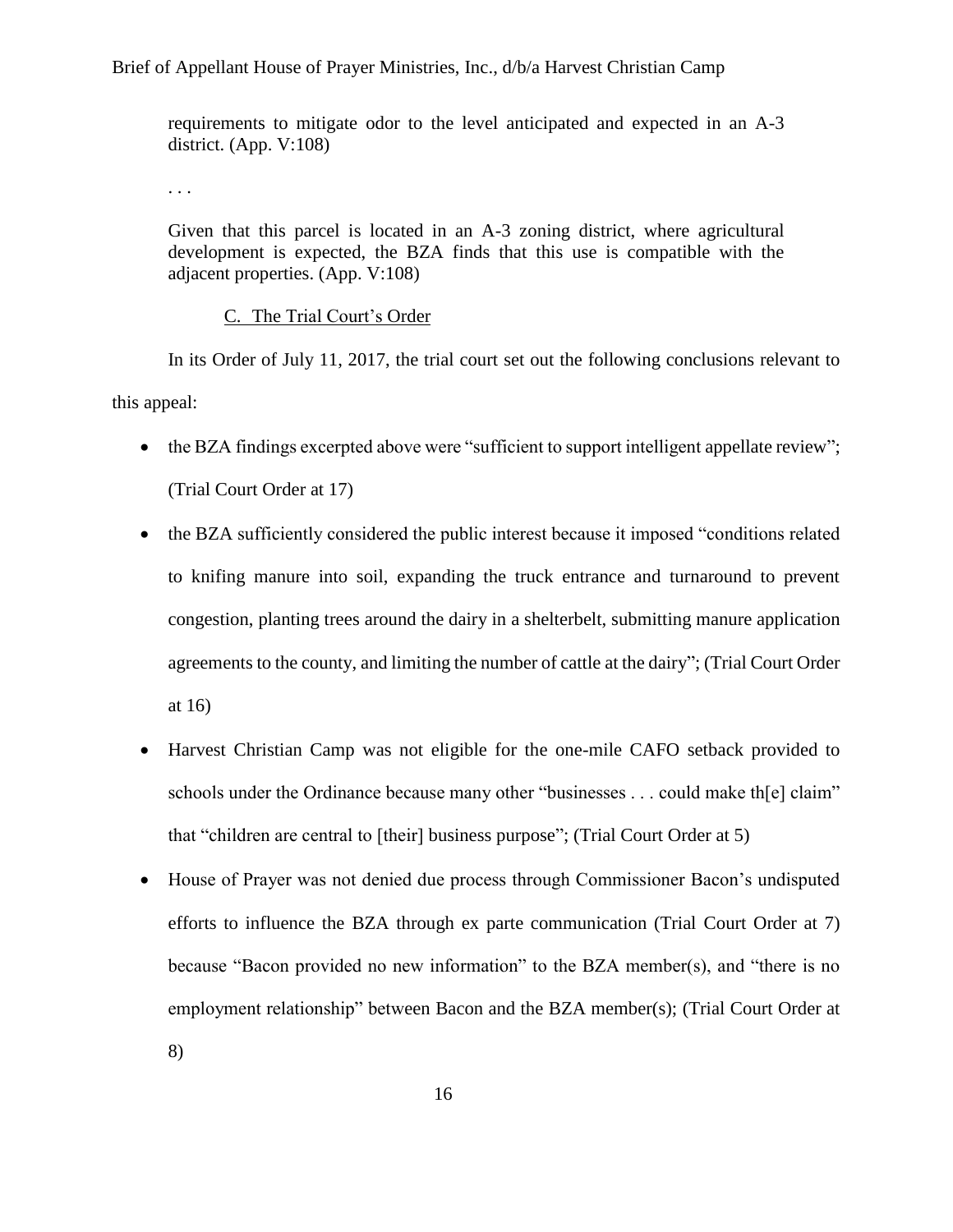and

• House of Prayer did not demonstrate a violation of RLUIPA, RFRA or the Indiana Constitution because it "failed to introduce any evidence of any burden on religion and did not cite to any case law supporting its position." (Trial Court Order at 9)

### **IV. SUMMARY OF ARGUMENT**

<span id="page-16-0"></span>The BZA did not have authority to grant Milco a Special Exception allowing a 1400-head dairy CAFO a half mile upwind of Harvest Christian Camp. As House of Prayer showed through extensive expert testimony and documentation, the Special Exception imperils the health of the children attending the Camp, and consequently imperils House of Prayer's ability to continue operating the Camp. The BZA's conclusory findings ignore the evidence before the BZA and cannot support intelligent appellate review. In addressing the public interest, impacts on neighbors, and the applicability of a one-mile setback, the BZA stretches the Ordinance's interpretation to the breaking point. These infirmities arise from deeper problems with the BZA decision, including the improper influence a County Commissioner applied to the BZA in violation of House of Prayer's due process right to an impartial tribunal. The BZA's resulting decision substantially burdens House of Prayer's right to religious exercise so that private individuals can make money—not a compelling government interest. It consequently violates House of Prayer's protected religious rights, most notably under the federal Religious Land Use and Institutionalized Persons Act ("RLUIPA," 42 U.S.C. § 2000cc *et seq.*), which was enacted to address this exact problem of local governments impeding religious exercise through discretionary zoning decisions. It additionally violates the Indiana Religious Freedom Restoration Act ("RFRA," I.C. § 34-13-9-8) and the "core value" protection of religious exercise under the Indiana Constitution. For all these reasons, the BZA grant of the Special Exception to Milco is arbitrary and capricious, unsupported by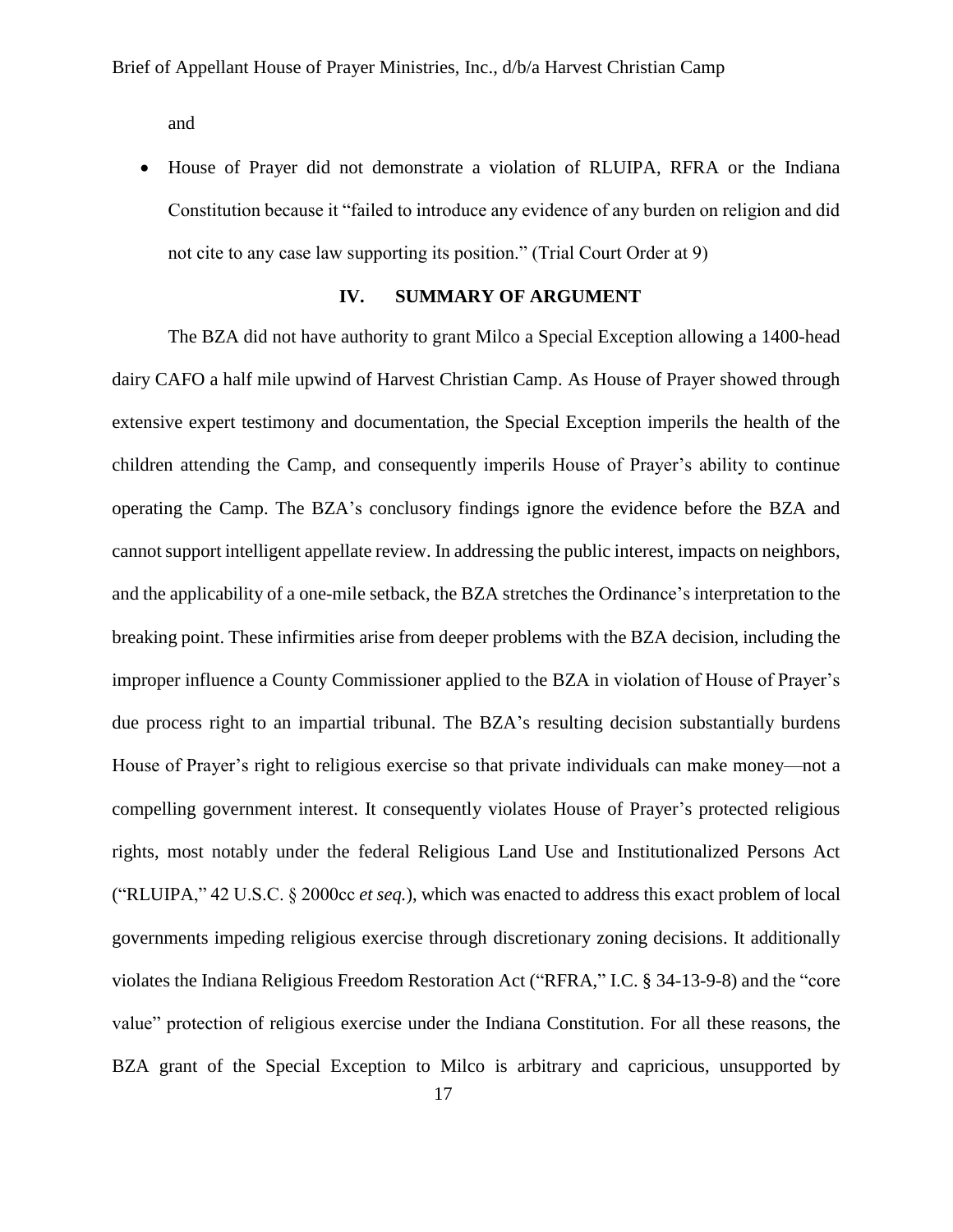substantial evidence, contrary to law, and unconstitutional, and therefore the trial court should have set it aside as *ultra vires* and void.

### **V. ARGUMENT**

#### <span id="page-17-1"></span><span id="page-17-0"></span>A. Standard of Review

When reviewing BZA actions, the Court follows the same standard of review as the trial court. *Flat Rock Wind, LLC v. Rush Cty. Area Bd. of Zoning Appeals*, 70 N.E.3d 848, 857 (Ind. Ct. App. 2017), trans. denied. "Under this standard, a reviewing court . . . is limited to determining whether the zoning board's decision was based upon substantial evidence." *Id.* Questions of law are however reviewed *de novo*. *Riverside Meadows I, LLC v. City of Jeffersonville*, 72 N.E.3d 534, 538 (Ind. Ct. App. 2017).

In interpreting an ordinance, "the express language of the ordinance controls . . . and our goal is to determine, give effect to, and implement the intent of the enacting body. When an ordinance is subject to different interpretations, the interpretation chosen by the administrative agency charged with the duty of enforcing the ordinance is entitled to great weight, *unless that interpretation is inconsistent with the ordinance itself*." *Flat Rock*, 70 N.E.3d at 857 (emphasis added) (quoting *Hoosier Outdoor Advertising Corp. v. RBL Mgmt., Inc.*, 844 N.E.2d 157, 163 (Ind. Ct. App. 2006), trans. denied).

BZA findings "must be tailored to address the specific facts presented to the Board, and the Board must enter both specific findings of fact and ultimate findings, or determinations." *Riverside Meadows*, 72 N.E.3d at 540. "The findings must be specific enough to enable the court to review intelligently the [BZA's] decision." *Id.* (quoting *Carlton v. Bd. of Zoning Appeals of City of Indianapolis*, 252 Ind. 56, 64, 245 N.E.2d 337, 343 (1969)). The purpose of the findings is to create "a road map" that allows the reviewing court to "clearly follow the reasoning used by the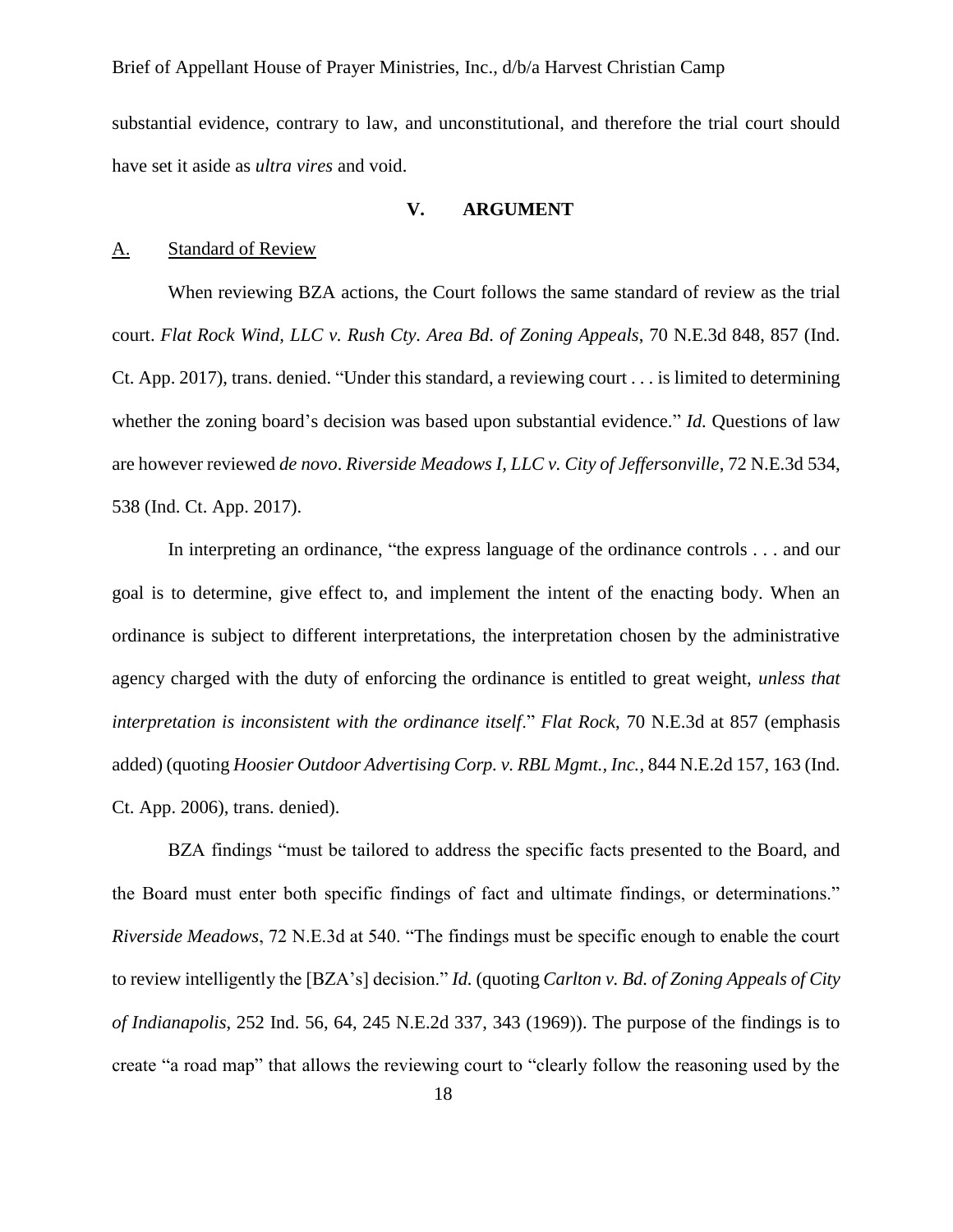Board to reach its ultimate conclusion." *Stytle v. Angola Die Casting Co.,* 783 N.E.2d 316, 321 (Ind. Ct. App. 2003), trans. denied.

"The powers of the BZA are strictly limited to those granted by its authorizing statute." *Flat Rock*, 70 N.E.3d at 858. "Any acts of the BZA that exceed the powers enumerated by the Indiana Code and the local zoning ordinance are *ultra vires* and void." *Id.* 

With respect to matters outside the BZA record—here, the ex parte communications between Commissioner Bacon and one or more BZA members—the trial court's findings and conclusions are reviewed for clear error. *City of New Haven v. Flying J., Inc.*, 912 N.E.2d 420, 423 (Ind. Ct. App. 2009), trans. denied. "Findings of fact are clearly erroneous when the record lacks any reasonable inference from the evidence to support them, and the trial court's judgment is clearly erroneous if it is unsupported by the findings and the conclusions which rely upon those findings." *Id.*at 423-24 (quoting *Infinity Products, Inc. v. Quandt*, 810 N.E.2d 1028, 1031 (Ind. 2004)). A judgment is also clearly erroneous "if it applies the wrong legal standard to properly found facts." *Town of Fortville v. Certain Fortville Annexation Terr. Landowners*, 51 N.E.3d 1195, 1198 (Ind. 2016).

All of these grounds for reversal apply here.

#### <span id="page-18-0"></span>B. Requirements for a Special Exception

A BZA may grant special exceptions "from the terms of the zoning ordinance, but only in the classes of cases or in the particular situations specified in the zoning ordinance." I.C. § 36-7- 4-918.2. The Rush County Ordinance ("the Ordinance") sets out these requirements in Section 10.2, which authorizes the BZA "to grant Special Exceptions with such conditions and safeguards as are appropriate under this ordinance, *or to deny Special Exceptions when not in harmony with*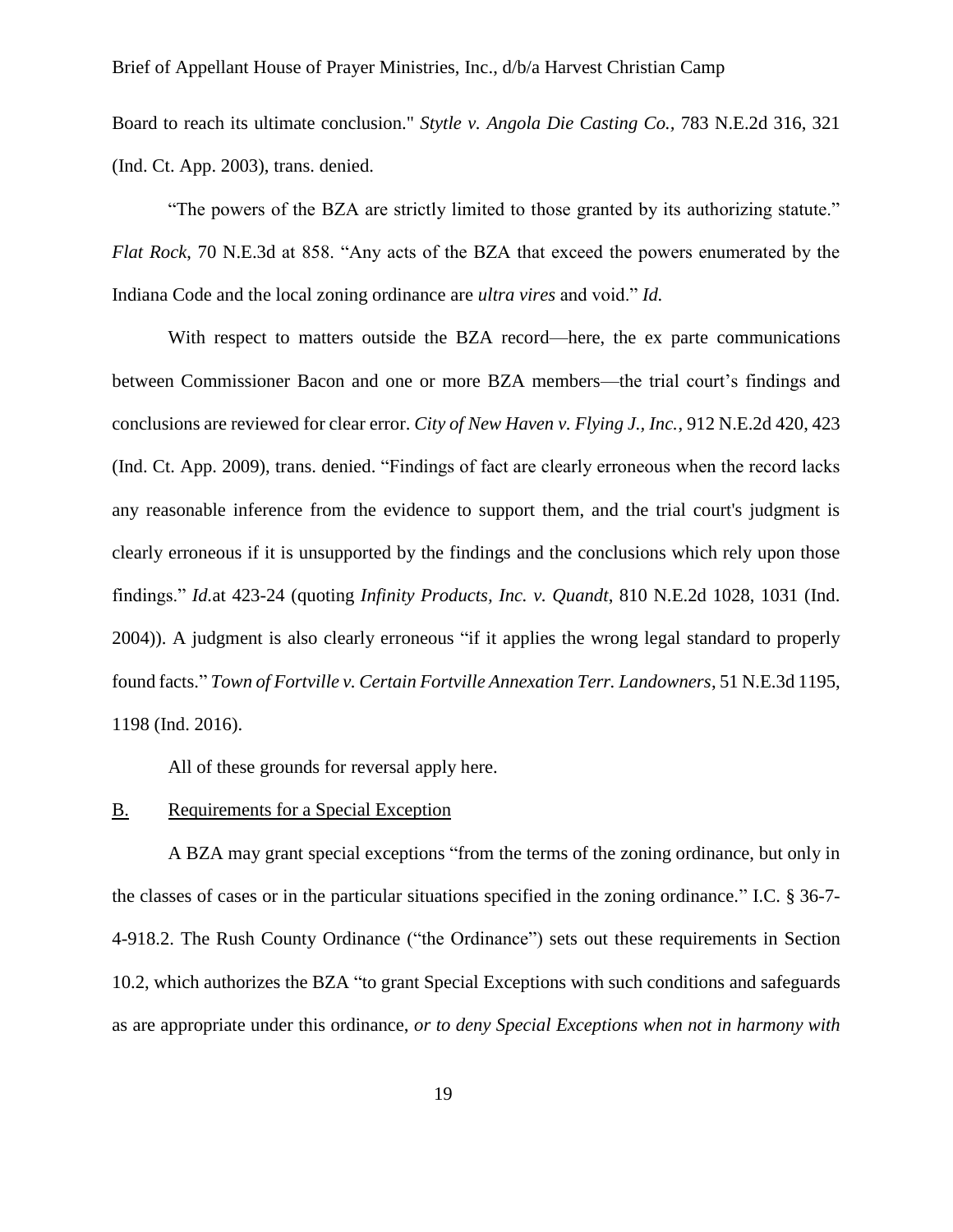*the purpose and intent of this ordinance*." (App. VI:24) (emphasis added). To that end, in *Flat* 

*Rock,* this Court recently confirmed that the Ordinance's purpose and intent are as follows:

Rush County's general intent in instituting zoning ordinances is 'to maintain certain rights of the individual, but to carefully control them in the hope that his development will not have adverse effects on the society around him.' (Zoning Ordinance, Preamble). Overall, the Ordinance's aim is to promote 'the health, safety, or general welfare of Rush County. (Zoning Ordinance, Preamble). . . .

When faced with an interpretation of its Zoning Ordinance, the BZA is guided by Section 15, which clarifie[s] that: 'In their interpretation and application, the provisions of this ordinance shall be held to be *minimum requirements*, adopted for the promotion of the public health, safety, or general welfare.'

70 N.E.3d at 859-860 (see also Ordinance preamble, App.V:118-119).

In line with this purpose, Sections  $10.2(d)$  and (e) of the Ordinance mandate that "[a] Special Exception shall not be granted by the [BZA] unless and until" the BZA makes written findings that: "granting of the Special Exception will not adversely affect the public interest" and "all applicable restrictions of the district in which the Special Exception is to be located have been followed," and "satisfactory provision and arrangement has been made concerning . . . the economic, noise, glare, or odor effects of the Special Exception on adjoining properties generally in the district" and "[g]eneral compatibility with adjacent properties and other property in the district." (App. VI:24-25) As set forth below, the BZA did not enter specific findings on these requirements. But even if such findings could have been retroactively imputed by the trial court,<sup>5</sup> any such implied findings are unsupported by the evidence before the BZA.

<sup>5</sup> This Court has expressly disapproved implying findings in this way. *Riverside Meadows*, 72 N.E.3d at 540.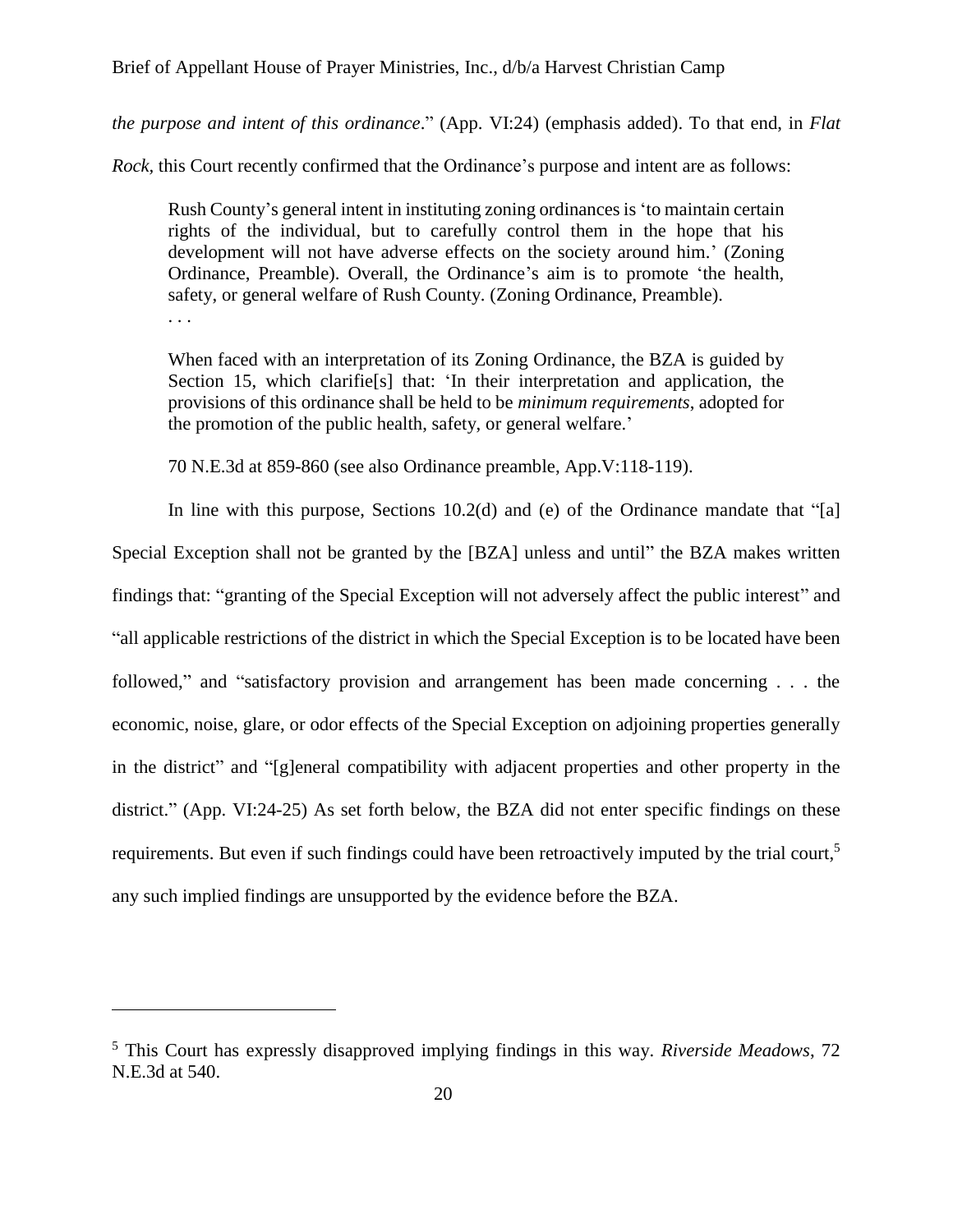### <span id="page-20-0"></span>C. The BZA Did Not Properly Evaluate the Special Exception's Impact on the "Public Interest"

Section 10.2(d) of the Ordinance requires the BZA in considering a special exception to ensure that it "will not adversely affect the public interest." Here, the BZA found that "any impacts" would be "more than outweighed" by "economic development opportunities" for "the county as a whole," as purportedly demonstrated by "evidence at the public hearing" that "the Dairy project would provide economic benefits to the public through local property taxes and additional employment opportunities." (App. V:106-107) As an initial matter, no such evidence was presented at the hearing.<sup>6</sup> Nor did the BZA enter any findings as to the extent of these "impacts" or the "economic development opportunities" that supposedly outweighed them. More importantly, these findings ignore the BZA's own recent interpretation of what it means to not adversely affect the public interest consistent with the expressly stated purpose and intent of the Ordinance.

Specifically, in *Flat Rock,* this Court recently affirmed the BZA's decision to impose a significantly increased (and project-killing) setback for wind turbines from residences as a condition for a special exception, which the BZA deemed necessary "to promote the public interest" by protecting the "life, health, and safety of the surrounding landowners" consistent with the stated purpose of Section 10.2. *Id.* at 861. In affirming the BZA's decision, this Court explained:

 $6$  Milco's counsel made such claims during the BZA hearing. (App. IV:222-223) However, as House of Prayer observed to the trial court (App. VI:79 n.7), an attorney's argument is not evidence, and no evidence other than the self-serving statement of Milco's owner was offered in support of Milco's counsel's assertion. This contrasts with the detailed evidence of economic benefit provided in *Flat Rock*. 70 N.E.3d at 851.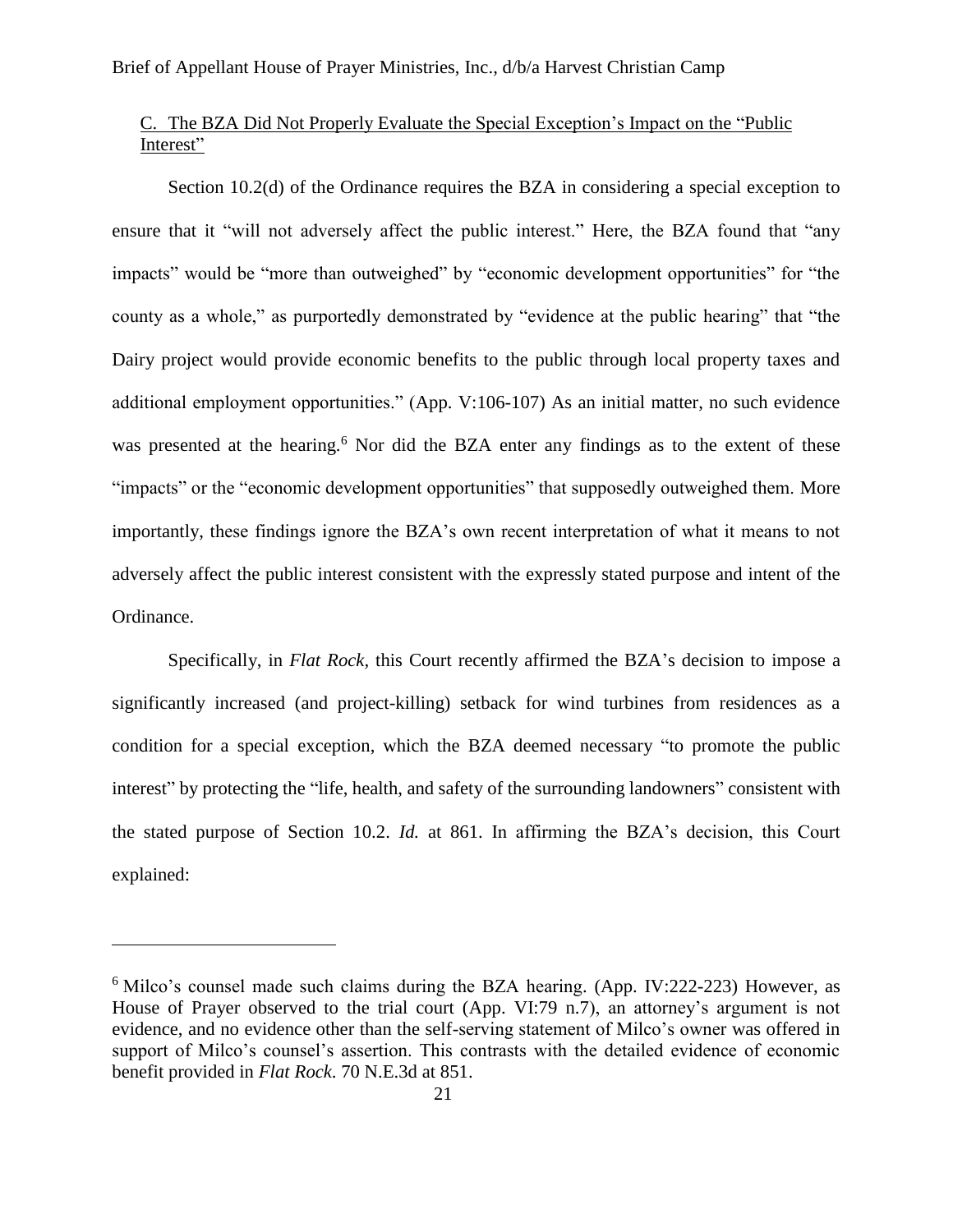In interpreting the Zoning Ordinance, the BZA viewed the siting setback as a 'minimum' guideline, which was subject to 'reasonable restrictions' *to preserve the health and safety of the public*. (Zoning Ordinance, Sec. 6.4.2; *see also* Zoning Ordinance 10.2). By evaluating Flat Rock's proposed commercial WECS project as planned and the evidence and testimony received during the hearings, the BZA imposed the Setback Condition to promote the Zoning Ordinance's and the WECS' special exception's stated purpose to promote the public interest.

*Id.* at 861 (emphasis added).

Indeed, the Ordinance nowhere indicates that "economic development" can override adverse impacts on neighbors and public health. Rather, Section 10.2 expressly states that a special exception "shall be denied" if "not in harmony with the purpose and intent of this ordinance," focusing on factors such as "the economic, noise, glare, or odor effects . . . on *adjoining properties*" and "general compatibility *with adjacent properties and other property in the district*" (App. V:24- 25) (emphasis added).

Interpreting these same provisions, the BZA in *Flat Rock* deemed it was *required* to impose a project-killing setback to protect the public interest even though: (1) the proposed wind development project would provide "an estimated \$305 million investment in the county that would create more than 200 construction jobs[,] . . . up to twelve full-time local positions," and "was anticipated to pay an estimated \$21.9 million in landowner lease payments and substantial amounts in local property taxes," 70 N.E.3d at 851; and (2) unlike the CAFO Ordinance, the Wind Ordinance was enacted in part to "[f]acilitate economic opportunities for local residents." *Id.* at 860.

In other words, in *Flat Rock* the BZA was presented with a far more lucrative deal than Milco's polluting CAFO and actually had *some* discretion to balance economic benefits against public health impacts. Nevertheless, the BZA still determined it was *required* to impose more than double the setback provided in the wind Ordinance (rather than imposing some lesser non-project-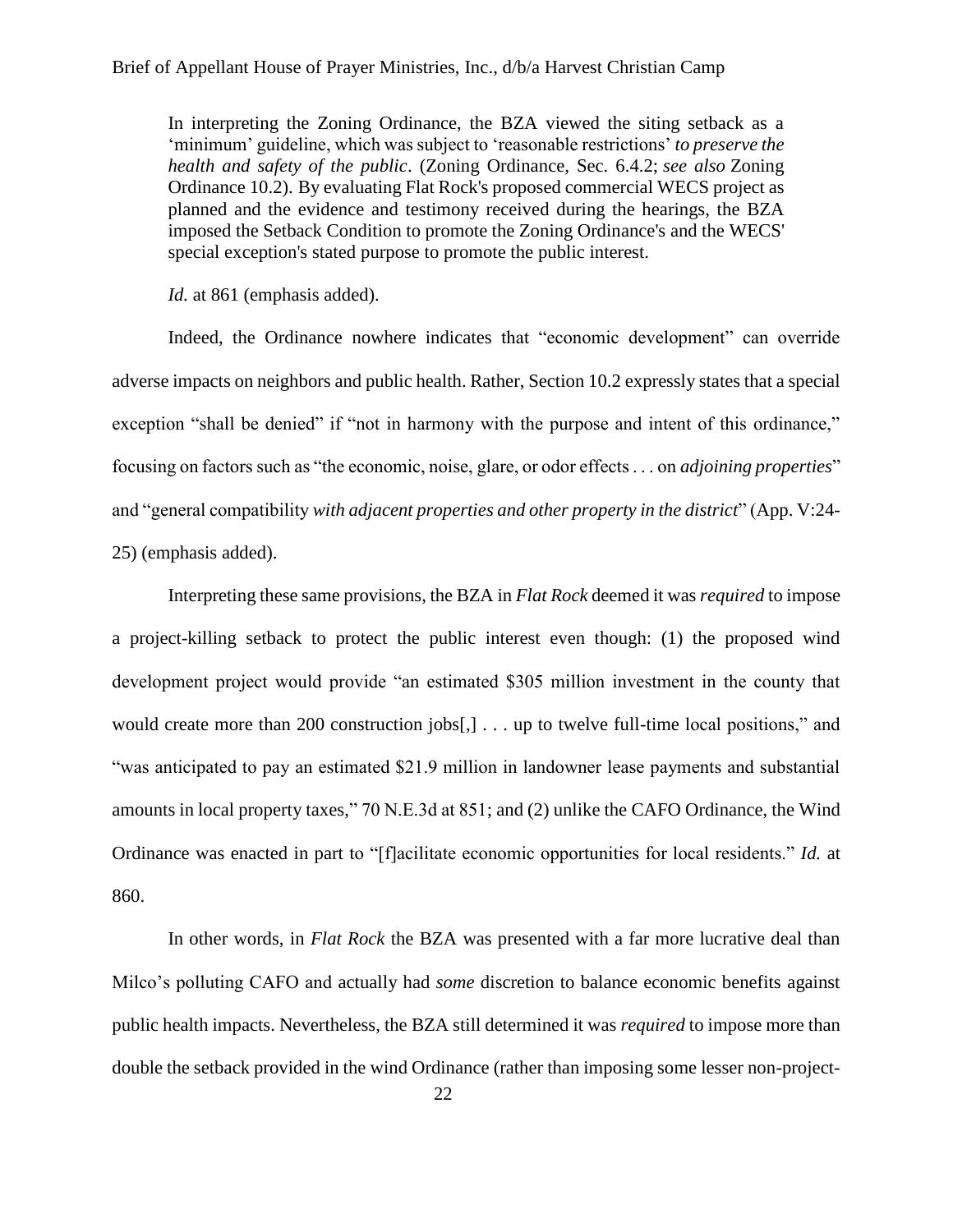killing requirement), in order to protect nearby landowners' health and property values because anything less would have been inconsistent with the purpose of the Ordinance. *Id.* at 854 (quoting trial court). <sup>7</sup> This Court and the trial court both agreed with the BZA's determination. *Id.*

Nevertheless, the trial court in this case held that the BZA sufficiently addressed public health and property value impacts through conditions it imposed on Milco, and that these conditions were analogous to the increased setback that killed the wind energy project in *Flat Rock*. (Trial Court Order at 15-16) The record does not support this conclusion. To begin with, the five conditions the BZA imposed (App. V:106) relate primarily to traffic issues (e.g. the provision of a turnaround and expanded truck entrance), and have no bearing at all on House of Prayer's and other remonstrators' specific concerns about health threats to children and reduced property values from the massive amount of excrement that will be generated daily at the CAFO and allowed to putrefy in open air "lagoons" before it is disposed of, untreated on nearby fields. The BZA may have intended to address these concerns by requiring a shelterbelt of trees around the site (initially required to be only two feet high). (App. V:106) But again, the BZA did not explain *what* concerns the shelterbelt would address and why it was sufficient. (App. V:106)

In any event, had the BZA followed its own prior determination that it has no discretion to award special exceptions unless threats to neighbors' health and property are fully addressed, it would have done as House of Prayer requested, and imposed the one-mile setback from CAFOs

<sup>&</sup>lt;sup>7</sup> See also Brief of Intervening Respondent Appellees Daniel & Melissa Sprinkle ("Landowners"), *Flat Rock Wind LLC v. Rush County Area Board of Zoning Appeals*, Case No. 70A01-1606-PL-1382 (Oct. 17, 2016) at 37 (arguing that "[i]mplicit in the BZA's July 1, 2015 decision is that, *but for* the imposition of the Setback Condition, the . . . Special Exception failed to satisfy the Zoning Ordinance"); Brief of Appellee Rush County BZA (Oct. 17, 2016) at 5 ("the BZA hereby joins in and incorporates by reference the Appellees' Brief filed by the Landowners in this matter, as if fully set forth herein").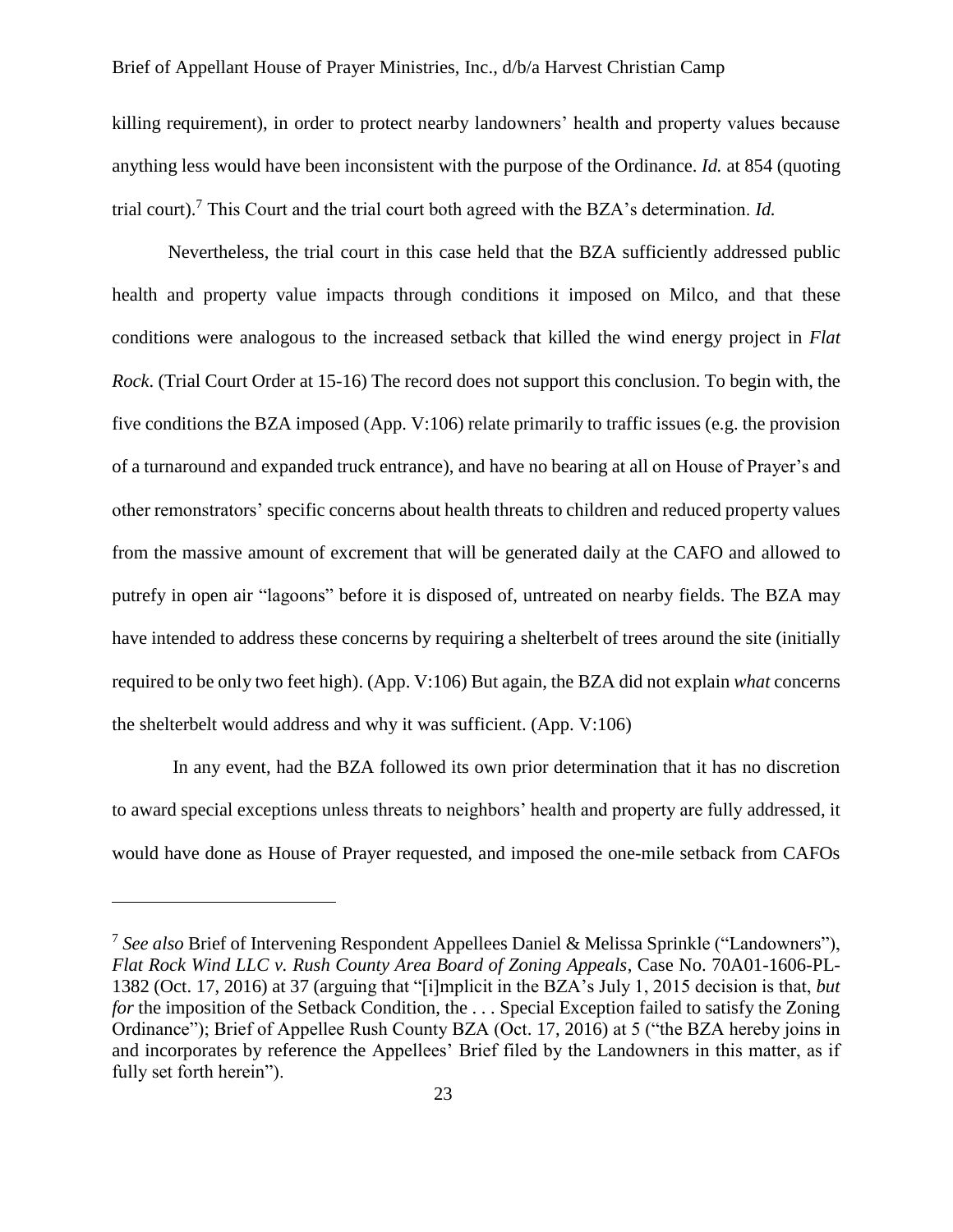under the Section 7.10.2(e) of the Ordinance as a necessary condition to protect the health of children at Harvest Christian Camp. Because even if the Camp is not expressly entitled to protection under Section  $7.10.2(e)$ ,<sup>8</sup> the Rush County government, in enacting that provision, has determined that one mile is a reasonable and appropriate distance to protect institutions housing large numbers of children from CAFO emissions. Thus, it is a reasonable and comparable condition to the setback the BZA deemed was required to protect neighbors from the (non-waste producing) windmills in *Flat Rock.* 

In sum, the BZA abused its discretion, and acted arbitrarily and capriciously, when it evaluated the "public interest" as being served by speculative economic benefits instead of protecting children in the area from a serious public health threat—abandoning the position it recently advocated before this Court, and ignoring public health as a core purpose of the Ordinance and of zoning ordinances generally. *See* I.C. § 36-7-4-601(c)(3) (requiring a county government adopting a zoning ordinance to "act for the purpose[] of . . . [p]romoting the public health"). The BZA entered no findings on the extensive public health evidence before it. Therefore, the trial court's conclusion that the BZA appropriately considered the "public interest" was in error.

### <span id="page-23-0"></span>D. The BZA Did Not Address Impacts on Surrounding Properties

 $\overline{a}$ 

| In Rush County, an applicant seeking a special exception "bears the burden of satisfying . . . Section 10.2 of the Zoning Ordinance setting forth the general criteria applicable to all applications[.]" *Flat Rock*, 70 N.E.3d at 859. In particular, under Ordinance Section 10.2(e)(8), the applicant must show "general compatibility with adjacent properties and other property in the

 $8$  As discussed below, House of Prayer is entitled to a one-mile setback under Section 7.10.2(e)'s own terms.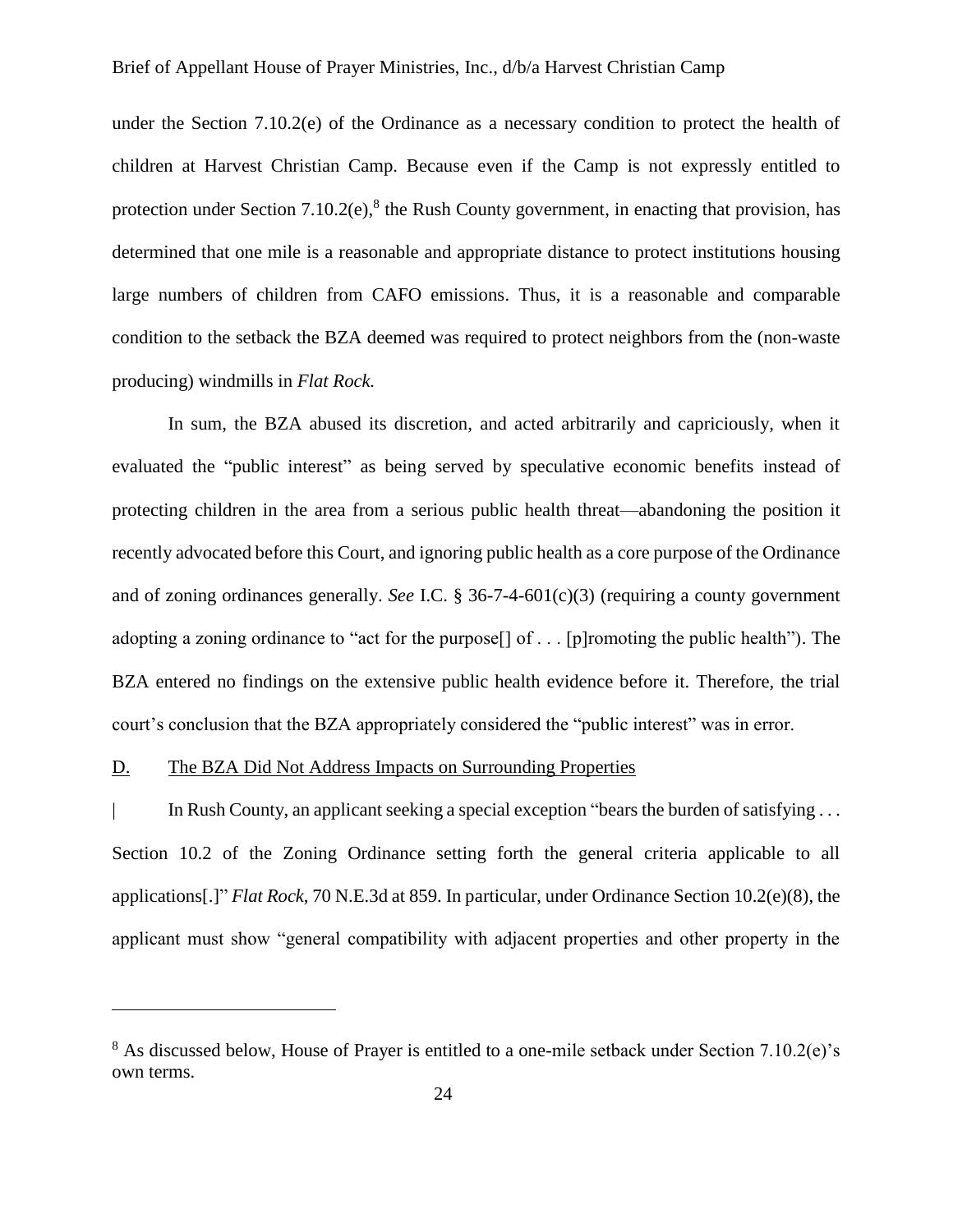district." On this point, extensive evidence was presented to the BZA that the proposed CAFO will adversely affect both neighbors' health and property values near the proposed CAFO, including Harvest Christian Camp and the homes of the six families who reside on the Camp property. (App. III:95-134) The BZA wholly disregarded this evidence. Instead, it determined that "[a]ny impacts shall be more than off-set by the gains to the community as a whole with regard to increased employment and economic activity" (App. V:107), without pointing to any evidence that could support such a conclusion.

The BZA also stated that "any nuisances involved are of the type expected from CAFO/CFO operations" (App. V:106) and the "parcel is located in an A-3 zoning district, where agricultural development is expected." (App. V:108) Apart from being unsupported by specific findings (the BZA never specifies what these "expected" nuisances might be), the BZA findings on this point answer the wrong question. Under the Ordinance, the general rule is that confined feeding operations having the point score applicable to the Milco CAFO *are not allowed* in an A-3 district. (App. V:222) They are allowed *only* with a Special Exception, which is available *only* when the applicant meets its burden of showing that the proposed use will be consistent with special exception requirements, which include conformity with the purpose of the Ordinance as a whole. (App. VI:24) Thus, a finding that a proposed CAFO will produce "nuisances . . . of the type expected from CAFO/CFO operations" is at least as much of a reason to reject a special exception as to grant one.

"[I]f the BZA's findings are merely a general replication of the requirements of the ordinance at issue, they are insufficient to support the BZA's decision." *Riverside Meadows*, 72 N.E.3d at 540. Here, the BZA's findings regarding the CAFO's impact and general compatibility with surrounding properties—an essential requirement for a Special Exception—consisted *at most*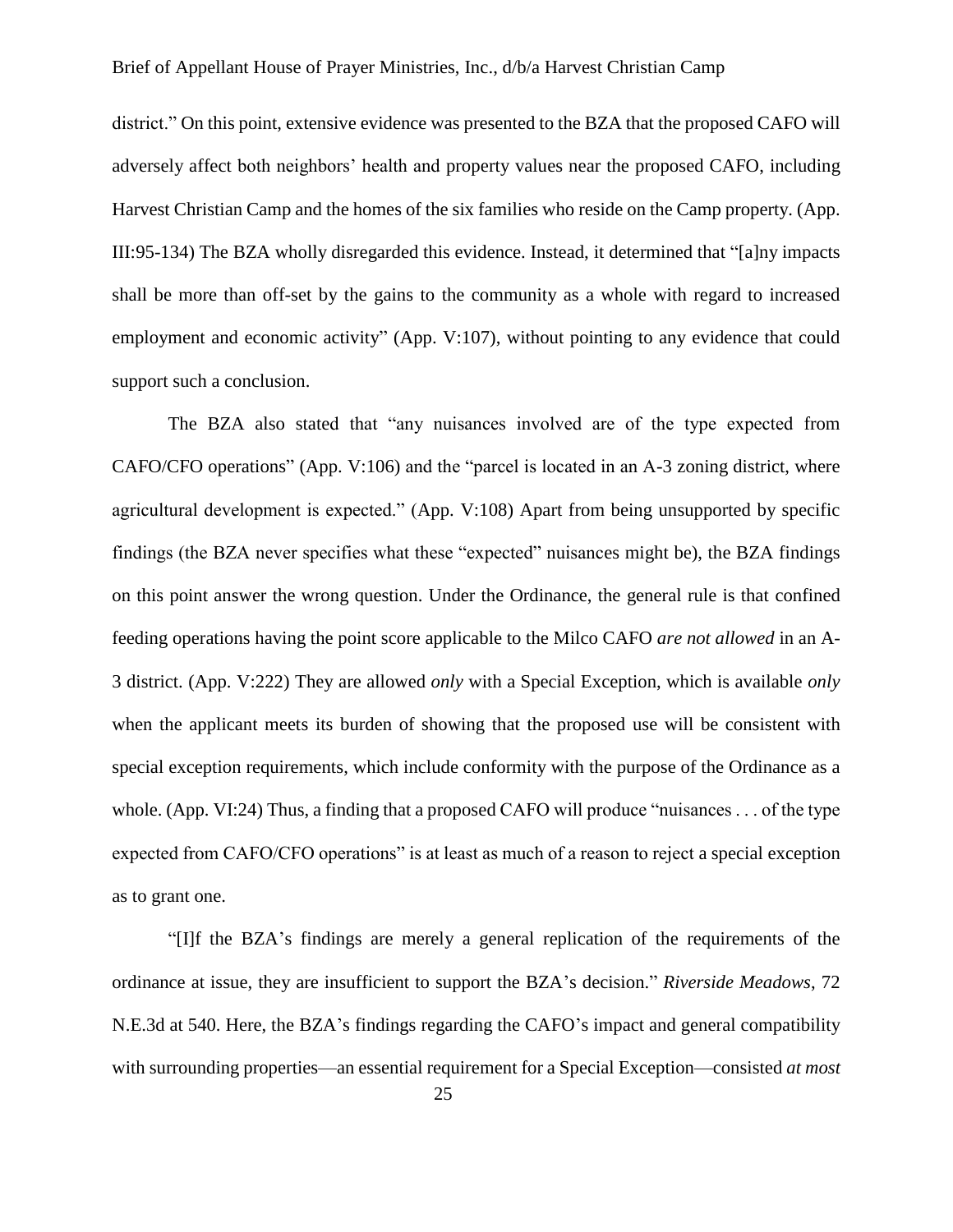of ultimate determinations that the Ordinance's requirements were met, and did not include the detailed findings needed for intelligent appellate review. Further, most of the relevant evidence before the BZA was simply ignored, and the concerns raised to the BZA about the CAFO's incompatibility with neighbors' properties were brushed aside. Thus, the BZA's decision does not meet the requirements for a valid special exception under the Ordinance, and also violates the written findings requirements of both the Ordinance (Section 10.2, App. VI:24-25) and I.C. § 36- 7-4-918.2. It is therefore void. The trial court's determination otherwise was in error.

### <span id="page-25-0"></span>E. The Ordinance Required the BZA to Impose a One-Mile Setback Between the CAFO and Harvest Christian Camp

House of Prayer argued before the BZA (App. IV:2, 137-139, V:3-6) and the trial court (App. VI:42, 67-68) that the Special Exception should not be granted because Milco's chosen location is just a half mile from Harvest Christian Camp, and the Ordinance imposes a one-mile setback between CAFOs and schools. The BZA and trial court erred in rejecting this argument, because: (1) the Ordinance's plain language and intent compel treating Harvest Christian Camp as a school for purposes of the setback; (2) as construed by the BZA to exclude youth camps, the setback provision violates Article I Section 23 of the Indiana Constitution, because the disparity in treatment does not inhere in the subject matter and is not available to all who are similarly situated; and (3) as applied in this case, the disparity violates RLUIPA's equal terms provision, 42 U.S.C. § 2000cc(b)(1). Each of these concerns was properly presented to the BZA (App. IV:138-140); nonetheless, the BZA entered no findings to explain why it did not apply the one-mile setback to Harvest Christian Camp.

<span id="page-25-1"></span>*1. The BZA's reading of the setback provision ignores the Ordinance's plain language*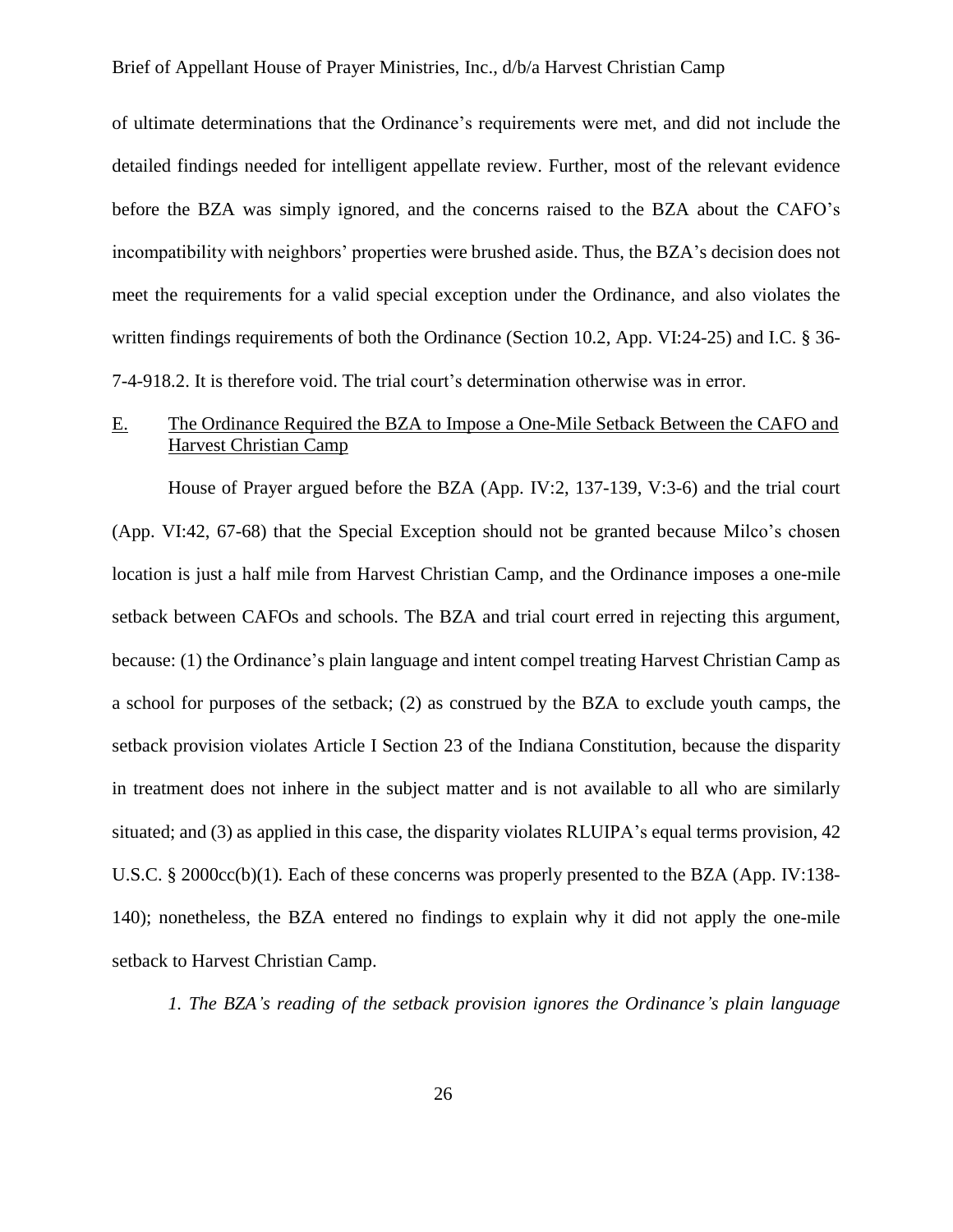Section 7.10.2(e) of the Ordinance requires a "[s]eparation distance from an existing CFO/CAFO structure or school [to] be a minimum of one (1) mile which shall be measured from the nearest CFO/CAFO structure to the school." The term "school" is not defined in the Ordinance. The BZA did not formally construe the setback provision, and made no findings as to whether Harvest Christian Camp is a "school" for purposes of the setback. But in approving the Special Exception without requiring a one-mile setback from Harvest Christian Camp, the BZA implicitly concluded that the setback provision does not apply to educational institutions like Harvest Christian Camp. That unstated conclusion was wrong, for the following reasons.

"Undefined words in a statute . . . are given their plain, ordinary, and usual meaning." *600 Land, Inc. v. Metro. Bd. of Zoning Appeals*, 889 N.E.2d 305, 309 (Ind. 2008). "In determining the plain and ordinary meaning of a term, courts may use English language dictionaries as well as consider the relationship with other words and phrases." *Id*. There are many English language dictionaries, but this Court most commonly turns to the Merriam-Webster online dictionary for ordinary English words,<sup>9</sup> and to *Black's Law Dictionary* for legal terms of art.<sup>10</sup>

House of Prayer, by counsel, presented the Merriam-Webster definition of "school" to the BZA: "an organization that provides instruction [such as] an institution for the teaching of children." (App. IV:138; *see* https://www.merriam-webster.com/dictionary/school) *Black's*  likewise defines "school" as "[a]n institution of learning and education, esp[ecially] for children."

<sup>9</sup> *E.g. In re Name Change of A.L.*, 81 N.E.3d 283, 285 n.1 (Ind. Ct. App. 2017) ("transgender"); *Mizen v. State ex rel. Zoeller*, 72 N.E.3d 458, 470 (Ind. Ct. App. 2017), trans. denied ("divert"). <sup>10</sup> *E.g. Cheek v. State*, 79 N.E.3d 388, 393 (Ind. Ct. App. 2017) ("personal recognizance"); *Ind. Dep't of Child Servs. v. J.D.*, 77 N.E.3d 801, 809 (Ind. Ct. App. 2017), trans. denied ("competent evidence").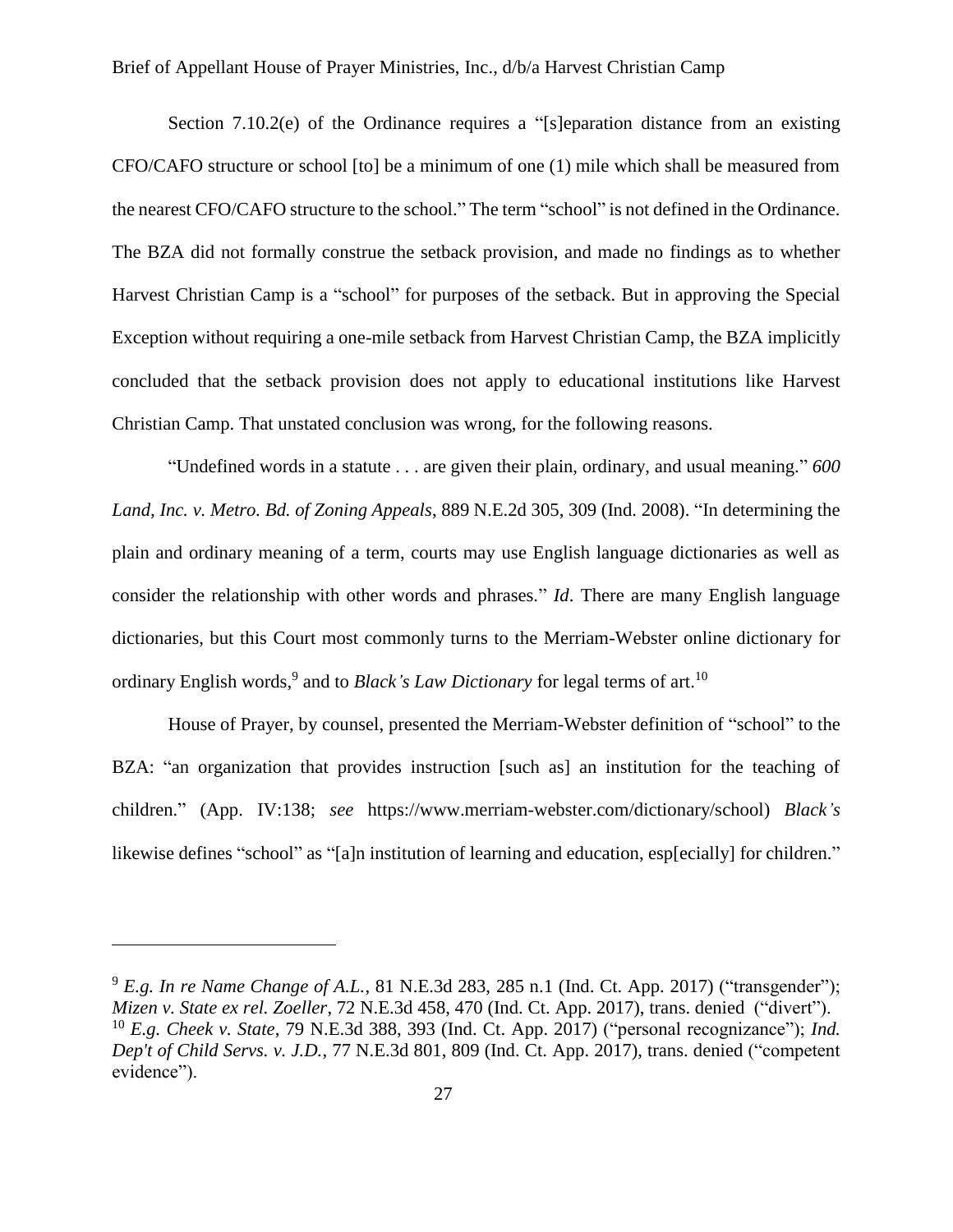Black's Law Dictionary 1372 (8th ed. 2004).<sup>11</sup> Harvest Christian Camp is undisputedly an organization and institution that educates children. The Camp is therefore a "school" in the ordinary sense, which matches the legal definition. The BZA has no discretion to override the Ordinance's plain language. Accordingly, the Camp is entitled to the protection of the Ordinance's one-mile setback for that reason alone.

Statutory terms are to be read in accordance with legislative purpose, and that principle also reinforces why the BZA's interpretation of the one-mile setback is wrong here. Although the BZA made no findings on this point, Milco and the BZA argued to the trial court that there are many differences between "youth camps" like Harvest Christian Camp and those schools regulated by the Indiana Department of Education. However, these differences have little relation to the Ordinance's purpose, which is to regulate not education but land use, so as to promote "public health, safety, comfort, convenience, and general welfare." *Flat Rock*, 70 N.E.3d at 851 (quoting Ordinance preamble). On that front, House of Prayer provided extensive evidence demonstrating that little distinguishes the Camp from a school, particularly with respect to public health and safety: the Camp on average has 500 children ages 4-17 attending its day and overnight programs during the summer months along with staff, volunteers, and teachers who are present depending on the activities and time of day; can accommodate 128 children overnight in its 13 open-air cabins; has three classrooms/dorms and two multi-purpose buildings with offices, a sanctuary, kitchen and shop; and also hosts Bible classes, retreats and other events throughout the year. (App.

<sup>&</sup>lt;sup>11</sup> *Black's* qualifies this definition with a blockquote from 68 Am. Jur. 2d Schools 1, at 355 (1993), which notes that "school" in a statute often refers specifically to "public common schools." However, that is undisputedly not the case here, as Milco and the BZA have defended this provision against House of Prayer's RLUIPA challenge precisely on the basis that it applies equally to secular (i.e. public) and religious schools. (App. VI:178, VII:76)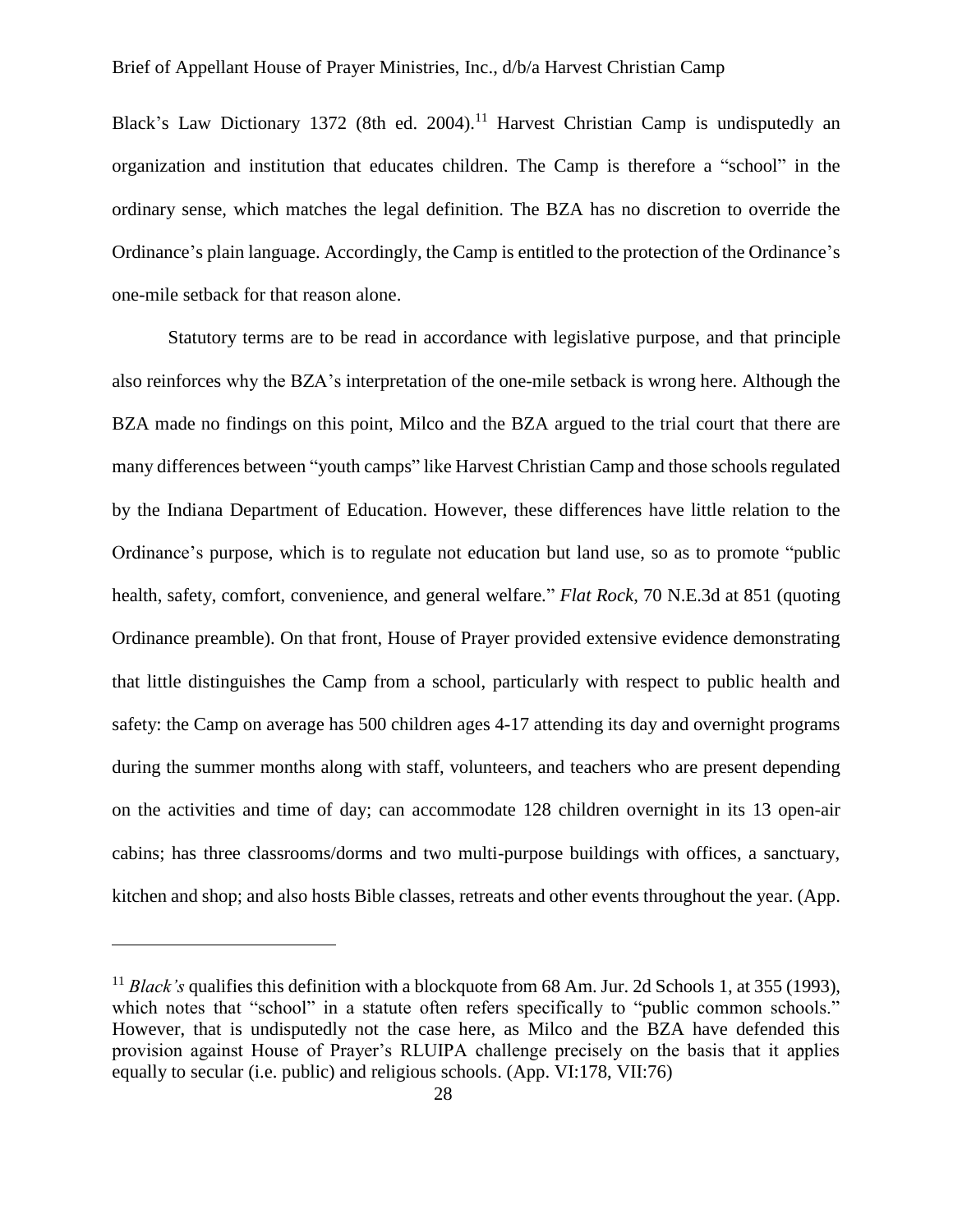III:93-94, IV:137-139, 242) Further, while children attend a typical public school for less than a third of the day and spend most of that time indoors, the children attending summer programs at Harvest Christian Camp are housed in open-air cabins and are thus exposed to airborne emissions 24 hours a day. Thus, even setting aside the Ordinance's plain language, construing the Ordinance in accordance with its public-health purpose, the reasons for the school setback provision apply with equal force to Harvest Christian Camp. Accordingly, the trial court should have held that the BZA had no discretion to determine otherwise, rendering the Special Exception "*ultra vires* and void." *Flat Rock*, 70 N.E.3d 858.

<span id="page-28-0"></span>*2. Under the BZA's application, the setback provision violates House of Prayer's right to equal privileges and immunities under Art. I, Section 23 of the Indiana Constitution*

Even if the BZA had discretion to disregard the Ordinance's express language and purpose, its reading of the setback provision violates House of Prayer's rights under Article I Section 23 of the Indiana Constitution ("Section 23") which requires that any privilege granted by law must "equally belong to all citizens, upon the same terms." As a threshold matter, Section 23 applies only if the government action treats different groups differently. *Monarch Beverage Co. v. Cook*, 48 N.E.3d 325, 331 (Ind. Ct. App. 2015), trans denied. In granting the Special Exception, the BZA interpreted the Ordinance to give other types of schools,<sup>12</sup> but not youth camps, a one-mile setback from CAFOs. Thus, there is disparate treatment. The standard for determining whether this

 $12$  As the BZA entered no findings on this point, it is unclear exactly which educational institutions the BZA considers to be "schools." The trial court however assumed that the distinction was between educational institutions regulated by the Department of Education and subject to compulsory attendance regulations (like public and charter schools), and those not subject to such regulations (like Harvest Christian Camp). (Trial Court Order at 6)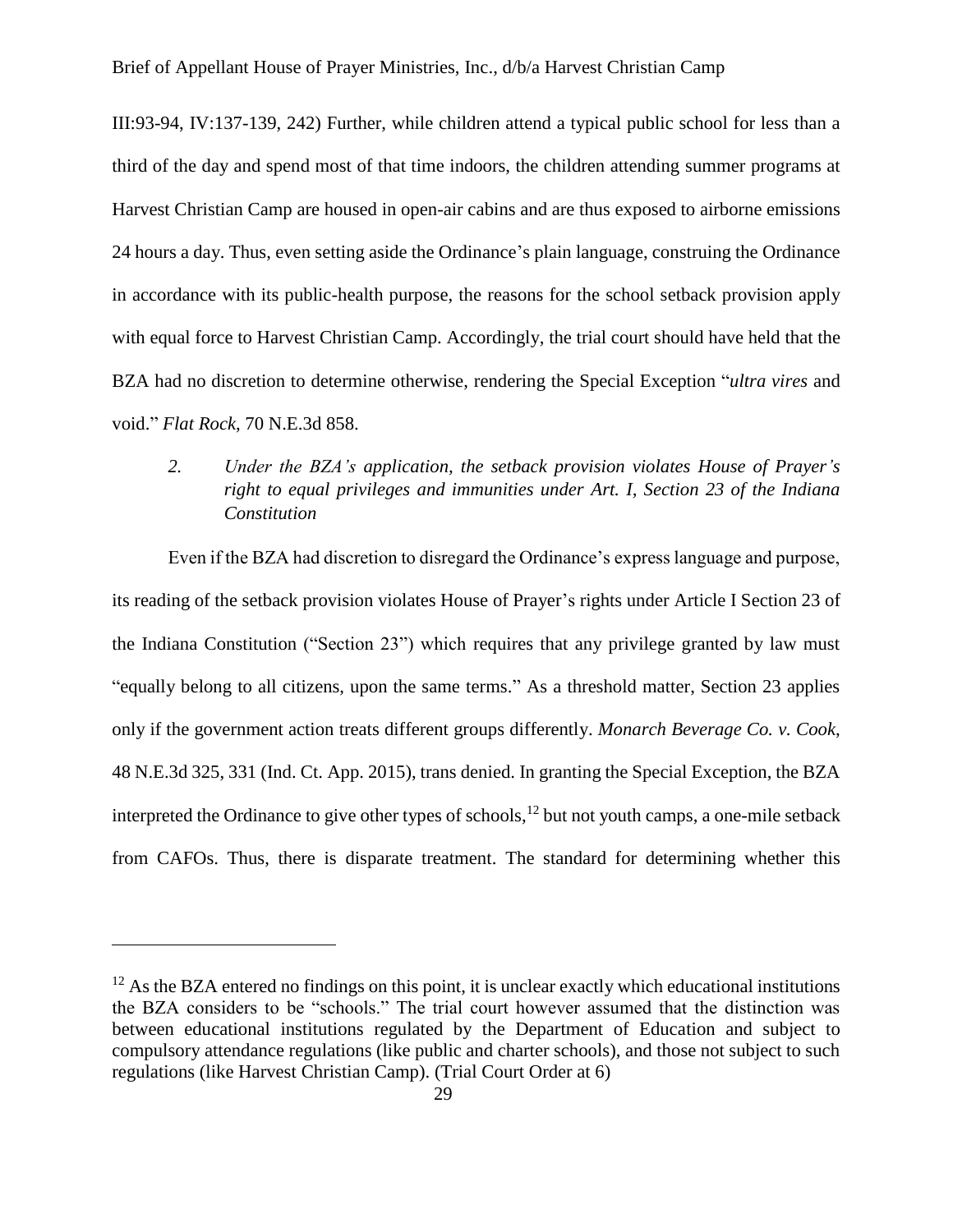disparate treatment violates Section 23 is well-established: "First, the disparate treatment accorded . . . must be reasonably related to inherent characteristics which distinguish the unequally treated classes. Second, the preferential treatment must be uniformly applicable and equally available to all persons similarly situated." *Collins v. Day*, 644 N.E.2d 72, 80 (Ind. 1994). As construed and applied by the BZA in this case (to apply to certain types of schools but not to youth camps), the setback provision fails both prongs of the *Collins* test.

First, the distinction between a children's educational institution like Harvest Christian Camp, and a children's educational institution like a public school, does not inhere in the subject matter of the setback provision. The trial court concluded that House of Prayer failed to negate "every conceivable basis" for distinguishing between youth camps and other schools, detailing various grounds for distinguishing Department of Education-regulated schools from others. (Trial Court Order at 5-6, quoting *Collins*, 644 N.E.2d at 81) However, this "every conceivable basis" test applies only to challenges to the "unreasonableness of the classifications." *Paul Stieler Enters., Inc. v. City of Evansville*, 2 N.E.3d 1269, 1277 (Ind. 2014). It does not apply to a challenge like this one, based on "the lack of reasonable relation of the disparate treatment to the inherent distinguishing characteristics of the two classifications." *Id.* Accordingly, the trial court applied the wrong standard and therefore reached the wrong conclusion.

Undisputedly, the setback provision treats "schools" (however defined) differently from other land uses. There are not many "reasonable relations" to the "distinguishing characteristics of those two classifications" that could support a one-mile setback from CAFOs only for schools, other than protection of children's health. CAFOs don't typically expose children to immoral or criminal behavior, so the reasons for a setback from strip clubs or halfway houses don't apply. And the protection isn't likely traffic-related; many facilities impose worse traffic burdens than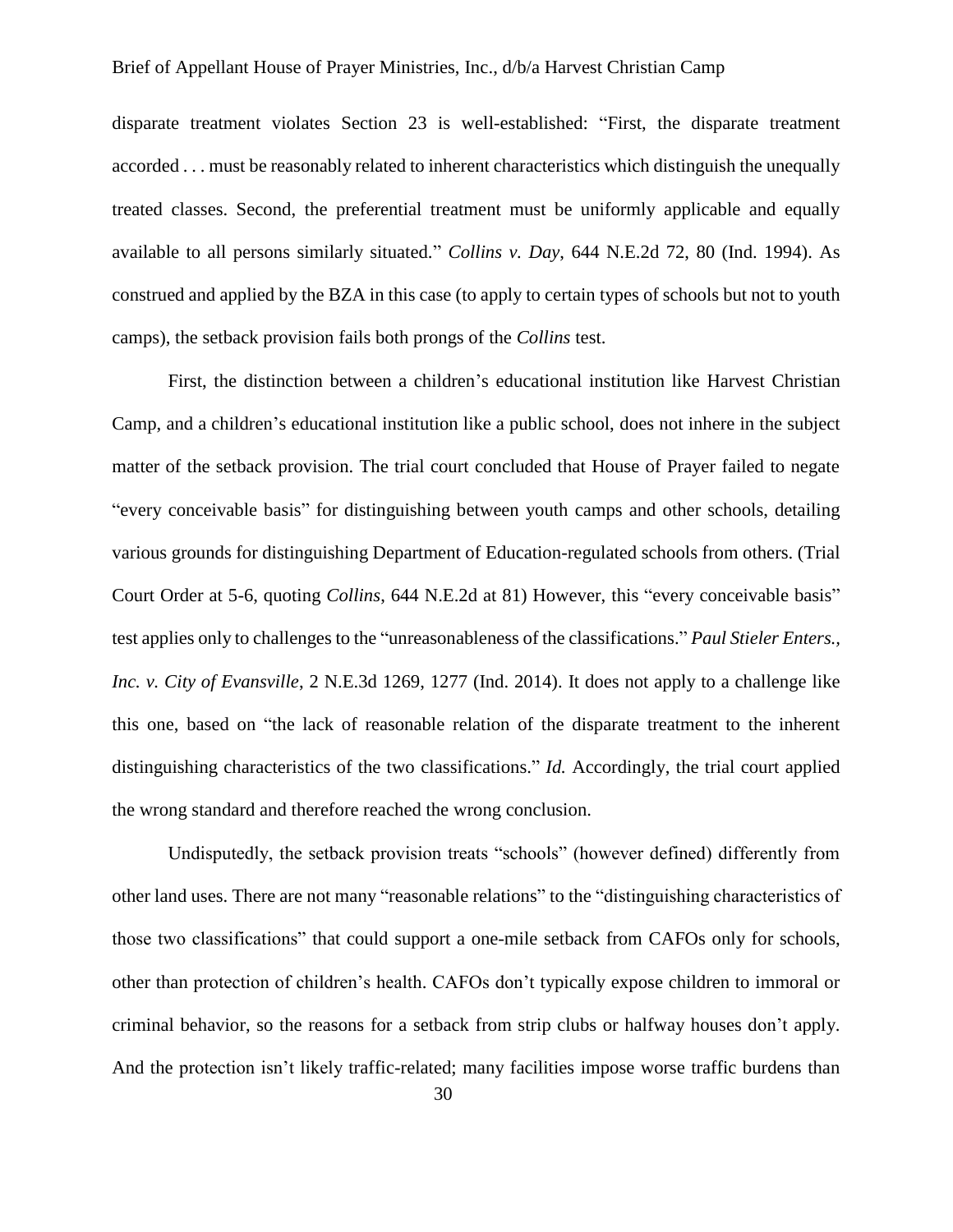CAFOs. And in any event, the analysis for traffic would involve truck routes rather than a straightline distance. Noise and glare travel in straight lines, but are not a major concern here. (App. V:107) That leaves only the CAFO's noxious airborne emissions, which impose a disruptive nuisance from odors, and a health nuisance from the chemicals and bacteria carried in those odorous emissions.

Since the concern is protecting children from CAFOs' noxious emissions, there is no reason to deny the setback to youth camps, where children are exposed to outdoor air 24 hours a day, while granting it to other schools where outdoor exposure is more fleeting. The health threats (detailed at length in the expert testimony before the BZA by Dr. Indra Frank, App. III:95-99, IV:144-151) are the same in both cases. And both youth camps and public schools (unlike other places where children might occasionally congregate) have assumed responsibility for the welfare of the children in their care.

And even if the one-mile protection is only to protect children from the distraction of livestock odors (which seems unlikely),  $13$  there is little difference between schools and religious youth camps in that respect: as House of Prayer's counsel observed to the trial court, it's hard to focus on holy matters when all you can smell is animal waste. (Tr. 24:21-23) Accordingly, whether the concern motivating the one-mile setback from schools is public health or disruptions, excluding youth camps from the classification of "schools" that the setback was enacted to protect has no foundation in the "inherent distinguishing characteristics of the two classifications" (*Paul Stieler*,

<sup>&</sup>lt;sup>13</sup> If distraction were the motivating concern for the disparate treatment of schools, one would expect the Ordinance to contain a bevy of school-specific setback requirements for distractors like airfields, windmills, trucking companies, and pastures for grazing livestock. Thus, children's health appears to be by far the most likely basis for the setback.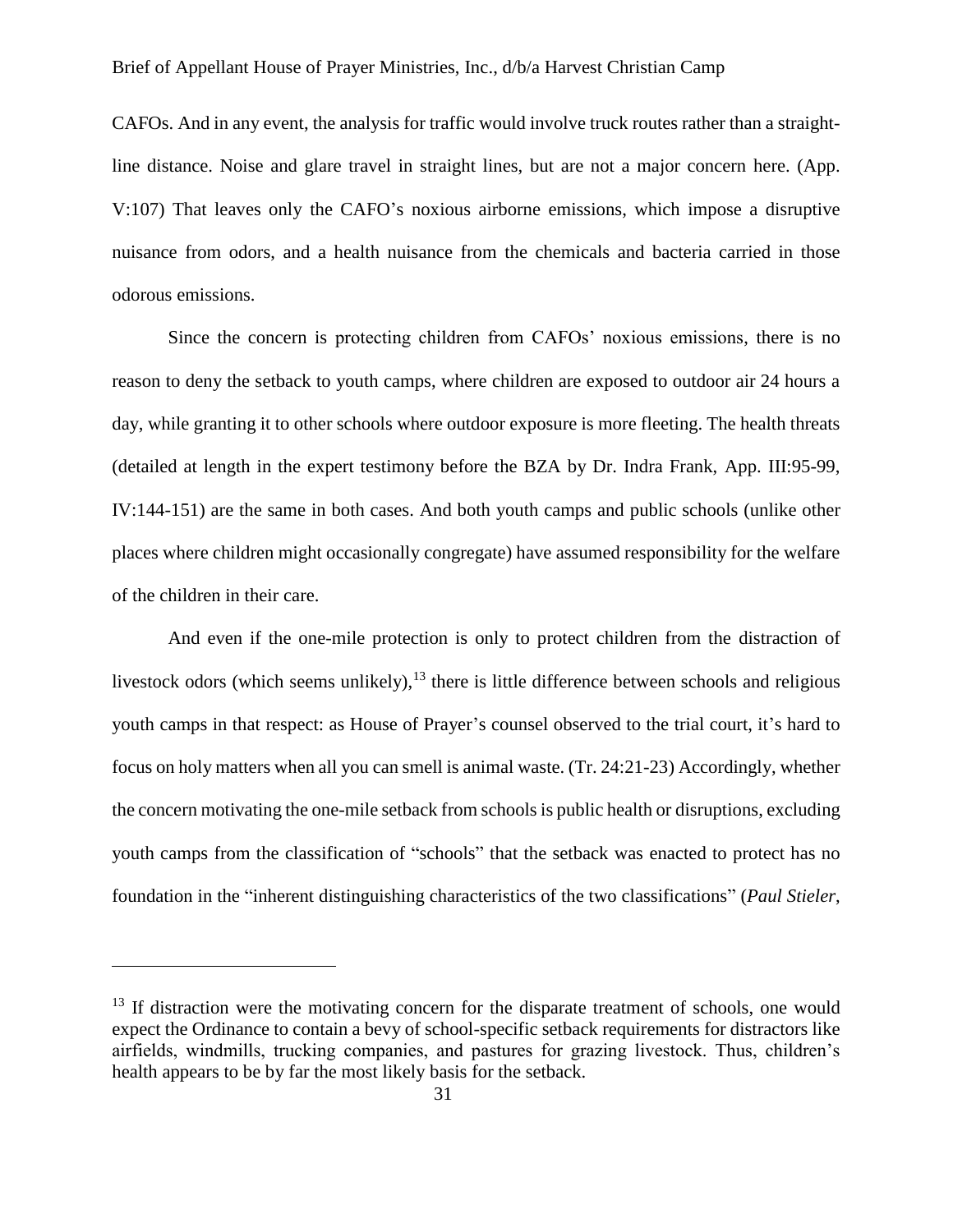2 N.E.3d at 1277) under the Ordinance, and therefore fails the first prong of *Collins*. The BZA's reading and the trial court's affirmation of that reading therefore violates Section 23.

As to the second *Collins* prong, the preferential treatment accorded to schools under the BZA's interpretation of the Ordinance is not equally available to all who are similarly situated. Even if Harvest Christian Camp is not a "school," it is an educational institution for children, charged with a legal duty to protect the health and welfare of children entrusted to its care, and located less than a mile from a proposed CAFO. The children at the Camp are no less likely to suffer from asthma than children attending a school. The Camp is therefore similarly situated to a similarly-located school. Yet it does not get the same setback other schools get. Accordingly, the BZA's interpretation of Section 7.10.2(e) as not requiring a one-mile setback between Harvest Christian Camp and Milco's CAFO fails the second prong of *Collins* and therefore again violates Article I, Section 23 of the Indiana Constitution.

### <span id="page-31-0"></span>*3. The BZA's application of the setback provision to exclude Harvest Christian Camp violates RLUIPA because it implements a land use regulation on less than equal terms with nonreligious institutions*

RLUIPA's "equal terms" provision provides that "[n]o government shall impose or implement a land use regulation in a manner that treats a religious assembly or institution on less than equal terms with a nonreligious assembly or institution."  $42 \text{ U.S.C. }$  \$ 2000cc(b)(1). The Special Exception and the interpretation of the school setback provision are implementations of "a land use regulation," namely the Ordinance.<sup>14</sup> The BZA therefore violated RLUIPA's equal terms

<sup>14</sup> The trial court's conclusion that the Ordinance and Special Exception are *not* land use regulations is addressed in the below discussion of RLUIPA's substantial burden provision.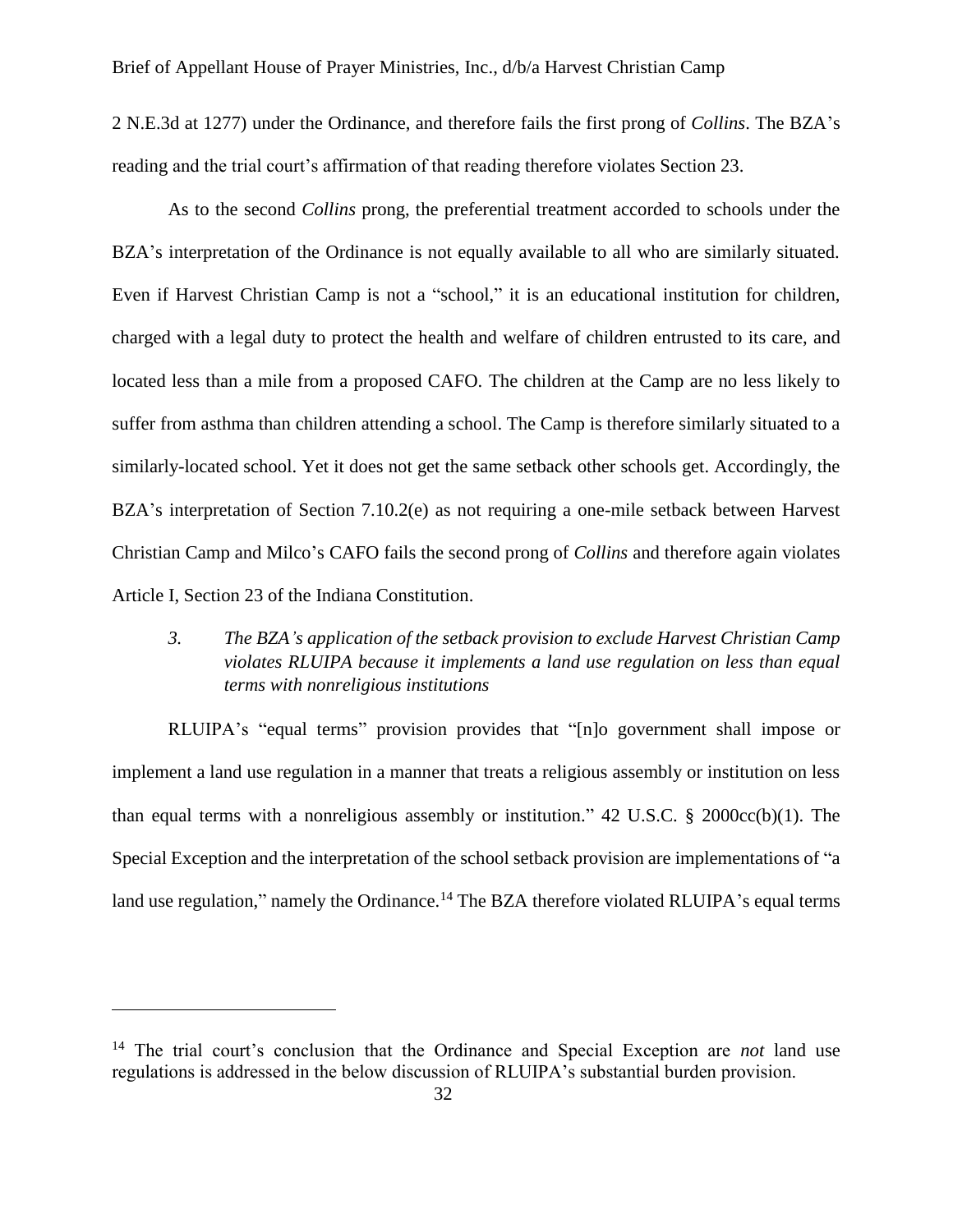provision by not giving Harvest Christian Camp, a religious educational institution, the one-mile setback that it was required to give to other educational institutions.

Under the Seventh Circuit's analysis, a RLUIPA equal terms violation is established when differential treatment is not based on "accepted zoning criteria." *River of Life Kingdom Ministries v. Vill. of Hazel Crest, Ill.*, 611 F.3d 367, 373 (7th Cir. 2010). Notably, the Seventh Circuit adopted this reading over the "regulatory purpose" test used in other circuits because it considered "regulatory purpose" too vulnerable to the regulator's self-serving testimony. *Id.* at 371. The tests reach "essentially the same result" despite "differences in the mechanism." *Third Church of Christ v. City of N.Y.*, 626 F.3d 667, 670 (2d Cir. 2010). This Court has not yet adopted either test. But regardless of whether "regulatory purpose" or "accepted zoning criteria" is the proper test, the BZA's implementation of the Ordinance in granting the Special Exception violates RLUIPA.

In regulatory purpose terms, the BZA's allowable purpose in granting and denying special exceptions is limited to effectuating the Ordinance's purpose: promoting public health and welfare and ensuring compatibility with nearby land uses. (App. VI:24) As detailed above, the Ordinance's public health and welfare purpose does not support any distinction between a secular public school and a religious youth camp with respect to airborne emissions from a CAFO. Both are "assemblies" that are "similarly situated" with respect to the CAFO emissions. Accordingly, under a regulatory purpose standard, the regulatory purpose of protecting children's educational institutions from odor nuisances and/or public health threats does not provide any basis for denying a one-mile setback to Harvest Christian Camp.

In terms of accepted zoning criteria, again neither the Ordinance nor the BZA findings set forth any criterion for distinguishing a religious educational institution like a Bible camp from a secular educational institution like a Department of Education-regulated school. And *that*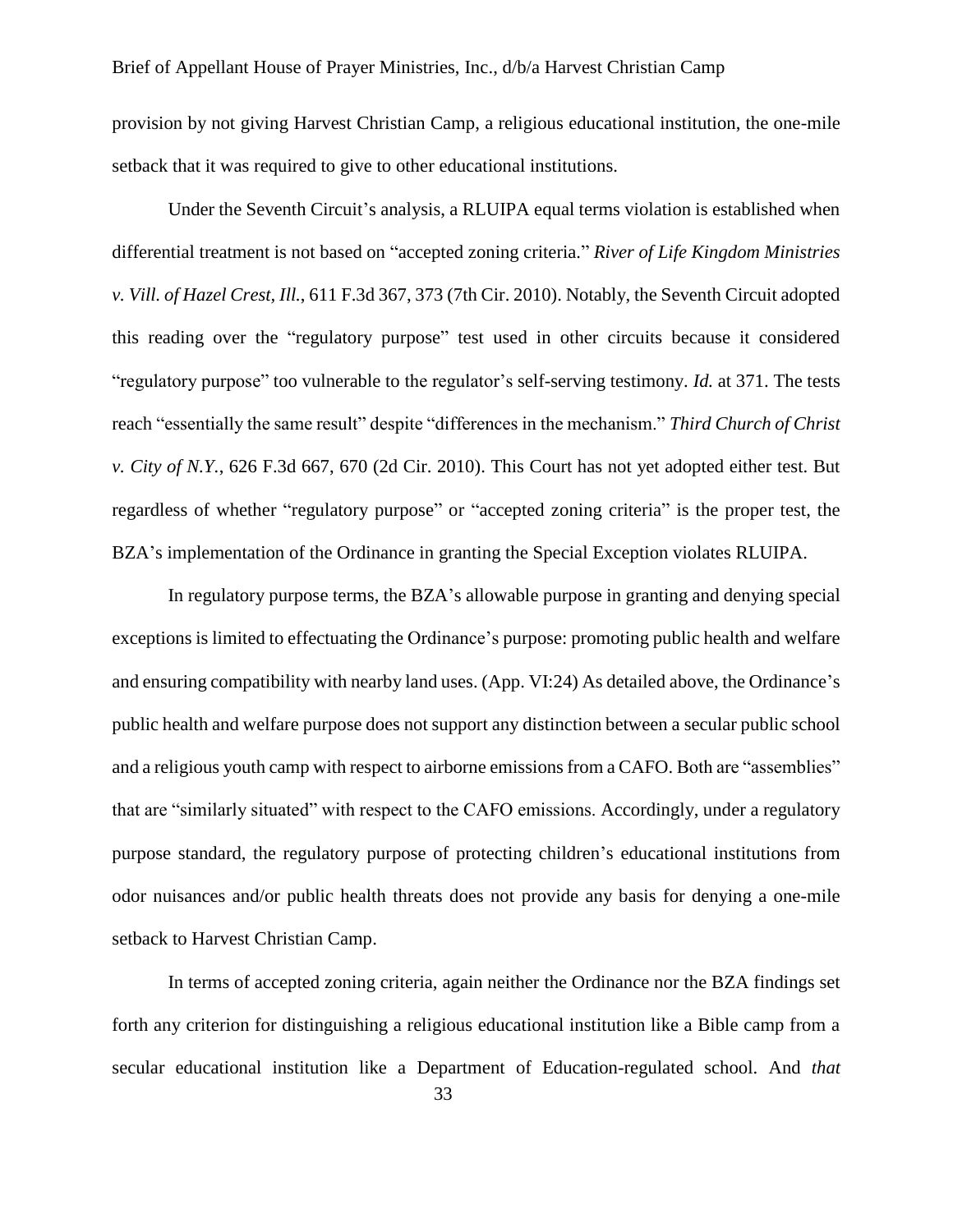distinction, rather than any possible distinction between other types of schools or other types of camps, is the distinction the BZA made here. Notably, the rule that the setback applies only to certain types of schools and not to youth camps did not exist until the BZA created it for this case, so it can scarcely be called a "generally accepted zoning criterion."

In this respect the case differs dramatically from *Eagle Cove Camp & Conf. Ctr., Inc. v. Town of Woodboro*, 734 F.3d 673 (7th Cir. 2013), which Milco's counsel cited before the trial court. (Tr. 39) There, a ban on year-round camps (religious or secular) arose from a general zoning criterion: under long-established zoning, the zone in question was tightly restricted to single-family housing. *Id.* at 683. Here, analogizing from *Eagle Cove*, the general zoning criteria are the onemile setback and the A-3 district criteria. And neither of those compel any distinction between camps and other types of schools.

Accordingly, there are no relevant zoning criteria to support the BZA's distinction between Harvest Christian Camp and other educational institutions in terms of the CAFO setback. The BZA's denial of the one-mile school setback, and its approval of the Special Exception, therefore violates the equal terms provision of RLUIPA. The trial court's ruling otherwise was in error.

### <span id="page-33-0"></span>F. The Improper Ex Parte Communications of Commissioner Bacon with the BZA Violated Ind. Code  $\S 36-7-4-920(g)$  and the Due Process Clause

BZAs "must comply with the constitutional standards of being orderly, impartial, judicious, and fundamentally fair." *City of Hobart Common Council v. Behavioral Inst. of Ind., LLC,* 785 N.E.2d 238, 246-47 (Ind. Ct. App. 2003). The right to an impartial hearing before the BZA is secured under both I.C. § 36-7-4-920(g) and the federal Due Process Clause. *Id.* Indeed, "[a] neutral, unbiased, adjudicatory decision maker is a core requirement of due process." *Harris v. LIHTC*, No. 79A02-1703-SC-638, 2017 Ind. App. LEXIS 493, at \*15 (Oct. 13, 2017) (citing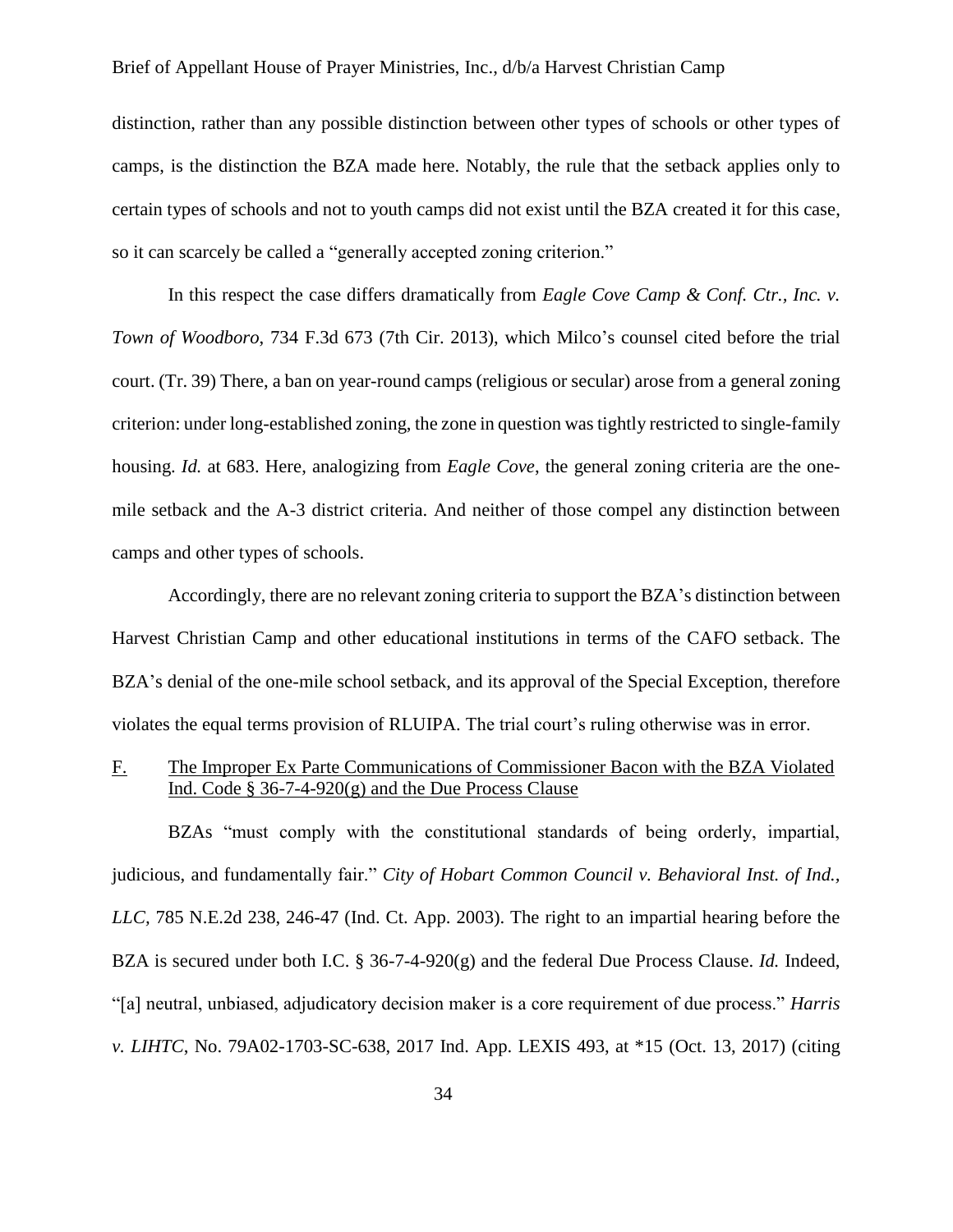*Rynerson v. City of Franklin*, 669 N.E.2d 964, 967 (Ind.1996)). As House of Prayer argued to the trial court, its right to an impartial tribunal was violated in this case—a violation that was clearest in the undue influence Rush County Commissioner Mark Bacon exerted on BZA members. (App. VI:89-91)

In deposition testimony, Bacon admitted that before the vote on Milco's application, he spoke with BZA member Trent in the hallway and "made a comment that there was—according to the Ordinance, there was no reason to not pass it." (App. VI:142) Trent confirmed that Bacon approached him in the hallway during the break, and further testified that he heard that Bacon spoke with other BZA members to influence the vote and that an executive session was held to discuss the matter. (App. VI:119-120)

Milco moved to strike the BZA members' own testimony on this point as hearsay, but the trial court denied the motion. (Tr. 8:22) However, Despite Bacon's own testimony as to his actions and intent, the trial court uncritically accepted the BZA members' testimony that they had not been influenced. (Trial Court Order at 2-3) The record does not support that finding; but regardless, Bacon's undisputed ex parte communications with at least one BZA member squarely violated the statute governing BZA proceedings: "[a] person may not communicate with any member of the board before the hearing with intent to influence the member's action on a matter pending before the board." I.C.  $\S 36-7-4-920(g)$ .

#### *1. The trial court erred in applying the* Metro Board *test*

<span id="page-34-0"></span>When a trial court applies the wrong legal standard, it commits clear error. *Town of Fortville*, 51 N.E.3d at 1198. In rejecting House of Prayer's undue influence arguments, the trial court stated: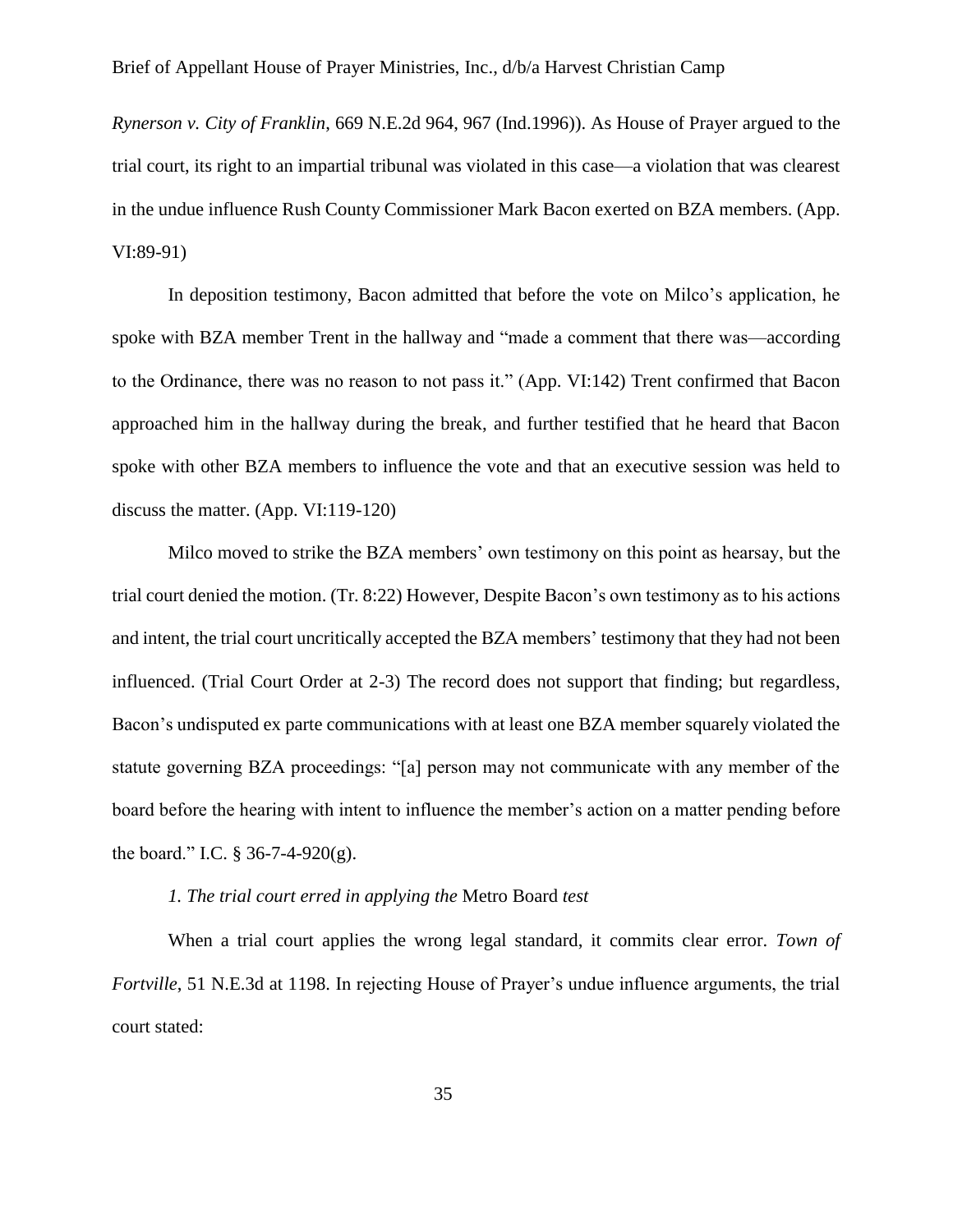There are two key questions to consider when analyzing an undue influence allegation: (1) whether new information was presented to the board outside of a hearing; and (2) whether the complaining party had a chance to respond to that information.

(Trial Court Order at 7) In support, the trial court cited *City of Hobart,* 785 N.E.2d at 251-52, and *Metro. Bd. of Zoning Appeals v. Standard Life Ins. Co.*, 145 Ind. App. 363, 368, 251 N.E.2d 60, 62-63 (1969), trans. denied (the source of this test). But again, the trial court applied the wrong test.

This Court has referred to the *Metro Board* test as a "safe harbor" that applies when there is concern for a petitioner's due process rights of notice and rebuttal. *City of Hobart*, 785 N.E.2d at 253. But in *City of Hobart*, the Court specifically distinguished *Metro Board* from facts such as presented in this case, where the concern is a violation of the right to an impartial tribunal. *Id.* at 253-254. Specifically, in *City of Hobart,* the Court considered what it described as a "blatant attempt" by the local school system to influence one councilwoman's decision, through an ex parte communication with the councilwoman, who was a school system employee. *Id.* at 253 This Court held that such ex parte conversations seeking to influence a member's vote "do not fall within the protection of *Metro. Bd.*" because *Metro Board* "was concerned with a petitioner's due process rights of notice and ability to rebut evidence." *Id.* In contrast, the improper contacts of the school system in *City of Hobart* "created a strong impression of undisclosed partiality" and therefore "the only appropriate decision that [the councilwoman] could have made . . . would have been to recuse herself from the proceedings." *Id.* at 253-254.

Like the school system in *City of Hobart*, Commissioner Bacon blatantly sought to influence the BZA decision through ex parte communication. And just as the school system was closely tied to the council member in *City of Hobart*, here there is a close connection between a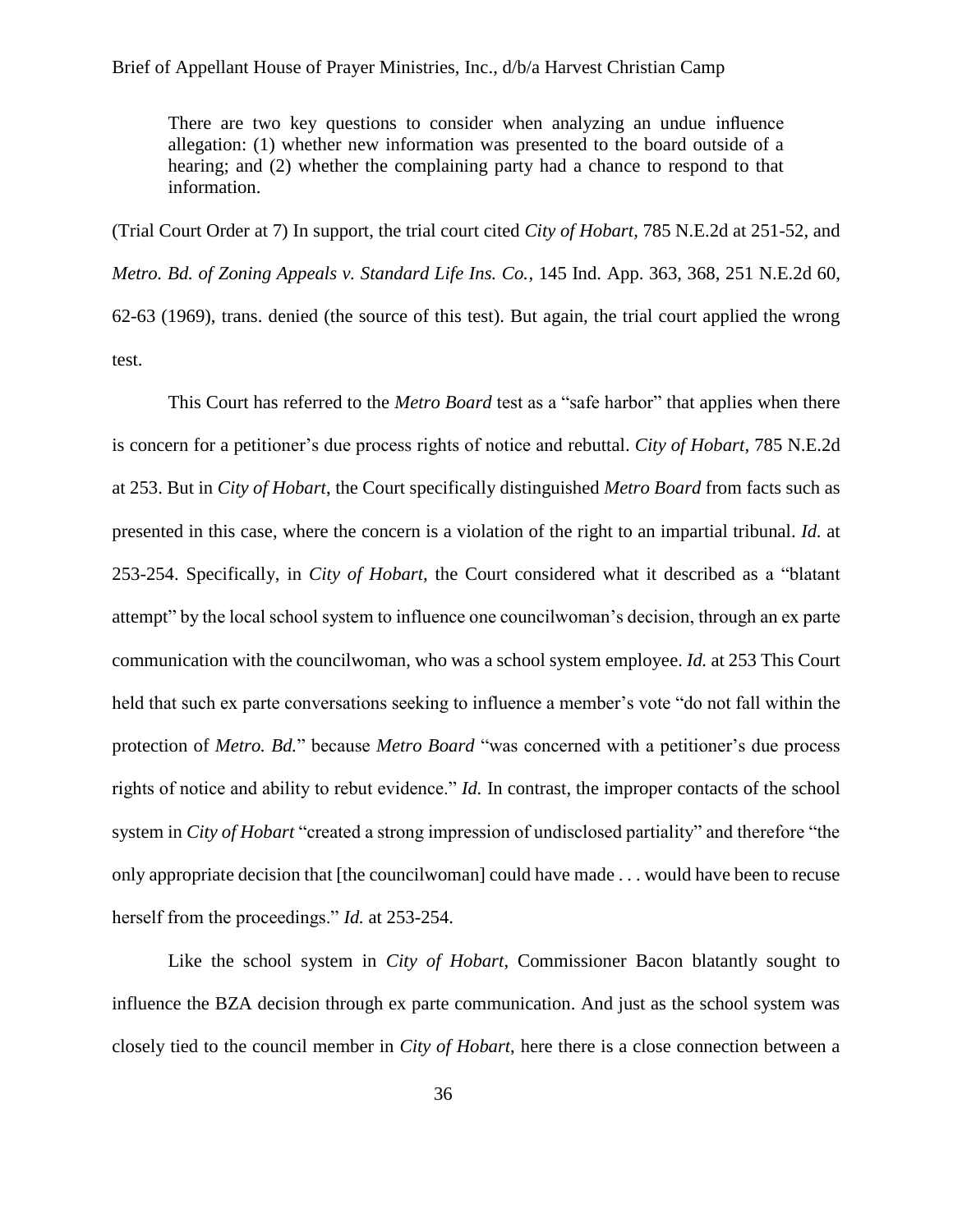county commissioner like Bacon (overseeing the whole of county government) and the BZA. Therefore, the due process violation is at least as severe as in *City of Hobart*.

Finally, as detailed throughout this Brief, the BZA decision rests on a tissue of conclusory determinations that ignore the evidence before the BZA. The mismatch between evidence and conclusion raises a reasonable inference that the decision was reached on an improper ground. The likelihood of improper influence is further borne out by the contrast between the BZA's threadbare findings and the BZA's own rulings and arguments before this Court in *Flat Rock*. Accordingly, the ex-parte communications of Commissioner Bacon with at least one BZA member violated both the statutory prohibition on such communications set forth in I.C. § 36-7-4-920(g)<sup>15</sup> and the Due Process Clause of the Fourteenth Amendment of the US Constitution, the resulting BZA decision should have been reversed by the trial court.

#### <span id="page-36-0"></span>G. The BZA Decision Violated House of Prayer's Protected Religious Rights

House of Prayer is a religious institution that has run Harvest Christian Camp as a core ministry since 1984. (App. IV:129-130, 138-139) State and federal law provide constitutional and statutory protections for religious institutions and activities, which House of Prayer's counsel raised at the BZA hearing. (App. IV:139-140, V:7) The BZA entered no findings on this point. Because the Special Exception violates both state and federal law by impermissibly burdening Harvest Christian Camp's religious exercise, the trial court should have reversed the BZA's grant of the Special Exception.

<span id="page-36-1"></span><sup>&</sup>lt;sup>15</sup> "A person may not communicate with any member of the board before the hearing with intent to influence the member's action on a matter pending before the board."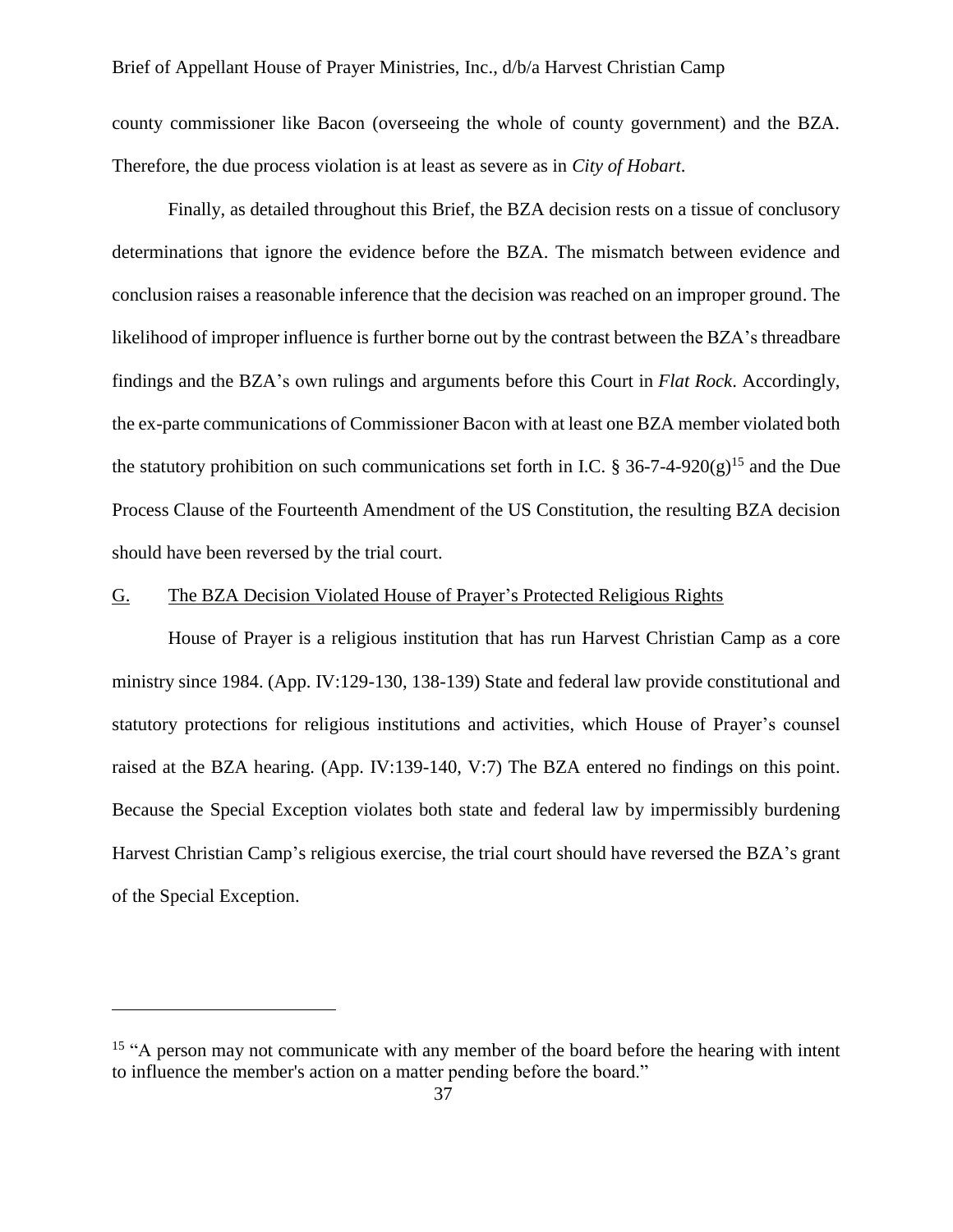### *1. The Special Exception burdens House of Prayer's religious mission*

The trial court concluded that House of Prayer "failed to introduce any evidence of any burden on religion." (Trial Court Order at 9) If this were true, it would be fatal to all of House of Prayer's religious freedom claims, because the applicable laws all require either a "material" or "substantial" burden on religion. But the record does not support the trial court's conclusion, for which it gave the following rationale:

Petitioner presented no evidence that any church members, leaders, or students would discontinue worshipping at Petitioner's location if the dairy was built. There was no evidence before the BZA that the special exception will cause Petitioner to stop its services or summer camp. There was no evidence the special exception will prevent Petitioner from continuing its ministry.

(Trial Court Order at 10). There is no legal authority for these highly specific *post hoc* evidentiary requirements. Indeed, courts have frequently found "substantial" burdens that were far less substantial than the health impacts that House of Prayer has shown.<sup>16</sup> Further, these requirements mandate a showing that can be made only after an injury has occurred (i.e. after the CAFO is built and Harvest Christian Camp has been forced to end or radically change its operations).<sup>17</sup> If this were a tort action to remedy a legal injury, these proof requirements might make sense. But in a zoning proceeding, the point is not to remedy an injury caused by an incompatible land use but to prevent such injuries in the first place. That orientation toward preventing incompatible land uses is precisely why this Court approved the trial court's holding in *Flat Rock* that—even though no

<sup>&</sup>lt;sup>16</sup> For example, unjustified delay in permitting a new church location may be a substantial burden. *Sts. Constantine & Helen Greek Orthodox Church, Inc. v. City of New Berlin*, 396 F.3d 895, 900 (7th Cir. 2005).

<sup>&</sup>lt;sup>17</sup> It is unclear what difference it would have made if some parents *had* sworn out affidavits that they would leave the Camp if the CAFO was built. Such inherently nonbinding statements of a conditional future intention would demonstrate very little, compared to the expert public health testimony and supporting documentation that House of Prayer submitted.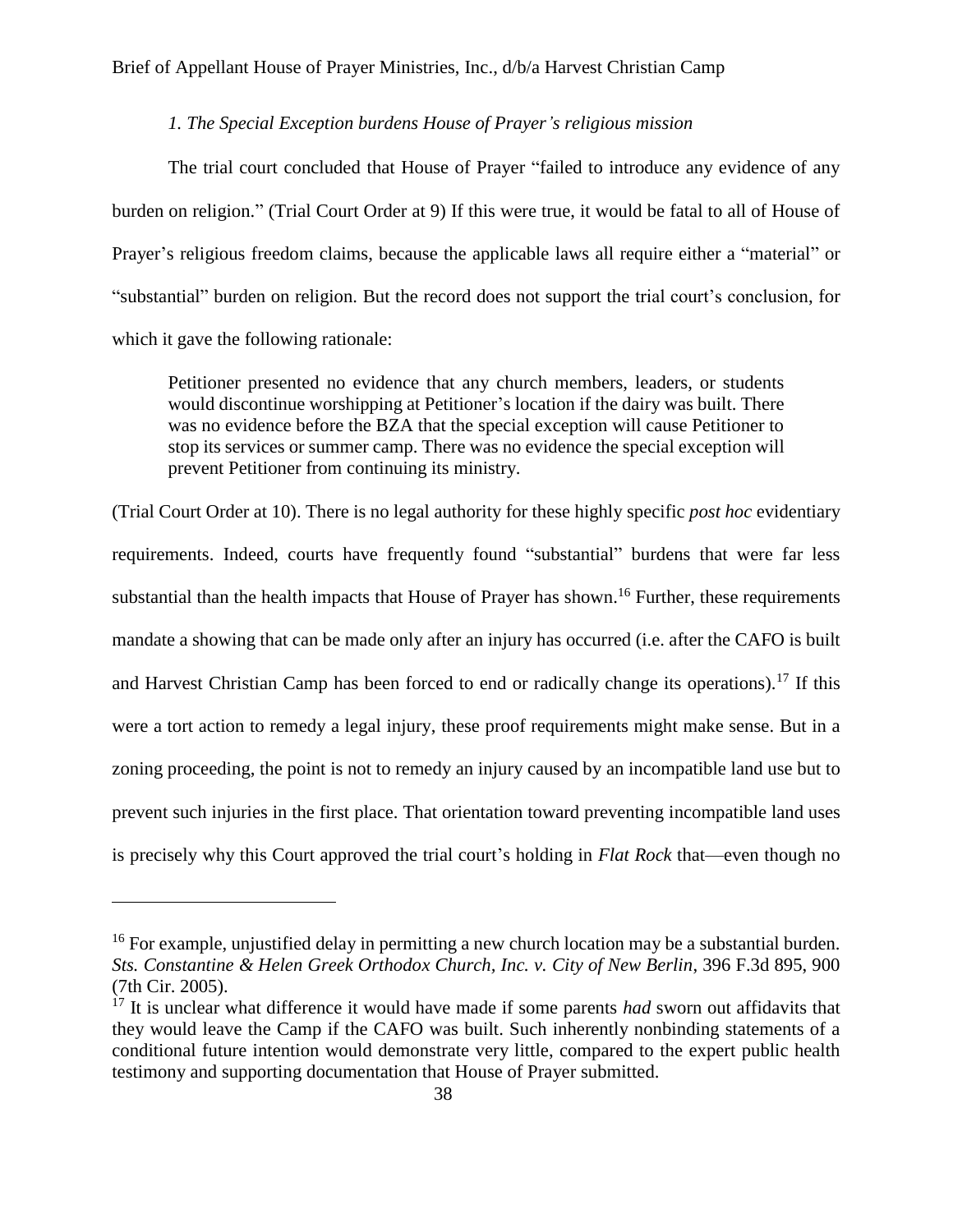windmills had been built and therefore any harms were at least as speculative as those here—the special exception would have "failed to satisfy the Zoning Ordinance" without the expanded setback the BZA imposed. 70 N.E.3d at 854.

As detailed in the Statement of Facts, House of Prayer's evidence of religious burden included the testimony of a physician and public health expert on the life-threatening health risks Milco's CAFO creates for children entrusted to House of Prayer's care, and the impact the CAFO would have on House of Prayer's ability to comply with its legal duty to safeguard those children's health and well-being. (App. VI:67-71, VII:100) This testimony was substantially uncontroverted, being rebutted only by an engineer without public health expertise, who did not take issue with any of Dr. Frank's health-related conclusions, such as heightened asthma risk, but addressed only certain subsidiary points related to total manure volume, application rates, and antibiotic use. (App. IV:76-78)<sup>18</sup> It is unclear what additional proof House of Prayer could possibly have provided to demonstrate what is necessarily a *future* injury. These proven health issues are a severe burden: as House of Prayer argued before the trial court (App. VII:100), state action that makes it impossible to continue a ministry like the Harvest Christian Camp—as House of Prayer's uncontroverted evidence shows that the Special Exception will do—does not materially differ from action that directly prohibits that ministry.

<sup>&</sup>lt;sup>18</sup> To the extent the BZA may have relied on this limited rebuttal that did not address public health concerns, the engineer's report contained a number of glaring deficiencies that should have been apparent to the BZA, including reading a wind rose backward, as House of Prayer noted to the trial court. (App. VII:95-96) But it is impossible from the BZA findings to know whether the BZA took the engineer's report into account at all.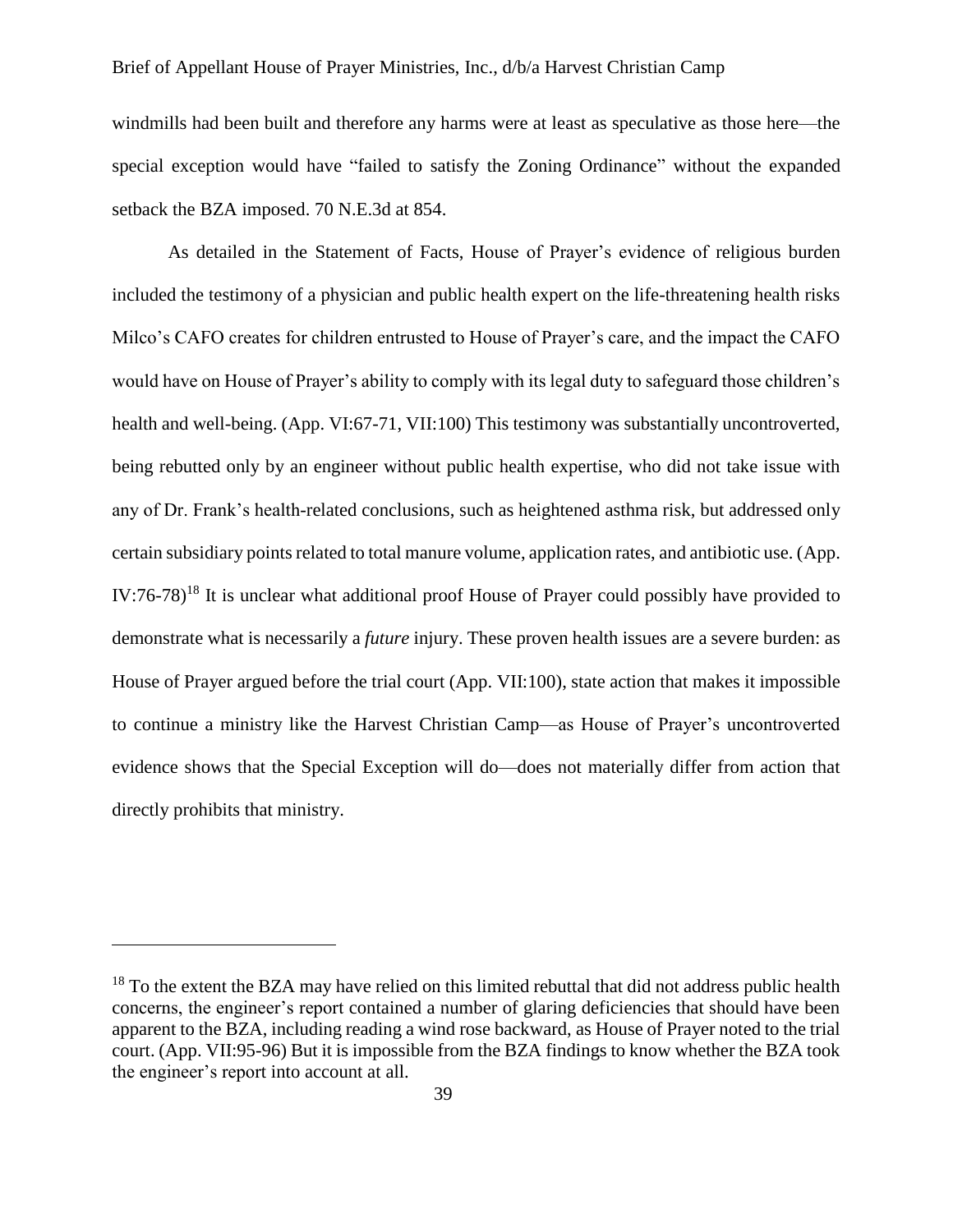In sum, House of Prayer properly showed that the Special Exception would burden its religious mission by imperiling the health and safety of the children entrusted to its care. And as set forth below, that burden is both material and substantial.

### <span id="page-39-0"></span>*2. The BZA decision violates RLUIPA by substantially burdening House of Prayer's religious practice without a compelling government interest*

The BZA grant of the Special Exception violates the substantial burden provision of the Religious Land Use and Institutionalized Persons Act (RLUIPA), 42 U.S.C. § 2000cc(a). Under RLUIPA, land use regulations may not impose a substantial burden on religious exercise by limiting the religious use of land unless they further a compelling government interest by the least restrictive means. *Id.* No discriminatory intent is required: "RLUIPA's substantial burden provision says nothing about targeting." *Bethel World Outreach Ministries v. Montgomery Cty. Council*, 706 F.3d 548, 556 (4th Cir. 2013). Thus, RLUIPA's substantial burden provision "backstops the explicit prohibition of religious discrimination . . . much as the disparate-impact theory of employment discrimination backstops the prohibition of intentional discrimination." *Sts. Constantine & Helen Greek Orthodox Church, Inc. v. City of New Berlin*, 396 F.3d 895, 900 (7th Cir. 2005). Put another way, the substantial burden provision addresses the problems that arise for religious exercise when "a state delegates essentially standardless discretion to nonprofessionals operating without procedural safeguards." *Id.* Thus, if the Ordinance gives the BZA unfettered discretion to decide what conditions are required for a special exception, as the trial court concluded (Trial Court Order at 16), then this is precisely the situation RLUIPA's substantial burden provision was written for.

The trial court based its decision in part on the lack of case law supporting House of Prayer's position. (Trial Court Order at 9) Notably, however, there was also no case law *against*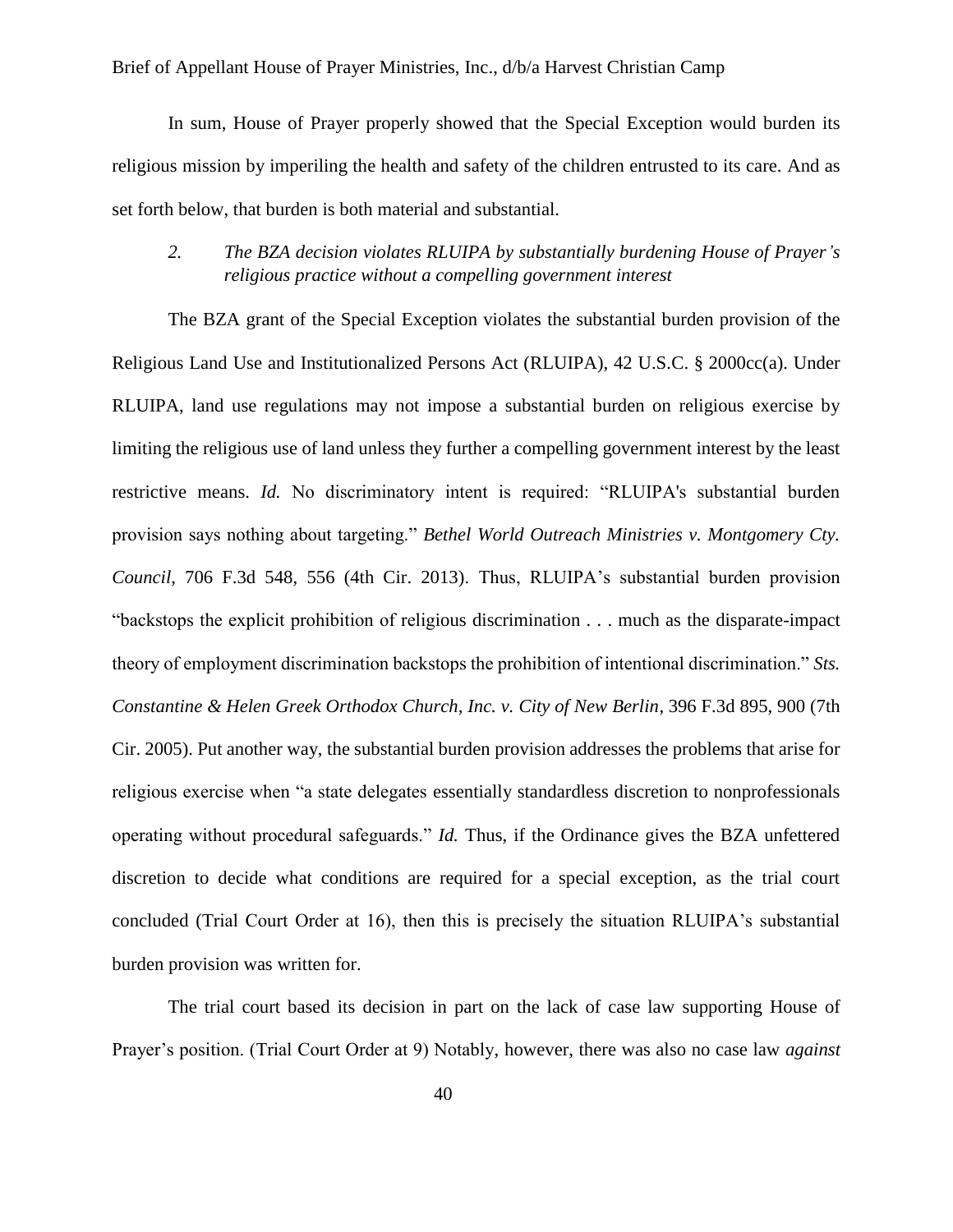that position. The lack of precedent is unsurprising: from the law's enactment in 2000 to 2016, only 100 justiciable pleadings were filed in any court asserting RLUIPA substantial burden claims. Daniel P. Dalton, *Litigating Religious Land Use Cases* 283 (2nd ed. 2016). The caselaw is so sparse because religious organizations typically litigate only as a last resort. *Id.* at xxiii (observing that "[o]nly when there are no other available options will the religious organization begin to *even consider* litigation"). So the absence of controlling authority on any specific point is scarcely surprising. And, in any event, by RLUIPA's plain terms, this case meets all the requirements for RLUIPA to apply.

<span id="page-40-0"></span>(a) RLUIPA applies because the Special Exception is a land use regulation

The trial court rejected House of Prayer's RLUIPA arguments on the theory that the Special Exception is not a "land use regulation" under RLUIPA. (Trial Court Order at 9) In so holding, the trial court misinterpreted the law.

A "land use regulation" under RLUIPA is defined as:

a zoning or landmarking law, *or the application of such a law*, that limits or restricts a claimant's use or development of land (including a structure affixed to land), if the claimant has an ownership, leasehold, easement, servitude, or other property interest in the regulated land or a contract or option to acquire such an interest.

42 U.S.C. § 2000cc-5(5) (emphasis added).

Based on the use of "regulated" at the end of this definition, the trial court held that the Special Exception is not a "land use regulation," because it "regulates" only Milco's property, not Harvest Christian Camp. (Trial Court Order at 11)

"Our first task when interpreting a statute is to give its words their plain meaning, considering the text and structure of the statute as a whole." *C.H. v. A.R.*, 72 N.E.3d 996, 1001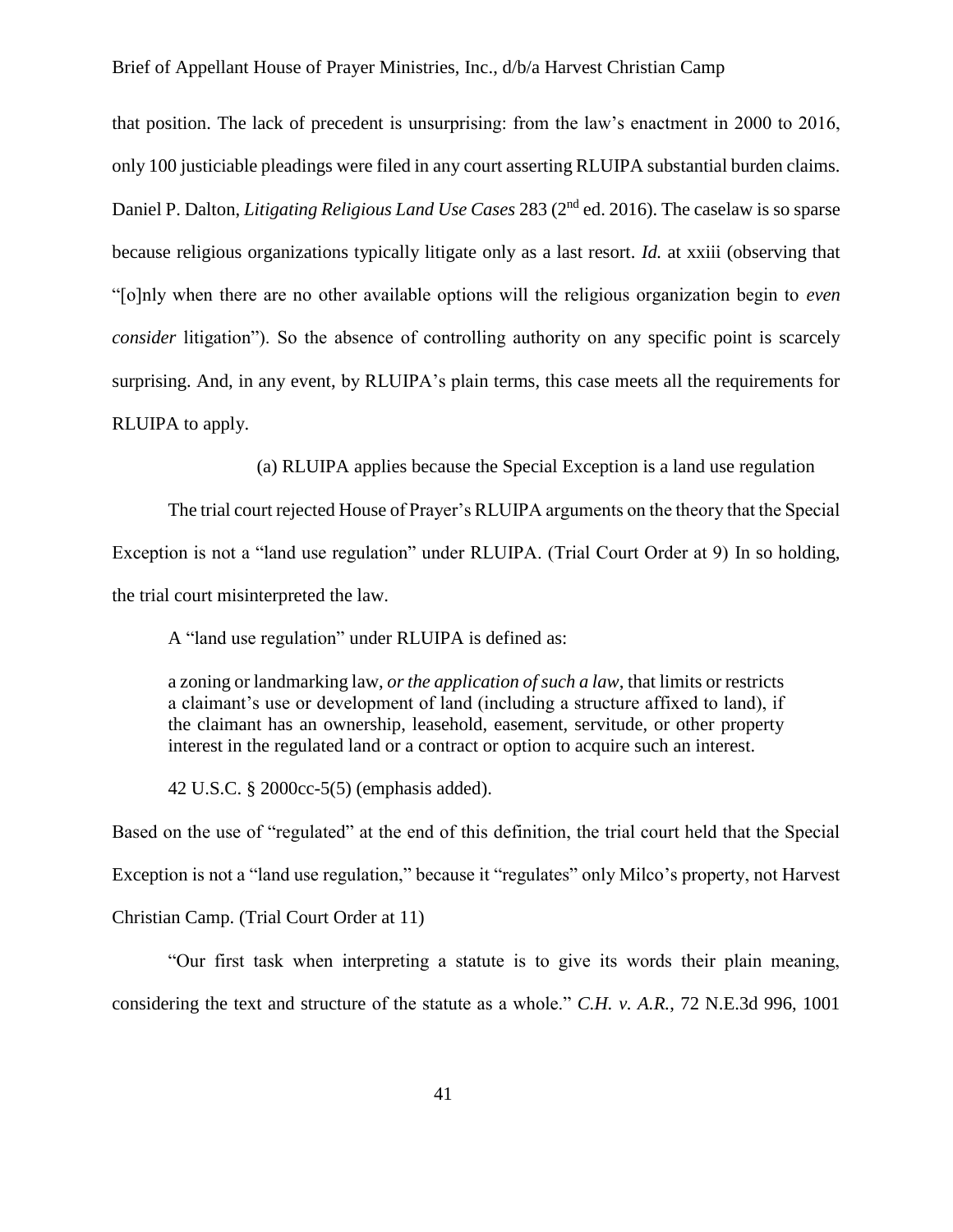(Ind. Ct. App. 2017) (internal punctuation omitted). And where there is ambiguity, RLUIPA is to be construed broadly to protect religious exercise. 42 U.S.C. § 2000cc-3(g).

Applying these principles here, the term "regulated" at the end of the definition refers back to the defined term, "land use regulation." And if a "land use regulation" is an application of a zoning law—here the Special Exception applying the Ordinance—that "limits or restricts" the claimant's use of land—here Harvest Christian Camp—then land is "regulated" to the extent its use is "limit[ed] or restrict[ed]" as a result. "Regulated" is therefore synonymous with "impacted by the regulation." And while this may not be the typical meaning of "regulated," it flows directly from the similarly nonstandard definition of "land use regulation" that Congress adopted in this definition. Giving "regulated" and "regulation" inconsistent meanings would make a hash of the statutory scheme. And to the extent of any doubt on this point, the Congressional directive to construe RLUIPA broadly (42 U.S.C. § 2000cc-3(g)) must control.

In support of its narrower interpretation of "land use regulation," the trial court cited *Taylor v. City of Gary*, 233 F. App'x 561, 562 (7th Cir. 2007). (Trial Court Order at 11) But *Taylor*  supports House of Prayer's reading: "a land use regulation is defined as a regulation that restricts a claimant's ability to use land in which he holds a property interest." *Id.* <sup>19</sup> And that reading is well-established in the Seventh Circuit and beyond. *See Id.,* citing *Vision Church*, 468 F.3d at 998, quoting *Prater v. City of Burnside*, 289 F.3d 417, 434 (6th Cir. 2002) (holding that "a government agency implements a 'land use regulation' only when it acts pursuant to a 'zoning or landmarking

<sup>&</sup>lt;sup>19</sup> In *Taylor*, a minister wanted to make the city of Gary give him an abandoned church. 233 F. App'x at 562. The minister's RLUIPA claim failed under 42 U.S.C. § 2000cc-5(5) because he had no property interest *in the property he wanted to use*. *Id.* In contrast, here House of Prayer undisputedly owns the Harvest Christian Camp property.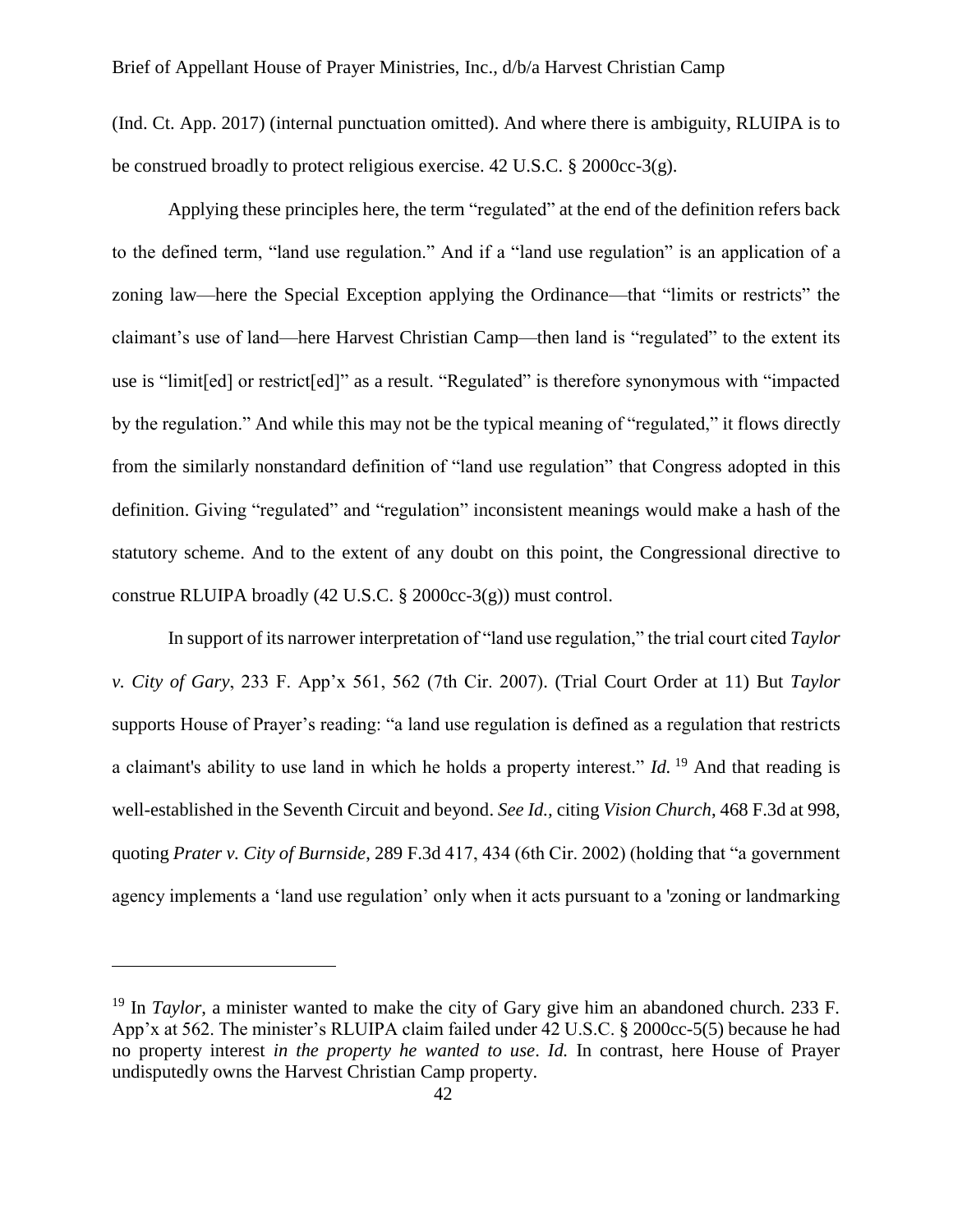law' that limits the manner in which a claimant may develop or use property in which the claimant has an interest"). In other words, the term "regulated land" does not create a new jurisdictional limitation; "regulated land" is just land that a "land use regulation" impacts.

On this point, the *Northern Cheyenne* litigation over South Dakota's Bear Butte provides a helpful example in which RLUIPA applied to a land-use decision that interfered with a nearby religious use. Bear Butte is a "site of great spiritual significance for certain Native American tribes." *Northern Cheyenne Tribe v. Jackson*, 433 F.3d 1083, 1083 (8th Cir. 2006). The local government obtained federal funding to build a shooting range on land nearby. *Id.* Six tribes with property interests in land at Bear Butte brought suit to enjoin both the construction and the funding under theories including federal RFRA and RLUIPA. *Id.* The tribes "asserted that by placing the shooting range within *earshot* of Bear Butte, defendants' land use regulation had limited and restricted the tribes' use of their land." James D. Leach, *A Shooting Range at Bear Butte: Reconciliation or Racism?*, 50 S.D. L. Rev. 244, 278 (2005). In other words, the tribes' RLUIPA claim was for indirect governmental interference with land use through actions directed to neighboring land, rather than a direct government regulation—just as is the case here. Although the *Northern Cheyenne* litigation was mooted before final judgment (reaching the Eighth Circuit only on the ensuing fee dispute), the district court granted a preliminary injunction on the RLUIPA and RFRA counts after concluding that the tribes were likely to succeed on the merits. 433 F.3d at 1084; *N. Cheyenne Tribe v. Martinez*, Case No. 5:03-cv-05019 (D.S.D. Apr. 10, 2003), at ¶¶26,34 (Karen E. Schreier, J.).

The question of whether the indirectness of the government action barred the tribes' RLUIPA claim apparently never came up. But it wouldn't have been much of a question anyway, because *Northern Cheyenne* is a classic RLUIPA case: a land use decision discriminating against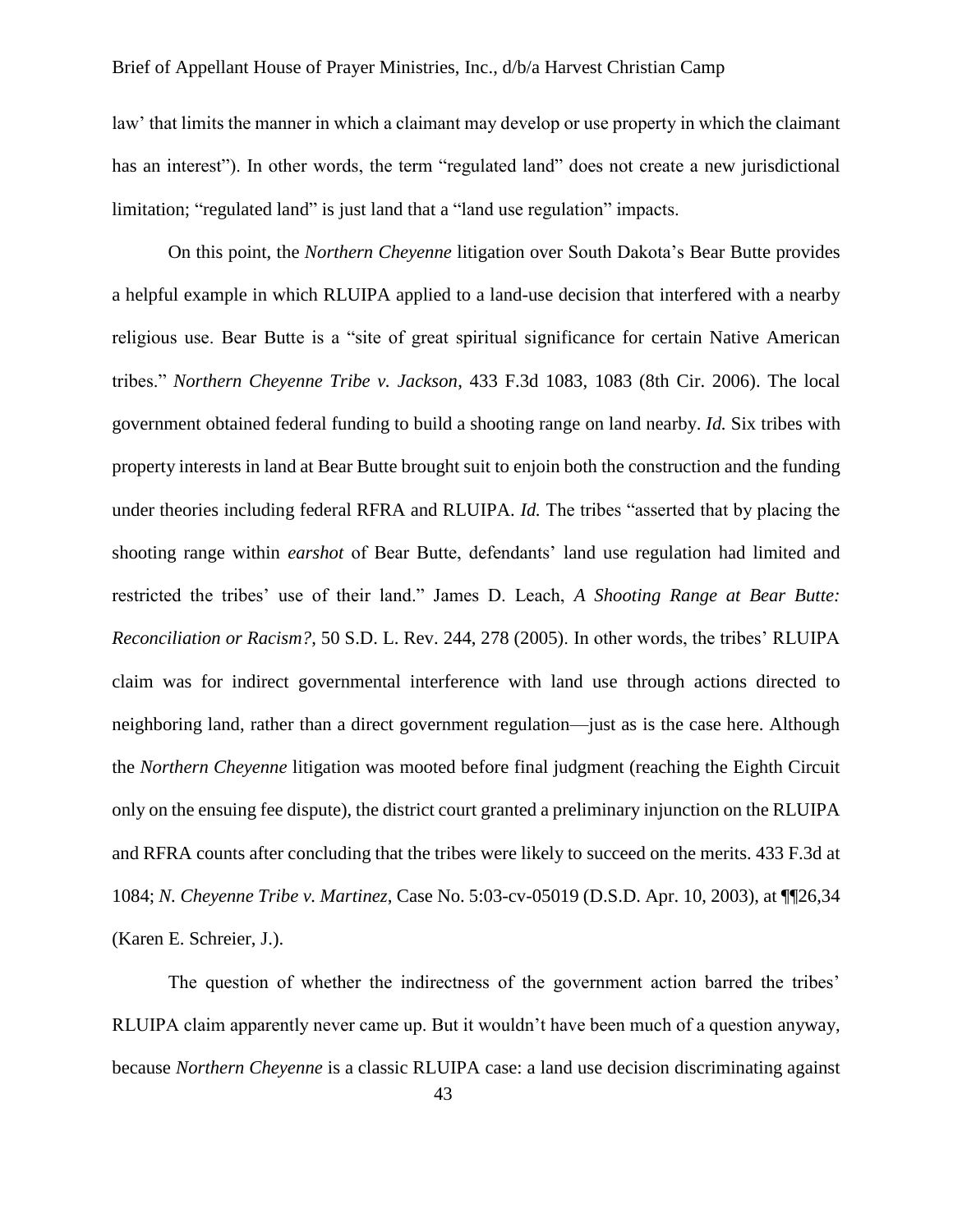a politically unpopular religion. And although House of Prayer's facts may be less dramatic, no *material* facts distinguish the two cases from the standpoint of RLUIPA's substantial burden provision. In *Northern Cheyenne*, the noise pollution from the shooting range was incompatible with the established religious use of nearby tribal land; here, the air pollution from Milco's CAFO is incompatible with the established religious use of nearby Harvest Christian Camp.

Adopting the trial court's narrow reading of RLUIPA's scope would give local governments free rein to drive out disfavored religious groups by doing what the BZA did here and the local government tried to do in *Northern Cheyenne*: putting incompatible uses nearby. But RLUIPA was enacted because Congress found that land use regulators could too easily hide their discriminatory intent. *See* 146 Cong. Rec. S7774-5 (joint statement of Sens. Hatch and Kennedy) (summarizing three years of hearings to state that in the "highly discretionary and individualized processes of land use regulation," "discrimination against religious uses is a nationwide problem" that is "often covert"). Given this background, it would make no sense to read RLUIPA so narrowly that local governments could control whether it applied by structuring their land-use decisions a certain way. *See Fortress Bible Church v. Feiner*, 694 F.3d 208, 218 (2d Cir. 2012) ("declin[ing] to endorse a process that would allow a town to evade RLUIPA by what essentially amounts to a re-characterization of its zoning decisions").

As the Ordinance recognizes, zoning decisions inevitably balance one use against another. (App.V:118-119) And as Congress recognized in enacting RLUIPA, in this often highly discretionary balancing process, prejudice readily finds expression in giving a religious community's land use interests less weight than their neighbors'. That problem is the same whether a zoning board gives too *much* weight to objections to a religious land use, or, as here, gives too *little* weight to the religious organization's well-founded objections to an incompatible use nearby.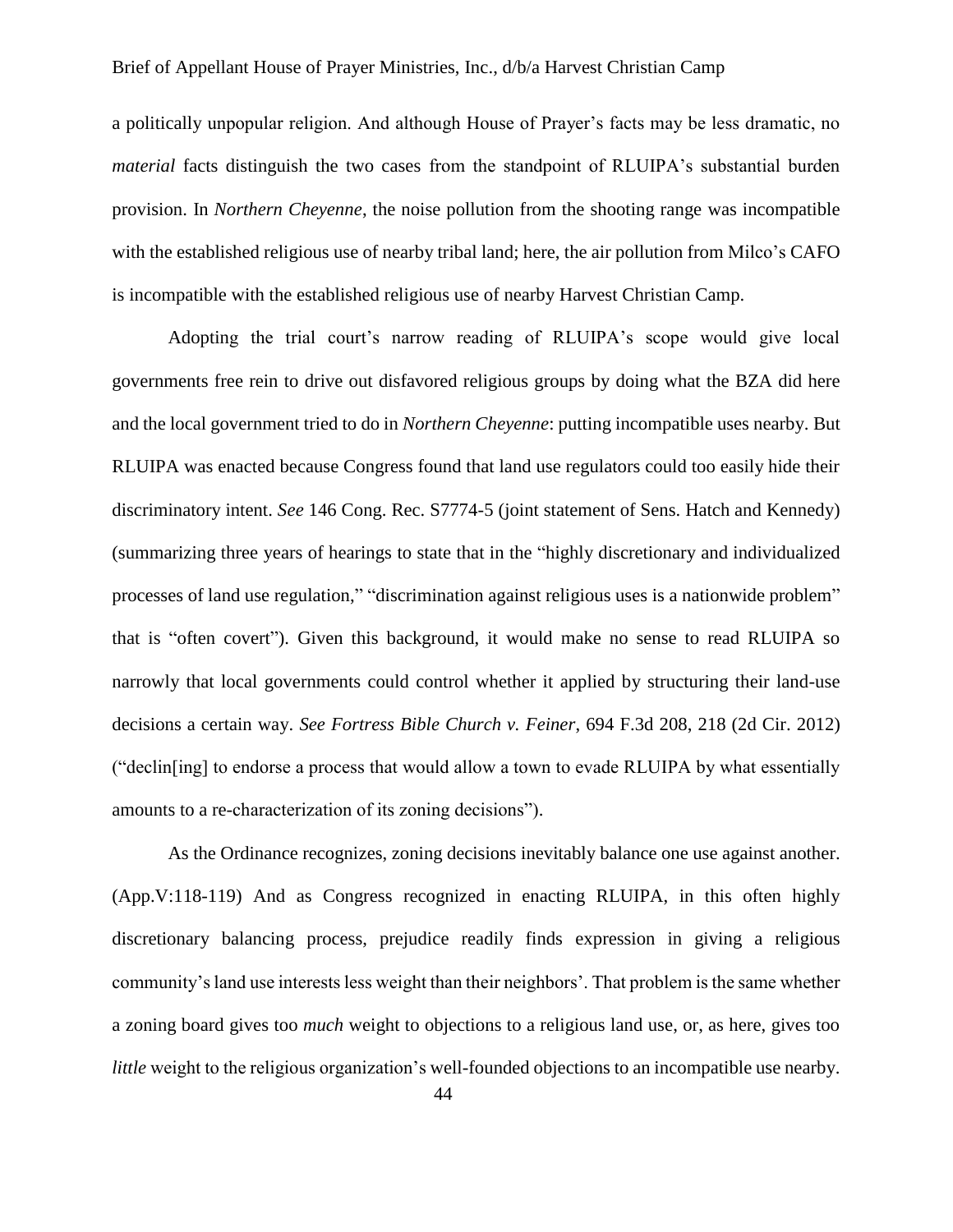For all of these reasons, the trial court was wrong to conclude that RLUIPA cannot apply to a zoning decision regarding land not owned by a religious organization that nevertheless restricts the use of land that is owned by a religious organization.

### (b) The Special Exception substantially burdens Harvest Christian Camp's religious exercise

<span id="page-44-0"></span>RLUIPA bans land use regulations that substantially burden religious land use, unless they further a compelling government interest by the least restrictive means. 42 U.S.C. § 2000cc(a)(1),(2). The burden need not differ from that imposed on secular institutions. *Sts. Constantine & Helen*, 396 F.3d at 900. Substantiality is fact-sensitive and relative to the organization's resources. *World Outreach Conference Ctr. v. City of Chi.*, 591 F.3d 531, 539 (7th Cir. 2009). For example, Chicago substantially burdened a small religious organization by obstructing the organization's use of its property for single-room occupancy housing as part of the organization's mission. *Id.*

Here, as shown through the extensive evidence presented to the BZA regarding CAFOs' impacts on children's health, the Special Exception will make it impossible for House of Prayer to safely continue operating Harvest Christian Camp at its current location—a location that is central to its core religious mission of offering a safe and healthy natural setting for children and teens to be educated in faith, enriched in their relationship with God, and enhanced by the outdoors. Even if Harvest Christian Camp could easily relocate elsewhere, the burden would remain substantial. Indeed, government actions forcing a religious organization to find a new location often create substantial burdens under RLUIPA, under far less trying circumstances. *See, e.g., Sts. Constantine & Helen*, 396 F.3d at 900 (finding a substantial burden where a church would have to "search around" for a new location); *Lighthouse Cmty. Church of God v. City of Southfield*, No. 05-40220,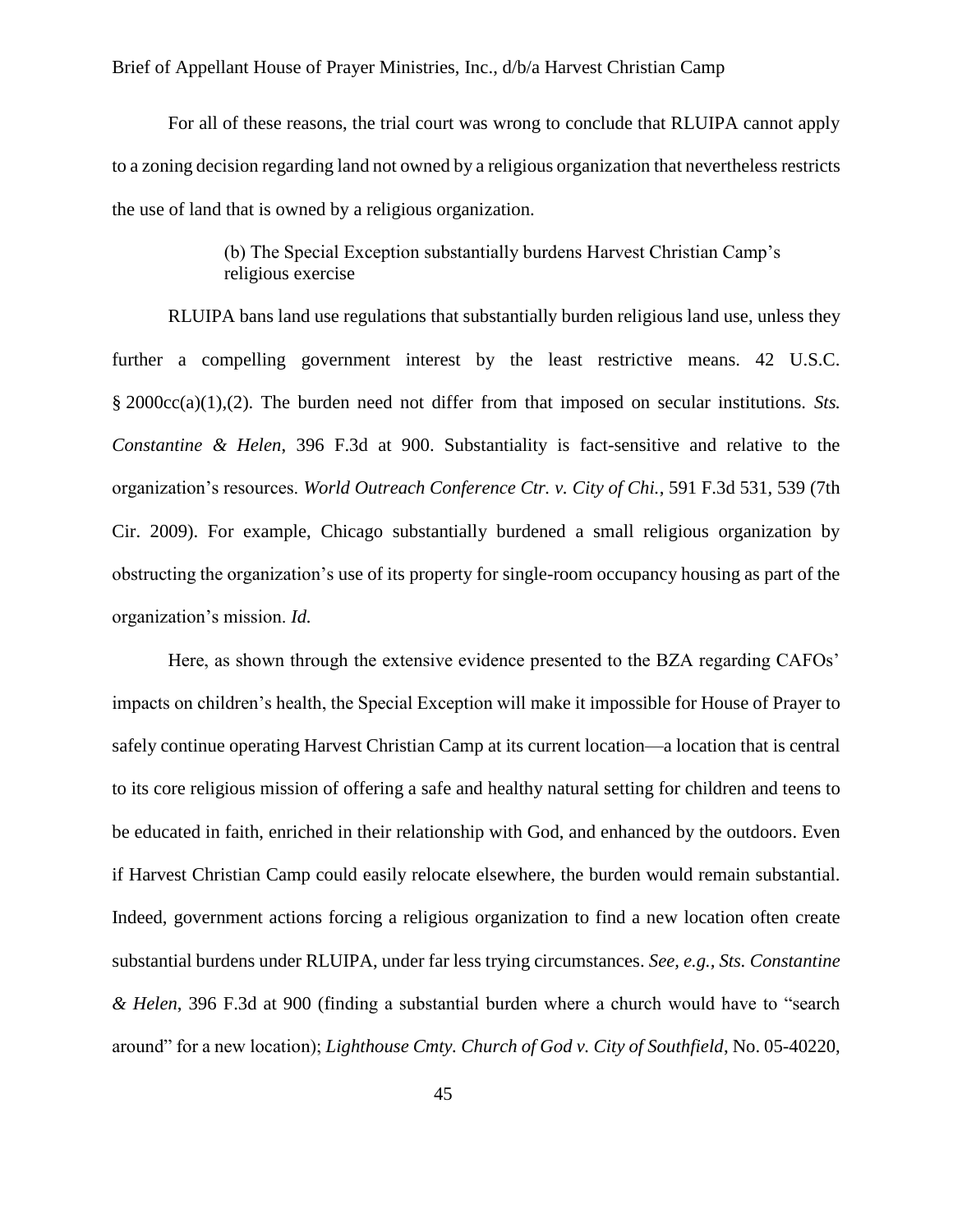2007 U.S. Dist. LEXIS 28, at \*24 (E.D. Mich. Jan. 3, 2007) (finding a substantial burden from denial of a parking variance preventing the church from using its recently-purchased building because "[s]elling its current building and searching for another is not a mere inconvenience").Thus, regardless of whether the Special Exception compels Harvest Christian Camp to shut down, or to relocate at great expense, the burden on House of Prayer is substantial.

> (c) The Special Exception does not further a compelling government interest by the least restrictive means

<span id="page-45-0"></span>Under RLUIPA, a substantial burden like the one the Special Exception imposes on House of Prayer is prohibited unless it furthers a compelling government interest by the least restrictive means. 42 U.S.C. § 2000cc(a)(2). The Special Exception does not clear this high bar.

First, the only government interest the BZA cited is economic development.  $(App.V:106)^{20}$ No case has ever held that economic development is a compelling government interest. And in applying identical language in the federal RFRA, the Supreme Court slammed the door on any weighing of economic benefits: "Nothing in the text of RFRA or its basic purposes supports giving the Government an entirely free hand to impose burdens on religious exercise so long as those burdens confer a benefit on other individuals." *Burwell v. Hobby Lobby Stores, Inc.*, 134 S. Ct. 2751, 2781 n.37 (2014).<sup>21</sup>

<sup>&</sup>lt;sup>20</sup> In *Flat Rock*, the BZA did not think economic development (to the tune of \$305 million and 200 jobs, *see* 70 N.E.3d at 851) could outweigh the project's negative impacts when determining whether to impose an additional setback. The BZA did not explain why it abruptly reversed its priorities between *Flat Rock* and this case.

<sup>&</sup>lt;sup>21</sup> *Hobby Lobby* addressed the constitutionality of a contraceptive coverage mandate imposed under the Affordable Care Act. 134 S. Ct. at 2759. The court ultimately assumed there was a compelling government interest at stake. *Id.* at 2780. But that "legitimate and compelling interest" was not in a healthy insurance market, but in "the health of female employees." *Id.* at 2786 (Kennedy, J., concurring). So protecting health is a compelling government interest, but protecting private economic interests is not.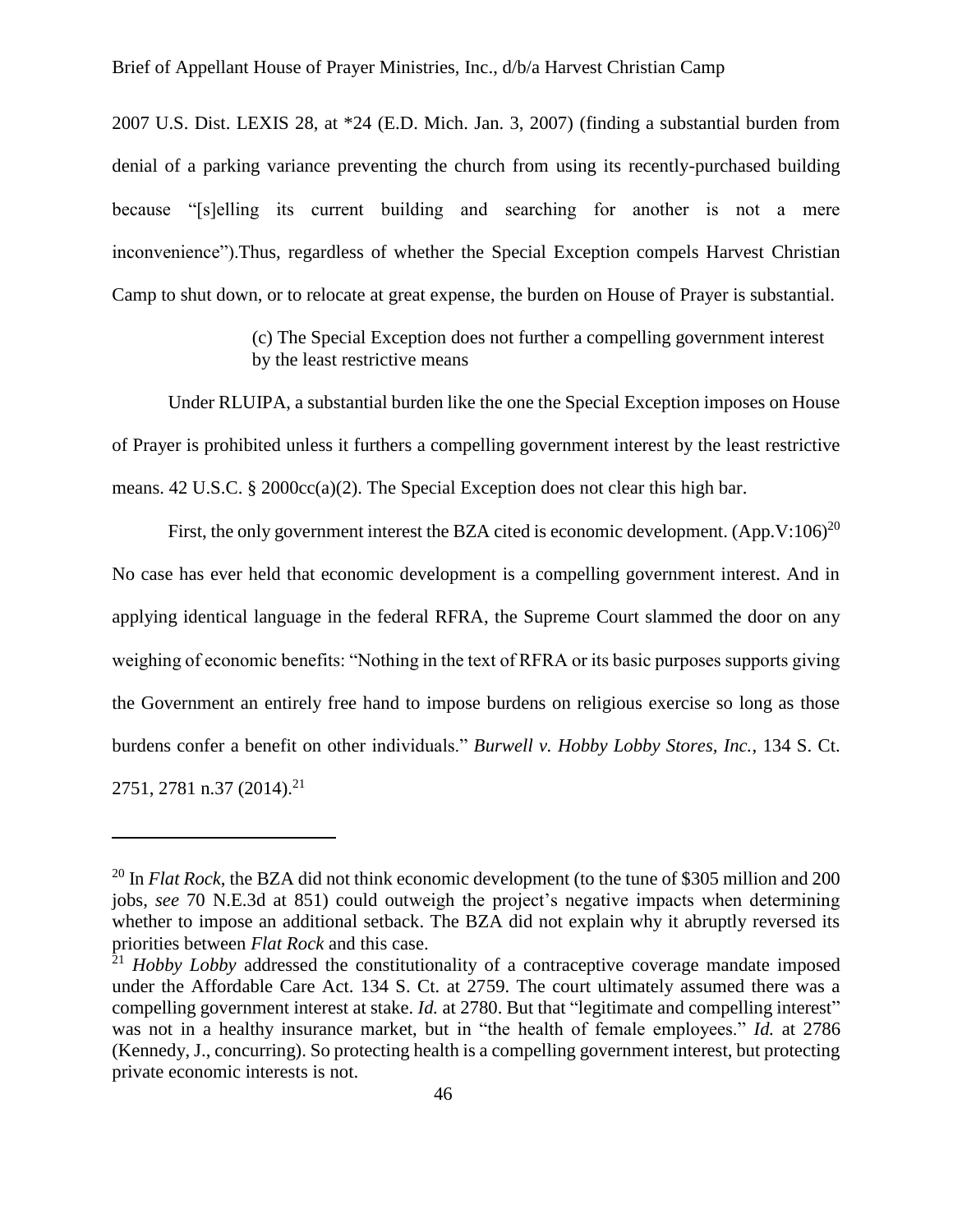Second, even if the government had a compelling interest in economic development, and specifically in permitting a CAFO, there are other places in Rush County where a CAFO could go. Accordingly, the decision to grant a Special Exception for this particular site, where the CAFO will interfere with Harvest Christian Camp's religious exercise, cannot be the least restrictive means of furthering the BZA's goal of allowing a new CAFO.

Thus, the Special Exception substantially burdens House of Prayer, does not further a compelling government interest, and certainly does not do so by the least restrictive means, and therefore violates RLUIPA's substantial burden provision. The trial court's failure to void the Special Exception on this basis was clear error.

### <span id="page-46-0"></span>*3. The Special Exception violates Ind. Code § 34-13-9-8 (RFRA) because it does not further a compelling government interest by the least restrictive means*

Under Indiana's RFRA, "a governmental entity may not substantially burden a person's exercise of religion, even if the burden results from a rule of general applicability." I.C. § 34-13- 9-8. As with RLUIPA, the only exception is if "the government's imposition of the burden furthers a compelling governmental interest and is the least restrictive means of furthering that interest." *Tyms-Bey v. State*, 69 N.E.3d 488, 489 (Ind. Ct. App. 2017), trans. denied. RFRA applies across all areas of Indiana law, both civil and criminal. *Id.*

RFRA was only recently enacted, and *Tyms-Bey* is the only published case applying it.<sup>22</sup> But the RFRA standard is identical to RLUIPA's, so the strict scrutiny analysis is also identical. *See Affordable Recovery Hous. v. City of Blue Island*, No. 12-CV-4241, 2016 U.S. Dist. LEXIS 128637, at \*19 (N.D. Ill. Mar. 23, 2016) (applying same analysis to identical provisions of state

 $22$  There have been two unpublished opinions as well, but neither reached the merits of the RFRA claim.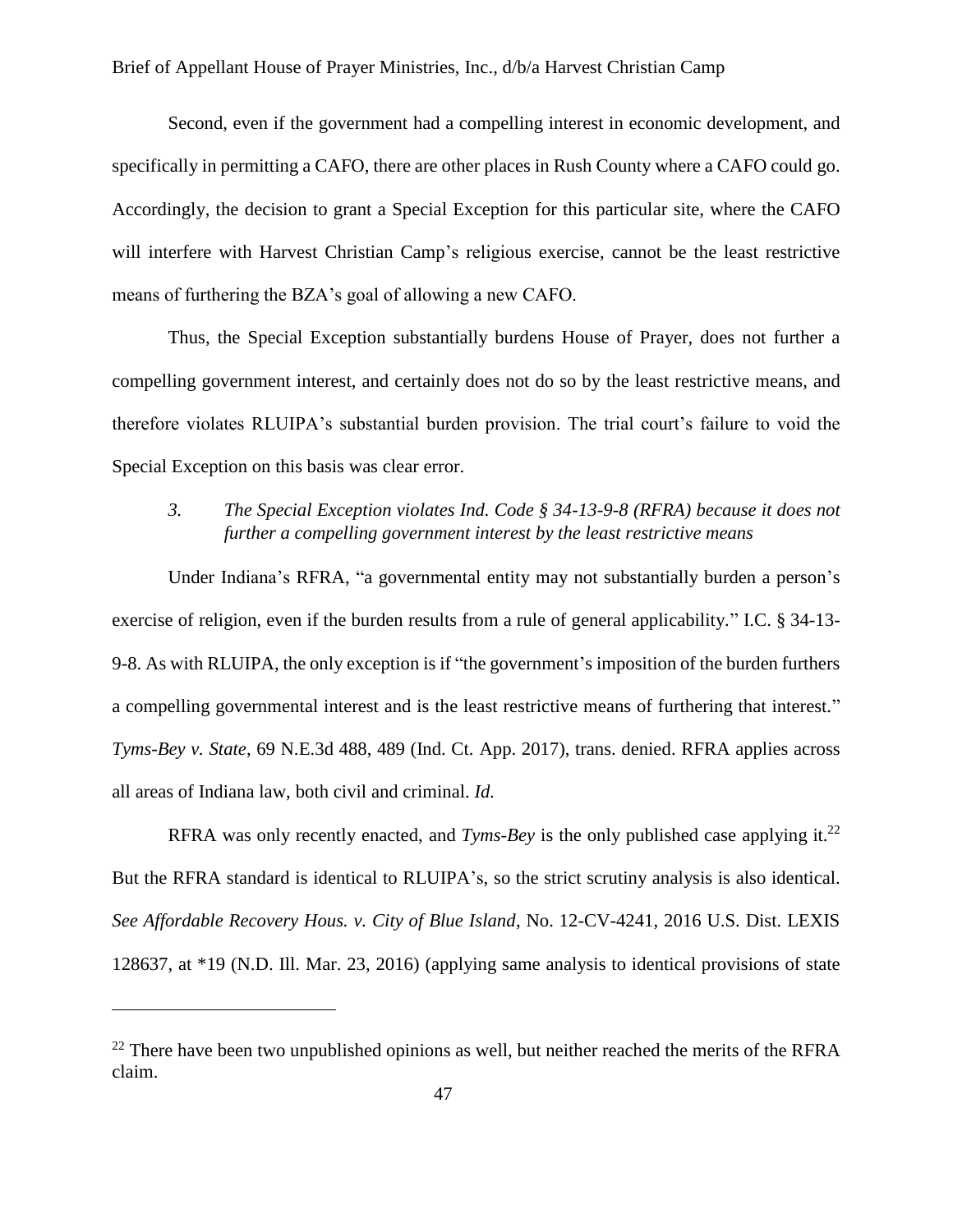RFRA and RLUIPA)*.* The principal difference is that RFRA lacks RLUIPA's jurisdictional limitations. Indeed, the state legislature intended RFRA to be invoked across a very broad range of proceedings, encompassing even proceedings between private parties. I.C. § 34-13-9-9. Accordingly, RFRA applies even if RLUIPA does not.

As reviewed under RLUIPA, the Special Exception substantially burdens House of Prayer's religious exercise by imperiling the health of the children at Harvest Christian Camp. And that substantial burden does not serve a compelling government interest by the least restrictive means, because economic development (however desirable it may be) is not a *compelling* government interest that can justify interfering with freedom of worship. Thus, RFRA prohibits the BZA grant of the Special Exception, and the trial court therefore should have held that the Special Exception is contrary to law and void.

### <span id="page-47-0"></span>*4. The Special Exception materially burdens the free exercise of religion, a core value of the Indiana Constitution*

"[T]here is within each provision of our Bill of Rights a cluster of essential values which the legislature may qualify but not alienate." *Price v. State*, 622 N.E.2d 954, 960 (Ind. 1993). Among these core values is the freedom of religious worship and exercise, which is enshrined in Article I Sections 2 and 3 of the Indiana Constitution. *City Chapel Evangelical Free Inc. v. City of S. Bend ex rel. Dep't of Redevelopment*, 744 N.E.2d 443, 446 (Ind. 2001). A core value may not be materially burdened. *Price*, 622 N.E.2d at 960. A burden is material "[i]f the right, as impaired, would no longer serve the purpose for which it was designed." *Id.* at 960 n.7. In contrast to RFRA and RLUIPA, "[t]he 'material burden' analysis looks only to the magnitude of the impairment and does not take into account the social utility of the state action at issue." *City Chapel*, 744 N.E.2d at 447.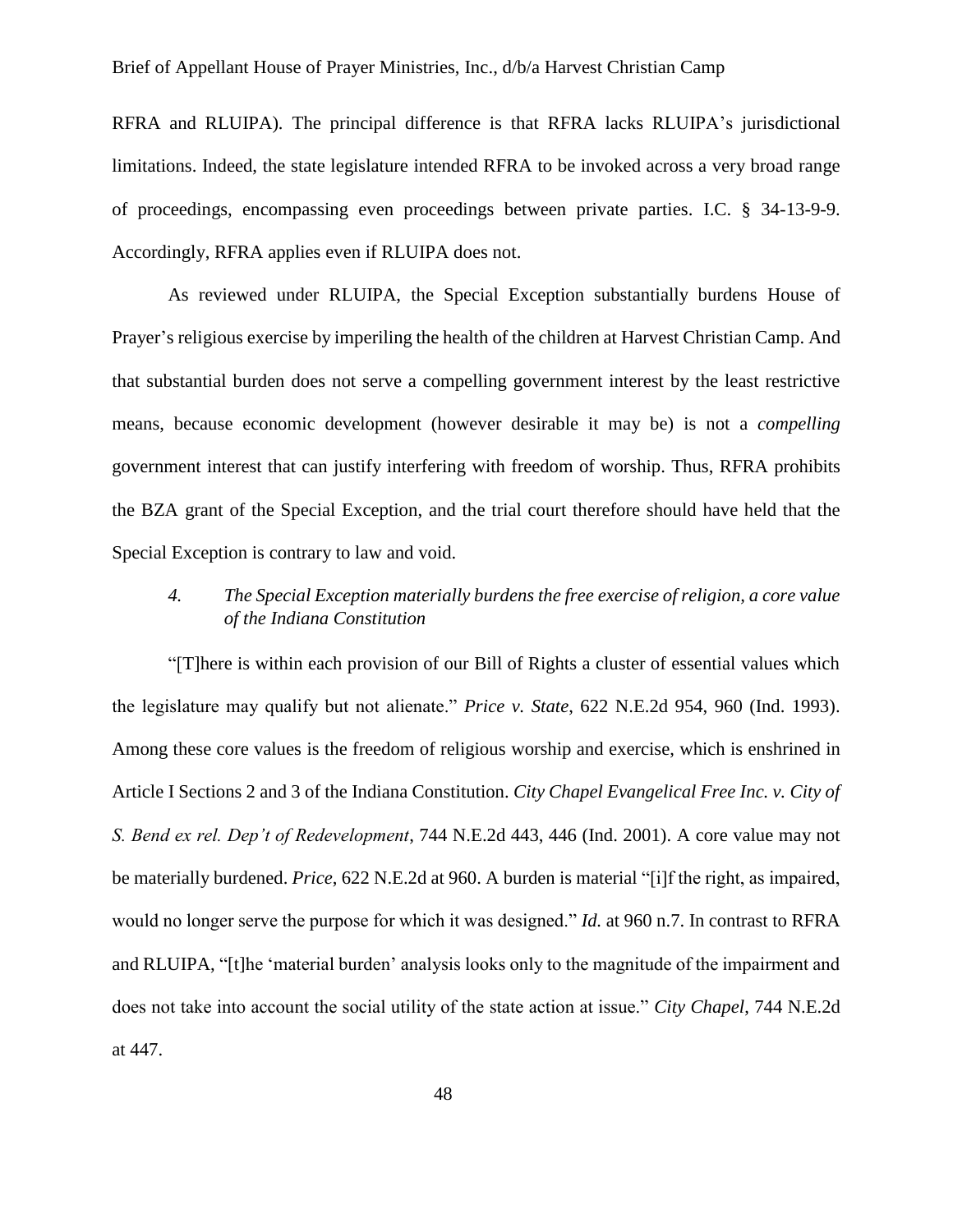In *City Chapel*, South Bend sought to use eminent domain to evict a church from the downtown location where it conducted a ministry, for purposes of "downtown redevelopment." *Id.* at 444-445. City Chapel objected that displacement would "destroy the church." *Id.* at 445. The Supreme Court sided with City Chapel, remanding the case for an evidentiary hearing because even the otherwise lawful exercise of eminent domain can materially burden freedom of religion where it interferes with free exercise. *Id.* at 451.

As House of Prayer argued to the trial court (App. VII:104-106, Tr. 25-26), this case parallels *City Chapel* in all material respects. First, just as City Chapel's ministry was tightly bound to its longstanding location in downtown South Bend, House of Prayer's ministry of running Harvest Christian Camp is tightly bound to its longstanding location on rural acreage near Shankatank Creek. Second, just as South Bend used its power of eminent domain in hopes of economic development, the BZA used its power to approve the Special Exception for Milco based on (unsubstantiated) claims of economic benefit. Just as that exercise of governmental power prevented City Chapel from performing its ministry, here this exercise of governmental power will prevent House of Prayer from performing its ministry. Third, just as City Chapel could not realistically continue its ministry outside downtown South Bend, an established youth camp cannot simply pull up stakes without ruinous expense.

The main *difference* between the cases is equally revealing. City Chapel would have received fair market value for its location under eminent domain. But if the Special Exception forces Harvest Christian Camp to move, it will get no compensation at all from Rush County. Thus, the burden is much greater here than in *City Chapel*.

Accordingly, by imperiling the health and safety of the children at Harvest Christian Camp and therefore making it impossible for House of Prayer to fulfill its duty of keeping these children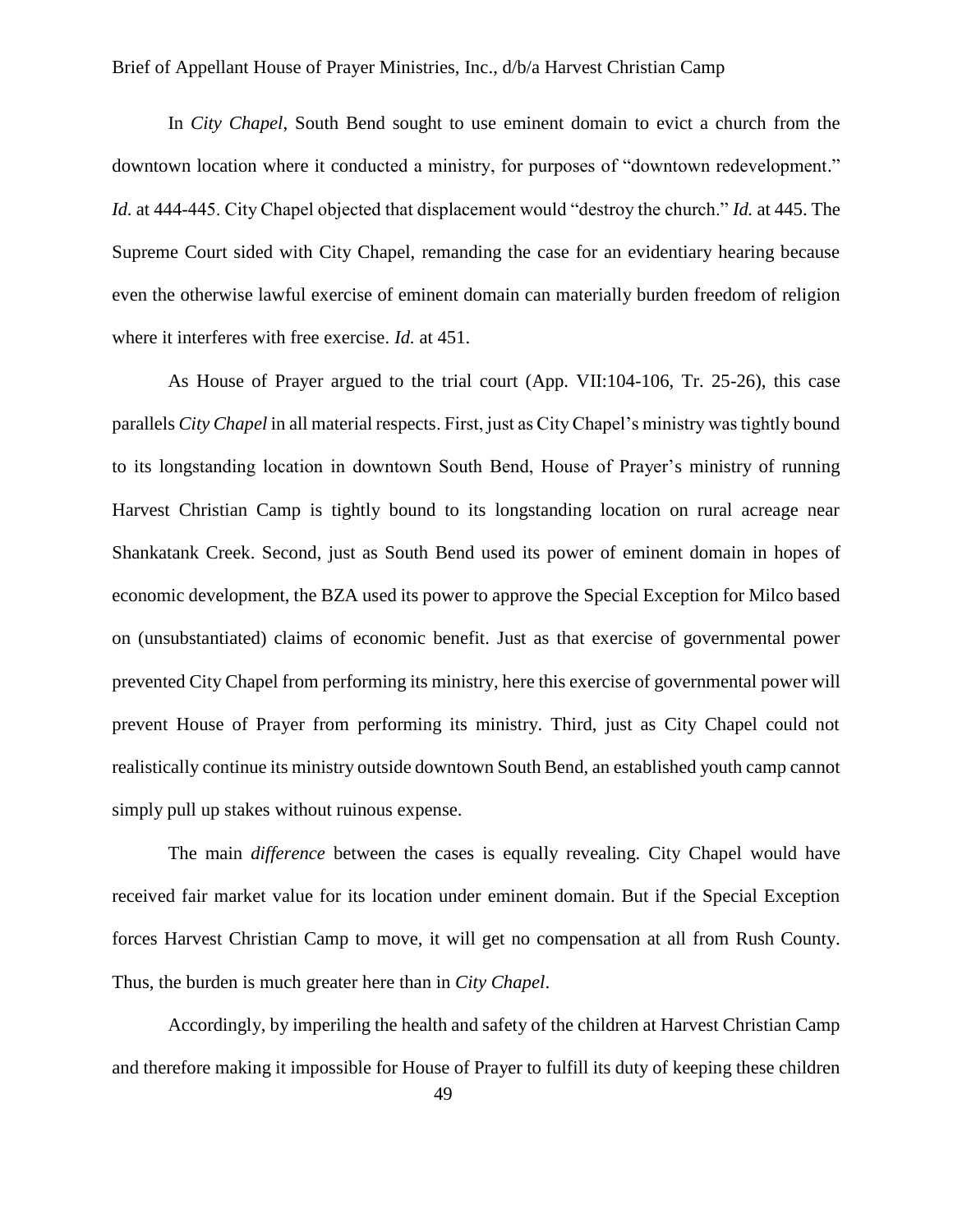safe, the BZA's grant of the Special Exception materially burdens House of Prayer's religious exercise, in violation of the Indiana Constitution, and should have been vacated by the trial court.

#### **CONCLUSION**

<span id="page-49-0"></span>For the foregoing reasons, the BZA grant of the Special Exception to Milco to operate a 1400-head dairy CAFO within a half mile upwind of Harvest Christian Camp was arbitrary and capricious, lacked evidentiary support, exceeded the BZA's authority, and infringed on House of Prayer's rights of free exercise and due process. The Special Exception is therefore contrary to law and void. The trial court's denial of House of Prayer's Verified Petition for Judicial Review and Declaratory Judgment should therefore be reversed.

Respectfully submitted,

\_\_/s/Kim Ferraro \_\_\_\_\_\_\_\_\_\_\_ Kim E. Ferraro, Attorney No. 27102-64 Samuel J. Henderson, Attorney No. 34054-45 Hoosier Environmental Council 407 E. Lincolnway, Suite A Valparaiso, Indiana 46383 Phone: 219/464-0104 Email: [kferraro@hecweb.org](mailto:kferraro@hecweb.org)

Attorneys for Petitioner/Appellant HOUSE OF PRAYER MINISTRIES, INC. d//b/a HARVEST CHRISTIAN CAMP